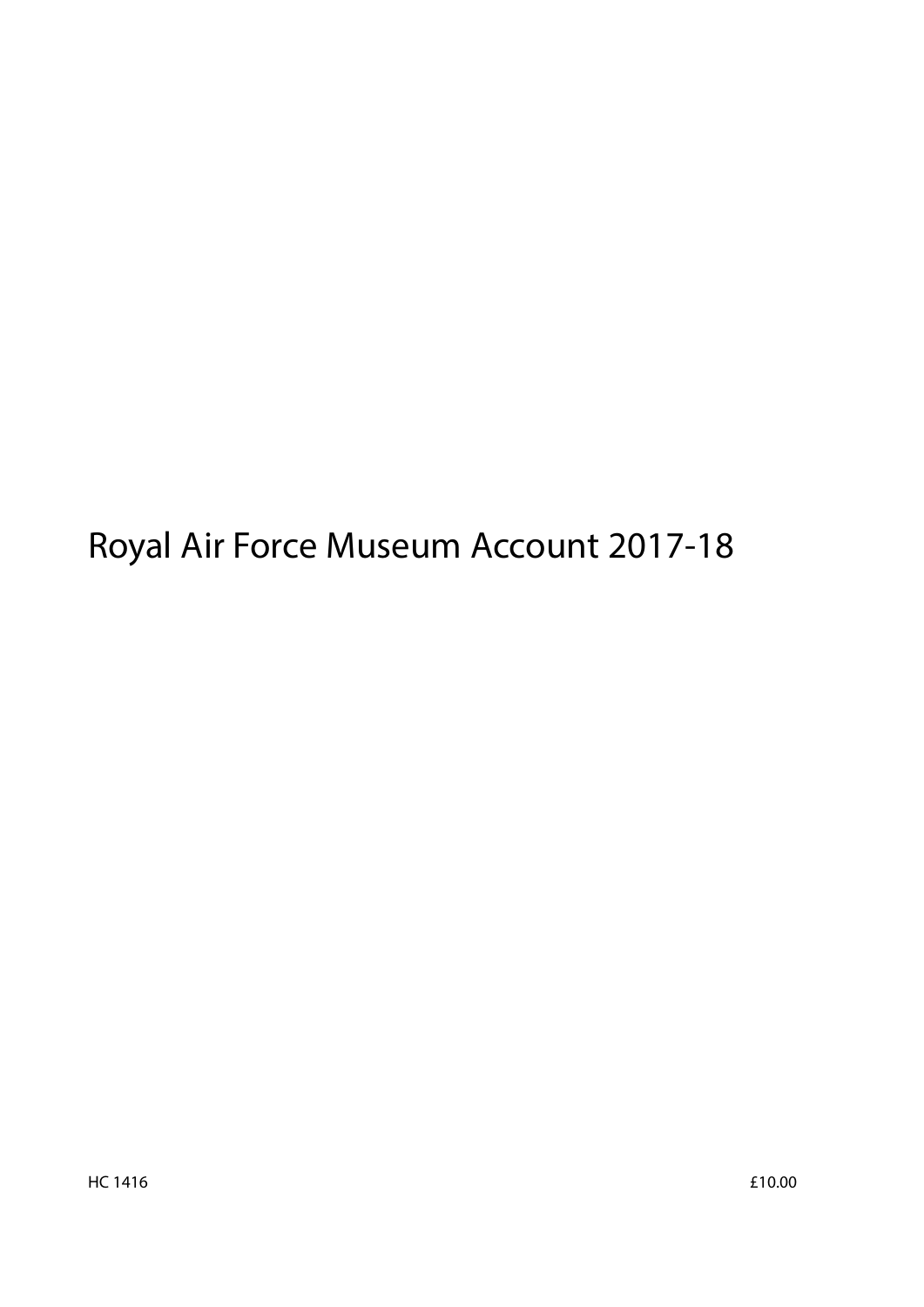# Royal Air Force Museum Account 2017-18

Presented to Parliament pursuant to Section 3(3) of the Government Resources and Accounts Act 2000 (Audit of Public Bodies) Order 2003

Ordered by the House of Commons to be printed on 23 July 2018

23 July 2018 HC 1416 £10.00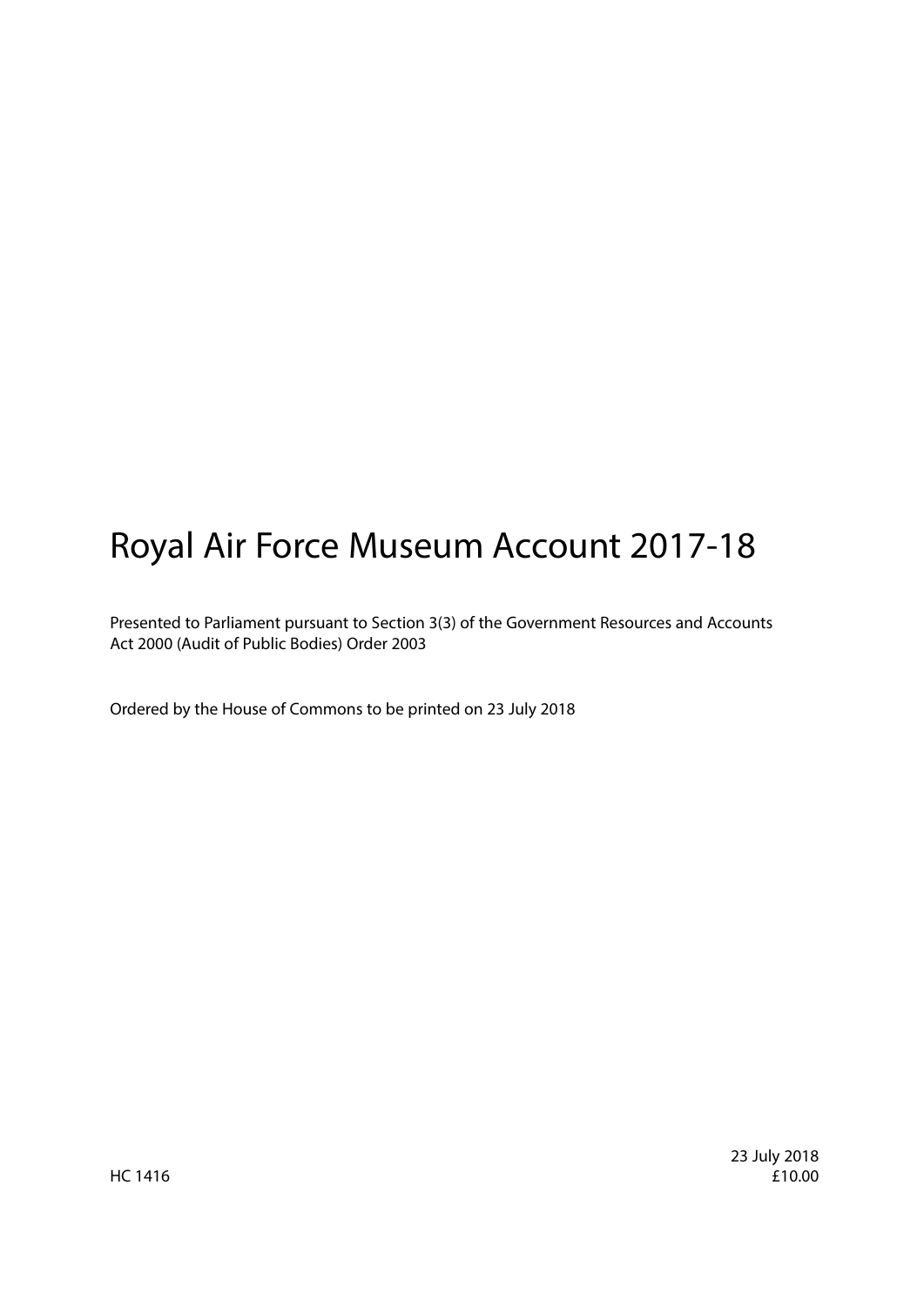The National Audit Office scrutinises public spending for Parliament and is independent of government. The Comptroller and Auditor General (C&AG), Sir Amyas Morse KCB, is an Officer of the House of Commons and leads the NAO. The C&AG certifies the accounts of all government departments and many other public sector bodies. He has statutory authority to examine and report to Parliament on whether departments and the bodies they fund, nationally and locally, have used their resources efficiently, effectively, and with economy. The C&AG does this through a range of outputs including value-for-money reports on matters of public interest; investigations to establish the underlying facts in circumstances where concerns have been raised by others or observed through our wider work; landscape reviews to aid transparency; and good-practice guides. Our work ensures that those responsible for the use of public money are held to account and helps government to improve public services, leading to audited savings of £741 million in 2017.



© Crown copyright 2018

This publication is licensed under the terms of the Open Government Licence v3.0 except where otherwise stated. To view this licence, visit nationalarchives.gov.uk/doc/open-government-licence/version/3 or write to the Information Policy Team, The National Archives, Kew, London TW9 4DU, or email: psi@nationalarchives.gsi.gov.uk.

Where we have identified any third party copyright information you will need to obtain permission from the copyright holders concerned.

ISBN: 978-1-5286-0654-7

Printed on paper containing 75% recycled fibre content minimum

Printed in the UK on behalf of the Controller of Her Majesty's Stationery Office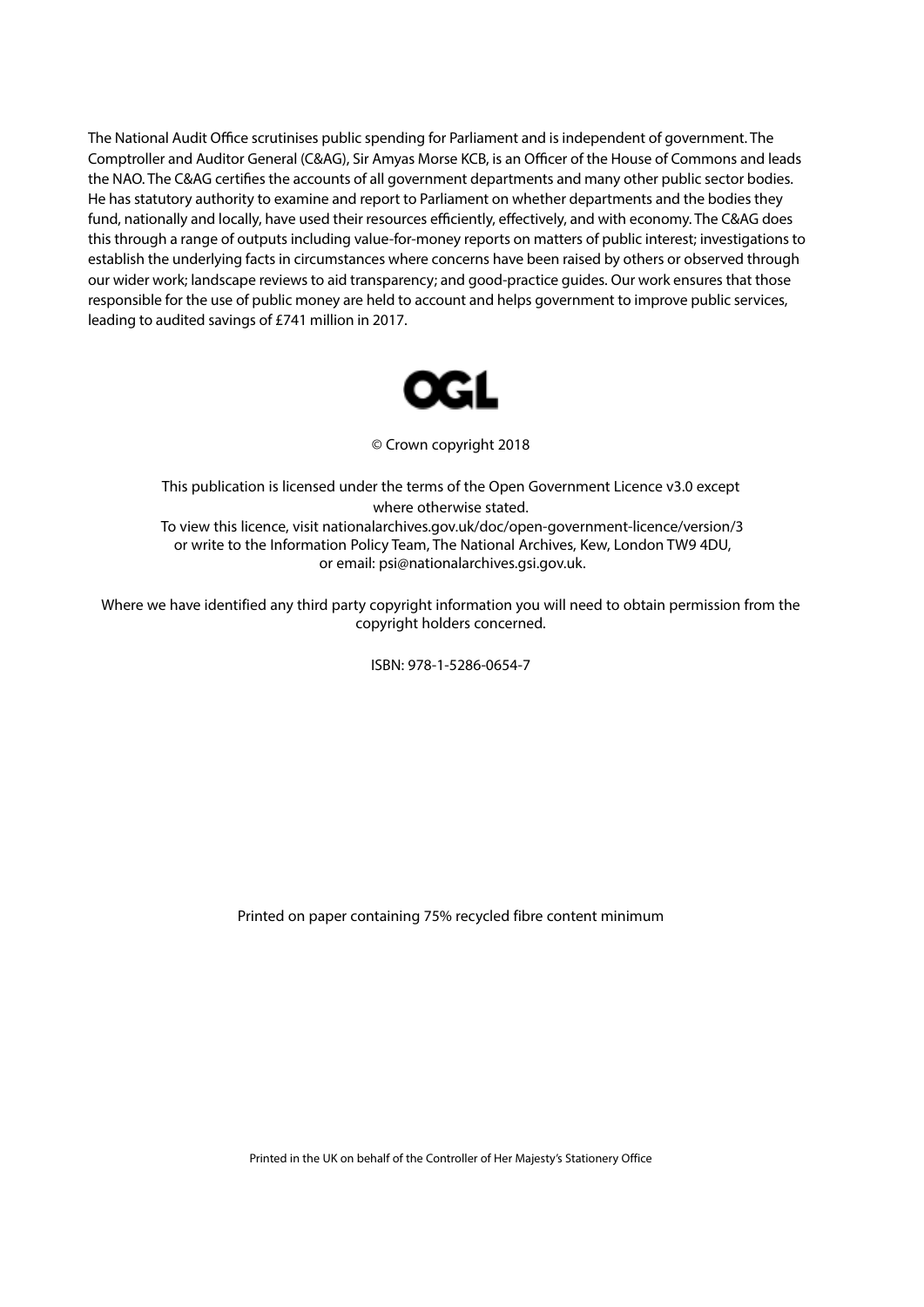# **Contents**

|                                                                                    | Page           |
|------------------------------------------------------------------------------------|----------------|
| <b>Annual Report</b>                                                               |                |
| Administrative Information                                                         | $\overline{2}$ |
| <b>Charitable Aims and Activities</b>                                              | 3              |
| Performance Report                                                                 | 5              |
| Overview                                                                           |                |
| Performance Analysis                                                               | 9              |
| <b>Financial Review</b>                                                            | 11             |
| <b>Accountability Report</b>                                                       | 14             |
| Corporate Governance Report                                                        | 14             |
| Chief Executive Officer's report and governance statement                          | 15             |
| Statement of the Board of Trustees' and Chief Executive Officer's Responsibilities | 19             |
| Remuneration and Staff Report                                                      | 20             |
| Parliamentary accountability and audit report                                      | 25             |
| The Certificate and Report of the Comptroller and Auditor General                  | 26             |
| <b>Financial Statements</b>                                                        |                |
| <b>Consolidated Statement of Financial Activities</b>                              | 29             |
| Consolidated and Charity Balance Sheet                                             | 30             |
| <b>Consolidated Cash Flow Statement</b>                                            | 31             |
| Notes to the Financial Statements                                                  | 32             |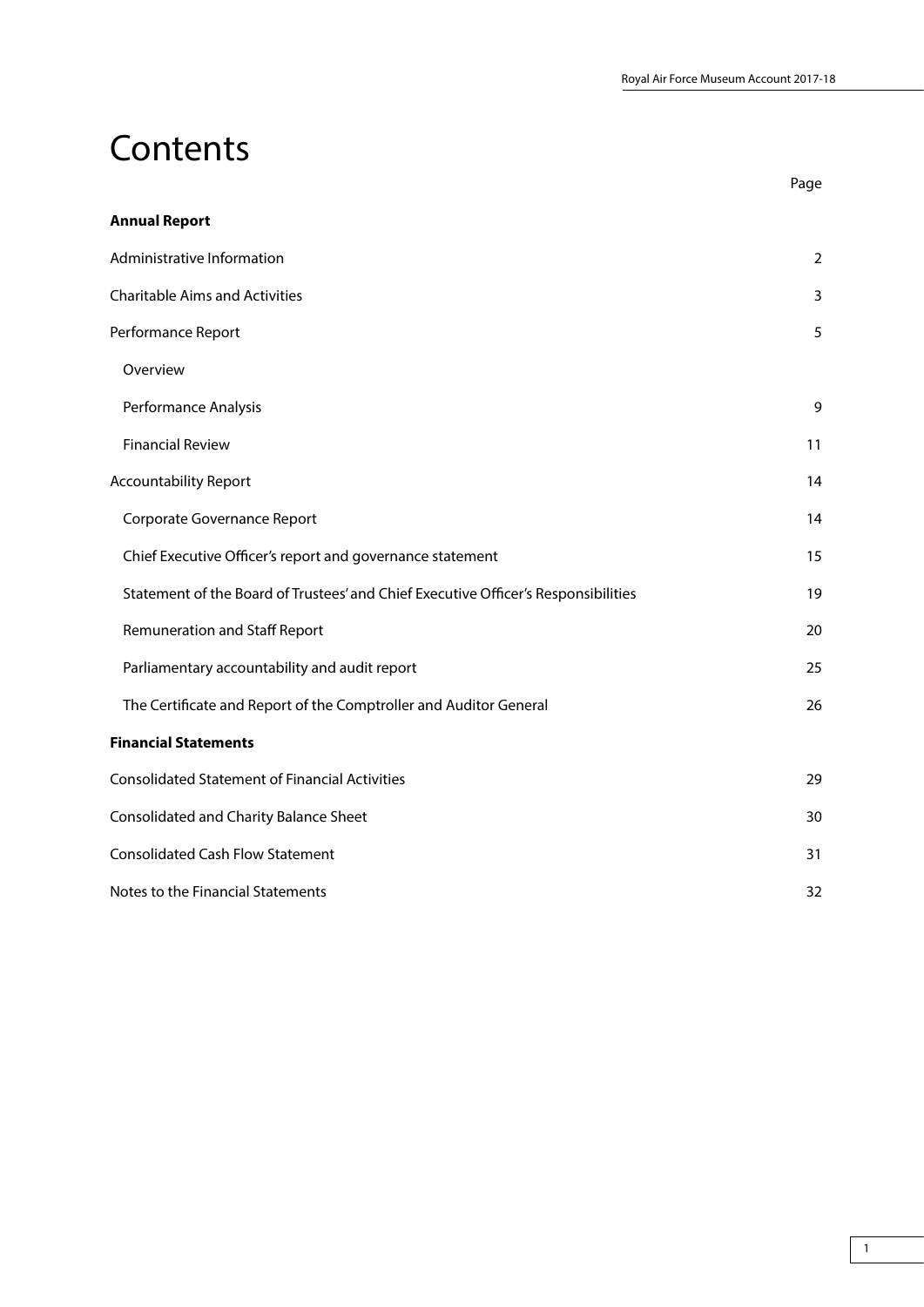## Administrative Information

### **Address of the charity**

Royal Air Force Museum Grahame Park Way Hendon London W9 5LL

#### **Registered charity number**

244708

## **Names and addresses of other relevant organisations**

#### **Auditor**

Comptroller and Auditor General National Audit Office 157-197 Buckingham Palace Road Victoria London SW1W 9SP

#### **Solicitors**

Devonshires 30 Finsbury Circus London EC2M 7DT

## **Bankers**

Barclays Bank Plc PO Box 12820 Whetstone London N20 0WE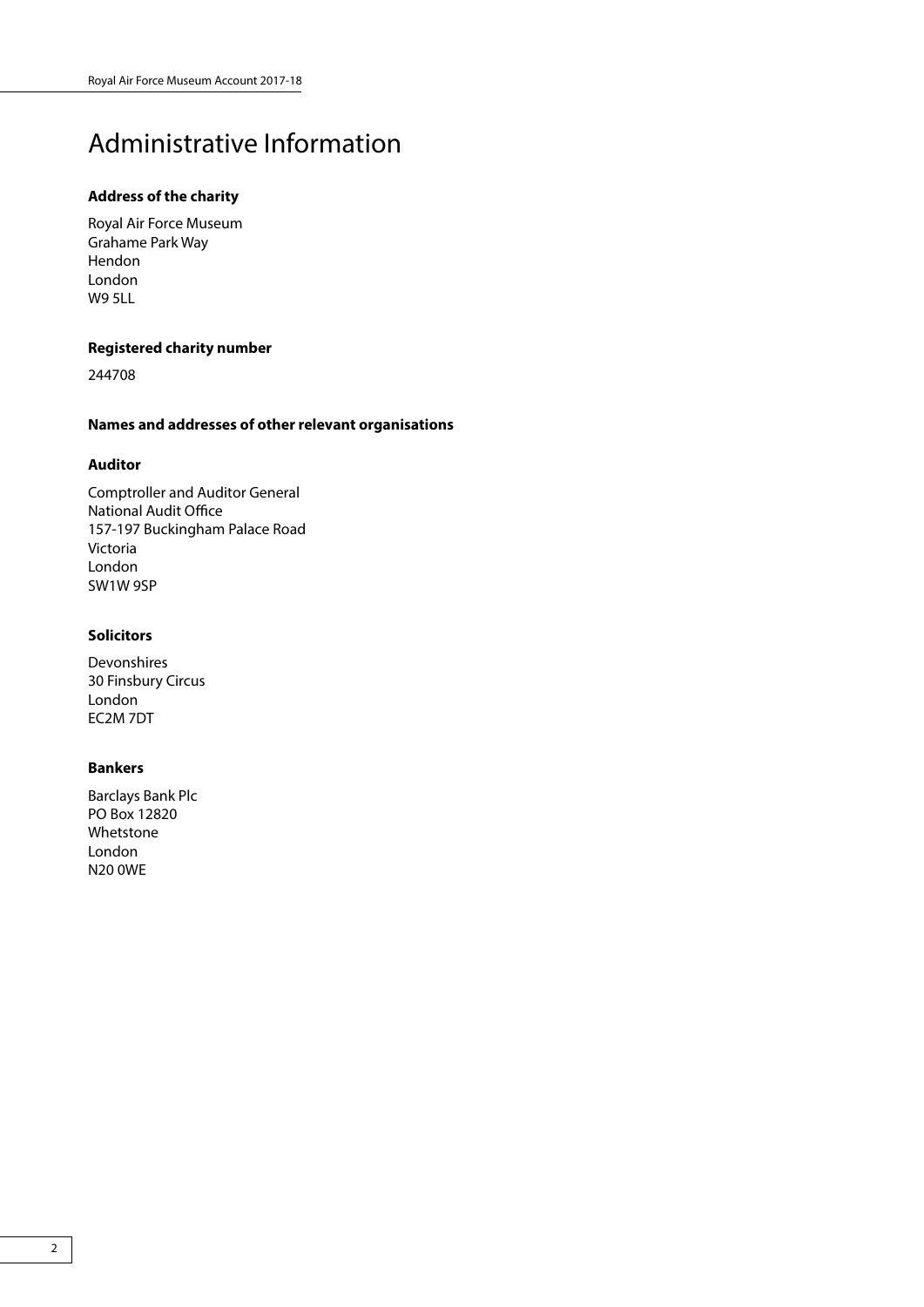## Charitable aims and activities

## Our Purpose

The RAF has shaped our nation and our society. It has influenced how we live our lives today through its impact on world events, society and technology.

The purpose of the Museum is to tell the story of the RAF through its people and collections:

- For our nation, we help people to understand the impact of the RAF on the world.
- For visitors, we make our collections and the RAF story relevant and stimulating.
- For current and former RAF personnel and their families, we preserve, honour and share the stories of their service.

Three strategic priorities have shaped its direction and activities since 2015-16 and will continue to do so for the period of the current strategic plan to 2021-22:

- n Interpret the RAF Story
- Focus the Collection
- n Invest in the RAF Museum.

Delivery of the Museum's strategic priorities is focussed principally through its RAF Centenary and Legacy Programmes and the Museum has a unique opportunity to mark the RAF's Centenary in 2018 by improving its storytelling and building up its resilience for the next century. Its vision will be delivered through an ambitious Centenary Programme which is transforming its London site for 2018 and a Centenary Legacy Programme which will continue this transformation through developments at both Cosford and London.

The RAF Museum exists on three sites (two public and one storage facility): in London, on an historic pioneering airfield in Colindale (previously RAF Hendon); in Cosford in the West Midlands next to RAF Cosford; and at an Ministry of Defence site storage facility in Stafford. The RAF Museum was established in 1968 and opened at the London (Hendon) site in 1972 as a legacy of the RAF's fiftieth anniversary. From 1979, the Museum also managed the Cosford Aerospace Museum for the Ministry of Defence (in operation since 1972), which was renamed the RAF Museum Cosford in 1998 when it formally became part of the Museum portfolio.

It is a National Museum, a Government non-departmental public body (NDPB) and a registered charity. The Museum works closely with the Royal Air Force, its sponsor organisation at the Ministry of Defence, including liaison with the Air Historical Branch, RAF Heritage and RAF Engagement.

A trading subsidiary RAF Museum Enterprises Ltd (company number 1511481) was incorporated as a company limited by shares (wholly owned by the RAF Museum) to manage the associated commercial activities (and any activities that are "non-primary purpose trading") for the benefit of the charity. All profits of RAF Museums Enterprise Ltd are gift-aided to the Museum on an annual basis, as agreed in a Deed of Covenant between the parties.

The Royal Air Force Museum Investments Limited (company number 4026995) is a wholly owned subsidiary which was incorporated as a limited liability company to hold the real property assets of the charity on behalf of the Trustees. In March 2005, the Cosford and Stafford leasehold property was transferred to this company from the charity, followed by the London (Hendon) freehold property in January 2008.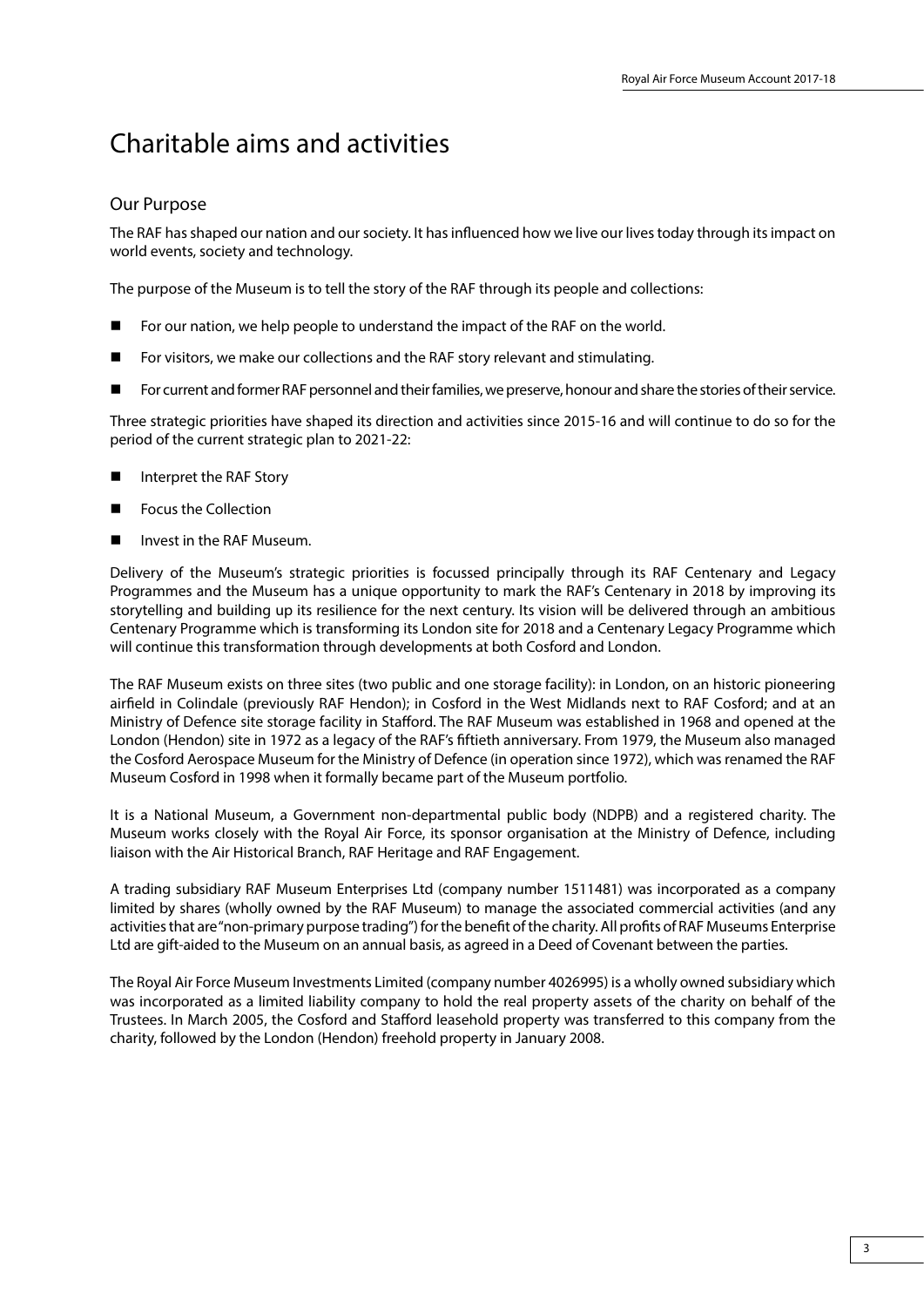### Charitable Objects

The object of the charity is to educate and inform the public and members of the Royal Air Force about:

- The history and traditions of the Royal Air Force; and
- $\blacksquare$  The role of the Royal Air Force in relation to the armed forces of the realm, other air forces and aviation generally.

In particular, but not exclusively, this will be achieved by collecting, conserving, preserving, managing, exhibiting and storing documents, items, artefacts and other materials in the collection, and encouraging research and sharing of information.

#### Partnerships

As one of the UK's National Museums, the RAF Museum's responsibility and remit is UK-wide. In addition to its own two public sites, the Museum takes opportunities to share collections through loans, roadshows, and online, as well as through an enquiries service and research programme. The RAF Museum is a member of the UK Museums Association, the National Museums Directors' Council, the Association of Independent Museums, the Group for Education in Museums and the International Council of Museums. It is committed to supporting other museums both across the UK and internationally by involvement in national and international programmes.

As well as being a National Museum which tells globally important stories, the RAF Museum's two public sites have an important role to play in their local communities. Museums help define a place: they help shape and convey a sense of identity and contribute to local distinctiveness. The Museum is committed to working with its local communities to collect and represent their diverse and collective history and heritage as part of the RAF story.

The RAF Museum is a partner in the RAF100 Appeal, a joint venture between the Royal Air Force and its sister RAF charities – the RAF Benevolent Fund, RAF Association and the RAF Charitable Trust. The RAF100 Appeal has been established as a charity (charity number 1167398) and company limited by guarantee (company number 09977273) to commemorate and celebrate the centenary of the RAF, to enhance the reputation of the RAF, and to raise funds to support the partners' future work. Funds raised up to £2.5 million will be shared equally between the parties, with any final excess apportioned by way of grants for specific proposals. The Museum's share of funds raised to date are accounted for in the 2017-18 Financial Statements.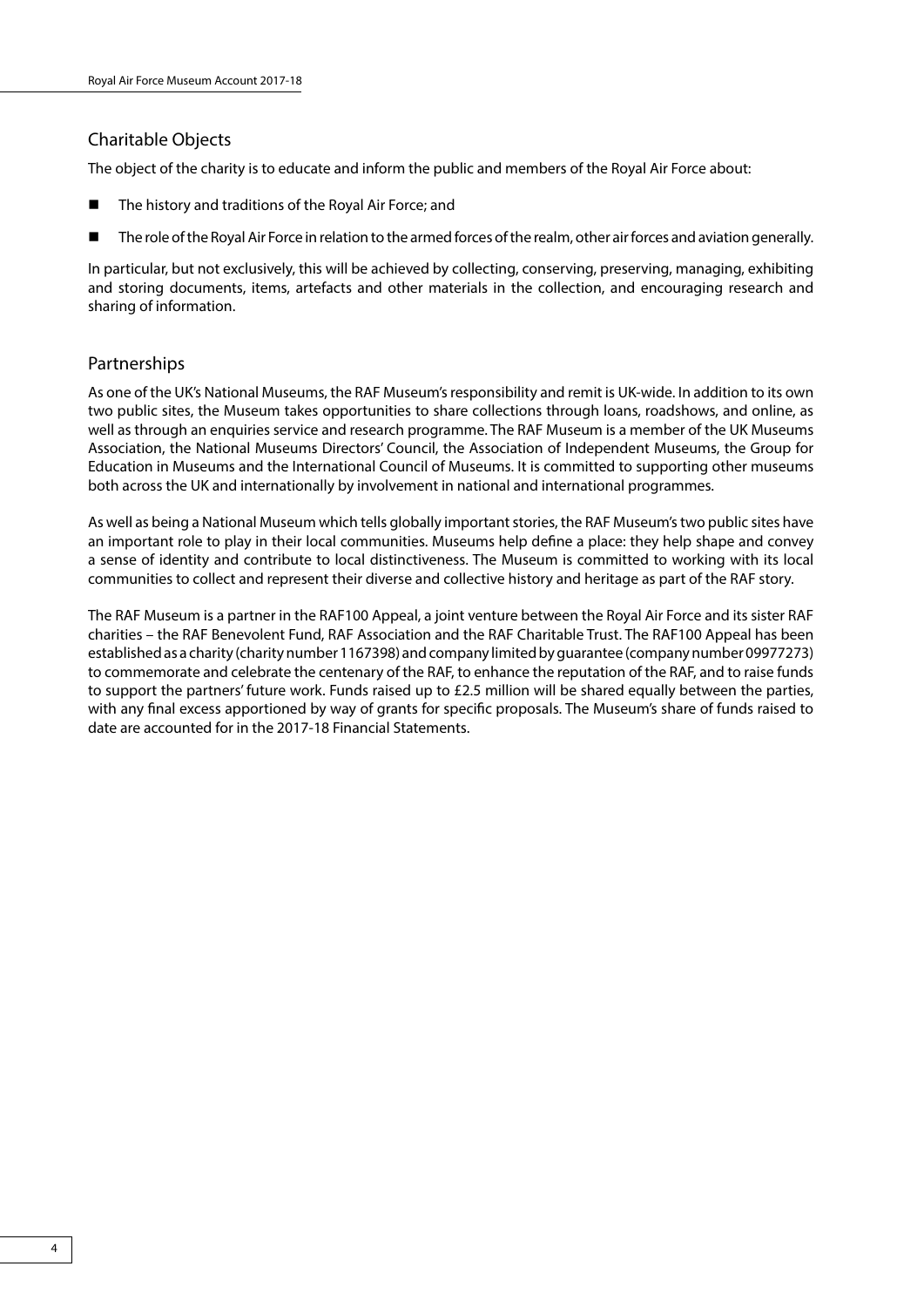## Performance report

## Overview

The financial year 2017-18 has been one of incredible transformation for the Museum. The £26 million development of the London site as part of the RAF Centenary Programme is complete, with the formal reopening held on Armed Forces Day at the end of June 2018. All major construction and fit-out work has been completed within the financial year and the project has been successfully managed to time and to budget. The Trustees and leadership team hugely appreciate the dedication of staff and volunteers and the patience of the public while the works have been undertaken. The RAF's Centenary in 2018 has provided a wonderful opportunity to link the Museum more closely with the RAF story and its people, and we will continue to celebrate and commemorate this anniversary through major improvements in our visitor experience and engagement, sharing the RAF story to inspire the public on site and online.

The RAF Centenary Programme was kindly endorsed by the Museum's Patron, HRH The Duke of Edinburgh. The supporting Fundraising Strategy and Campaign was designed to raise £23 million, but this target was increased to £26 million during programme development to reflect an increased ambition for the development works. Fundraising for the programme was achieved thanks to the support of three Heritage Lottery Fund grants totalling £7.8 million; significant commitments from other sponsors including the State of Kuwait, BAE Systems and a number of other industry partners; grants from trusts and foundations including the Garfield Weston Foundation, Beaverbrook Foundation and Bomber Command Association; UK Government funding through the Ministry of Defence (£0.5 million) and LIBOR fines scheme (£5.5 million); and from the London Borough of Barnet (£0.5 million); as well as generous donations from individuals. A public campaign, 'Names on a Plane', encouraged support from the public with donors seeing their name on one of the Red Arrows' aircraft during 2017. In addition, the Museum has invested £0.8 million of its self-generated income and £0.2 million from trading profits into the Programme.

The RAF Centenary Programme is a five-year phased programme of activities and capital development designed to connect people to the RAF story, and reimagine the RAF Museum's London site.

The objectives of the programme are to:

- n Connect with audiences at all levels providing access for all: intellectually, emotionally, aesthetically, physically and socially, and to welcome the world.
- Communicate stories through new exhibitions on site and online.
- Celebrate 100 years of RAF spirit and values: its people and its pioneering innovations.
- Commemorate 100 years of service and sacrifice: bravery and honour.

#### Strategic priority 1: Interpret the RAF story

Both the RAF Centenary and Centenary Legacy Programmes will have a significant impact on how we interpret the RAF story, now and into the future.

The RAF Centenary Programme includes the development of four new exhibitions at the London site: 'First World War in the Air' which opened in 2014 (winning the Best Heritage Project in the National Lottery awards of 2015), 'RAF Stories - The First 100 Years 1918-2018', 'The RAF in an Age of Uncertainty' and 'RAF - First to the Future', all opening on 30 June 2018. These exhibitions have been developed as immersive learning spaces and use innovative technology to engage visitors of all backgrounds and ages. A smaller display of 'RAF Stories - The First 100 Years 1918-2018' has also been delivered on the Museum's Cosford site, which opened on 1 April 2018.

The exhibitions in London are supported by a transformed visitor experience which includes a new learning centre, new landscaping which draws on the heritage of The London Aerodrome and RAF Hendon, a new visitor centre including a café and shop, and a new restaurant housed in a previously derelict 1930s RAF building at the heart of the site. This physical redevelopment is making a key contribution to the regeneration of the local area, Colindale, as around 30,000 new residents arrive in the next five years to an increasingly urban environment.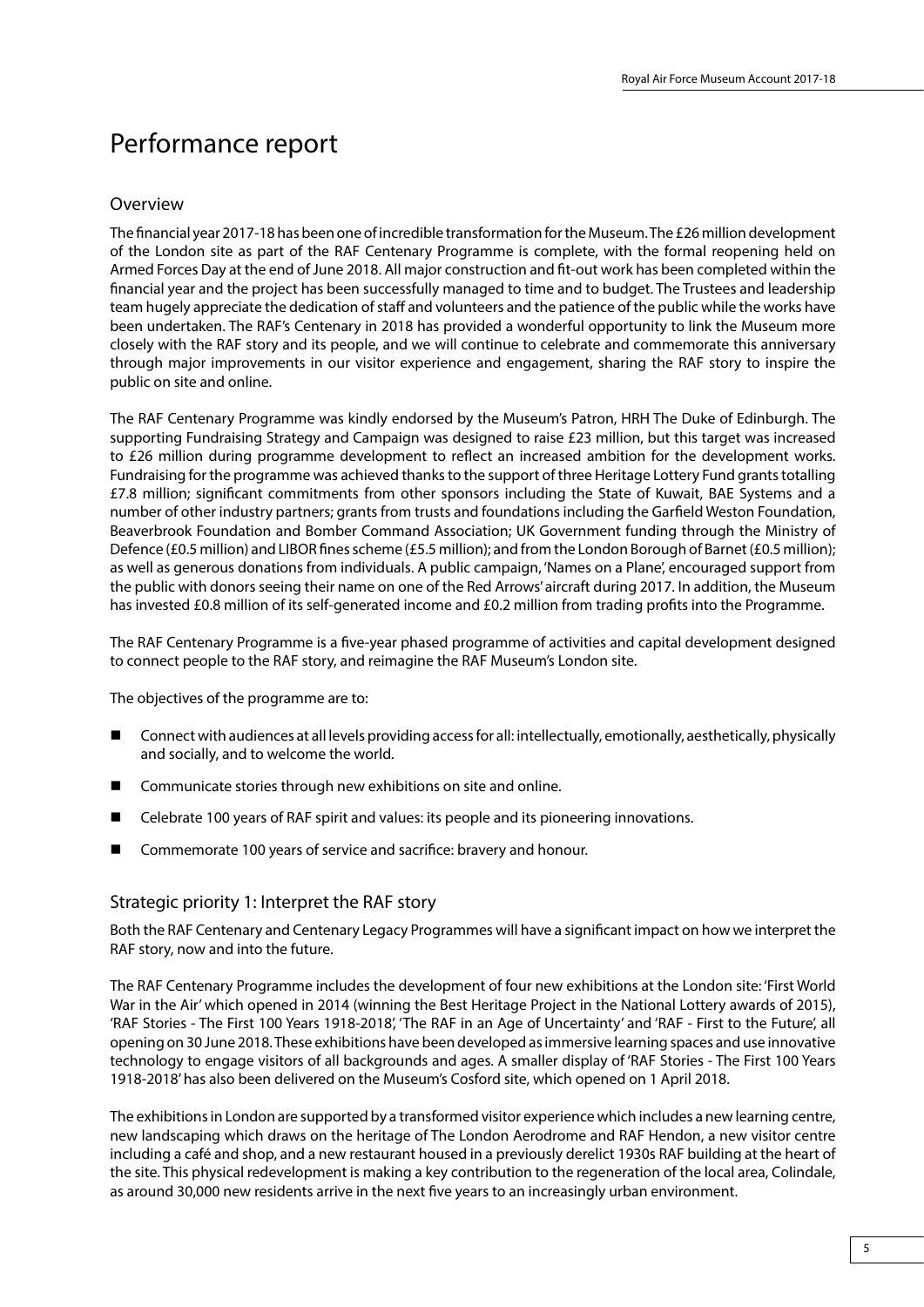Programmes have also been designed to deliver small object conservation skills and workshop spaces, additional apprenticeships, increased volunteering and STEM (Science, Technology, Engineering and Maths) formal and informal learning activities.

A digital project, 'RAF Stories', has been developed through which the public are encouraged to create and curate their own online scrapbooks using photographs, memories, film and audio recordings to share their experiences or those of their loved ones within the RAF and the broader RAF family. These stories will be shared internationally online, as well as being embedded in the new exhibitions, enhancing the Museum's storytelling.

Our Historic Hendon programme in London has included outreach and onsite activities designed to engage our local community in Colindale with the heritage of our site. Highlights have included the sharing of stories while creating collages based on Historic Hendon collection objects which are being used to decorate tables, bean bags, picnic rugs and benches. In turn, these items will share the stories with our visitors. Offsite activities have included supporting the local Grahame Park annual fun day and leading heritage walking tours of the historic airfield.

Our research, exhibitions, and educational work also contribute to the Museum's priority to interpret the RAF story.

A new Access and Learning Strategy has driven the development and delivery of increased audience engagement – putting audiences of all ages at the heart of everything we do, and inspiring and engaging them with the RAF Story through the Museum's collections and stories of its people. Over this period priorities in London have been to develop and deliver sessions for schools and younger visitors, and to develop new exhibitions and STEM-focussed activities and partnerships as part of our RAF Centenary Programme. In Cosford the team have continued to strengthen their partnership with the RAF delivering innovative programmes such as the Summer Time Advanced Aeronautics Residential (STAAR) with new partner, and funder, Northrop Grumman.

Across the period the number of school children visiting our Cosford site increased by 15% from 10% more schools. In order to accommodate work on the RAF Centenary Programme, fewer sessions were offered at our London site. Evaluation of our activities is carried out after each session with both schools and informal learners. 95% of responses are overwhelmingly positive, regarding their visit as good to excellent, with many groups rebooking immediately.

The Museum's Research Strategy and Programme is supported by a voluntary Research Board, chaired by Professor Richard Overy. In 2017-18 the programme included the Trenchard Lectures, an evening series hosted in partnership with the Royal Aeronautical Society and the University of Wolverhampton, and two lunchtime lecture series focusing on air power during the First World War and Cold War periods. The Museum is also hosting two PhD students, one in partnership with the University of Exeter funded by an Arts and Humanities Research Council (AHRC) Research and Enterprise in Arts and Creative Technology Collaborative Studentship; and the other in partnership with King's College London supported by a Professor Sir Richard Trainor Scholarship. In September 2017, the Museum ran a one-day international conference in conjunction with the Air Power Studies Research Group, King's College London at the Joint Services Command and Staff College on the theme of Air Power in an Age of Uncertainty, which included speakers both from the UK and abroad.

The Archive and Library received over 2,300 written and around 1,900 telephone enquiries from the public during the financial year. Over 500 researchers engaged with the collections by visiting the Reading Room at our London site.

Meanwhile, strategic planning work has progressed during the year for our Cosford site, exploring how best to develop the site over the medium to long term to better interpret the RAF story. This work includes plans to bring increasing amounts of our stored collections into public view along with new exhibitions and learning spaces.

We have continued to develop our public events programmes at both sites, welcoming new audiences of all ages to engage with the RAF story and our collections. New initiatives have included: 100 Open Cockpits and Cabs to celebrate the centenary of the RAF and offering the rare and exciting chance to get a closer look inside 100 cockpits and vehicles from our collection; the launch of our open-air cinema at Cosford with a screening of Top Gun; and two mini film screenings (of Doctor Strangelove and Casablanca) under the Lancaster at London, in addition to our Battle of Britain at Night event, an evening of open cockpits, swing music, dancing and cocktails. 2017-18 was another successful year for larger scale outdoor events at Cosford with the Cosford Food Festival, the Spitfire 10k run, and the Cosford Air Show 2017 (led by the RAF), again proving a hugely popular event.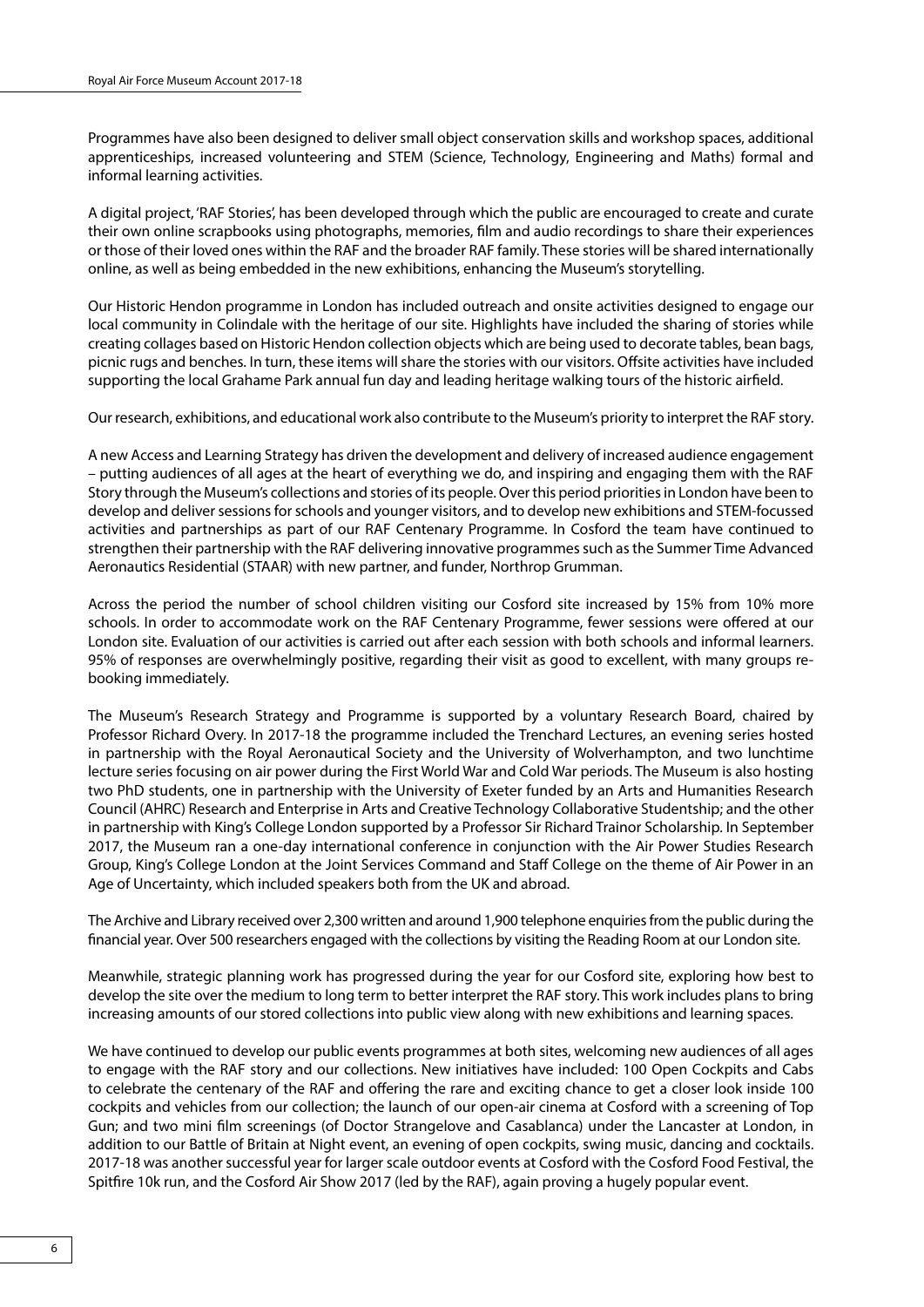## Strategic Priority 2: Focus the collection

The RAF Museum collection comprises over 1.3 million objects representing the national memory of the RAF at work and play, war and peace. It includes:

- n The largest and most comprehensive collection of RAF related aircraft in the world, from the tiny Avro Rota autogyro, used for secret radar calibration missions before WW2, to the gigantic VC-10 transport aircraft, in service for nearly fifty years.
- n Objects ranging from uniforms and medals to unique personal items, including the record collection of T E Lawrence and personal effects of Amy Johnson, that bring the stories of the iconic figures of the RAF to life.
- n An extensive oral history collection, from first-hand accounts of First World War pilots to the experiences of personnel deployed in current operations.
- Large official collections, from manuals to training films, illustrating the inextricable link between the RAF and its suppliers.

The Collections Development Strategy and associated policies and procedures are central to our delivery of effective museum management and key to the delivery of effective audience engagement.

After 50 years of formal collecting, the Museum has an opportunity to reflect on past acquisitions, rationalise current collections, improve storage and conservation and transform access to connect all our audiences with the collections and the RAF story. The Museum continues to develop our collections to tell the rich and diverse story of the RAF through its people, culture, technology, timeline and places.

Objects are collected, preserved and used proactively for a clear purpose of engagement, including exhibitions, interpretation and research, in accordance with identified proactive collecting priorities. As an element of the Museum's RAF Centenary Programme, part of the original 1931 workshop at its London site was developed this year as a small objects conservation hub, which was immediately invaluable in the preparation of artefacts for the new exhibitions. This resource complements the Museum's considerable large object conservation expertise based at our Michael Beetham Conservation Centre in Cosford. The Centenary Programme also provided an opportunity to build in-house skills by training the wider Museum teams in a number of collections care areas including object handling and mount making.

The Centenary Programme has, moreover, provided a superb opportunity for the Museum to continue to research our collection and share it with visitors. A comprehensive piece of work on the reserve collection at Stafford took place to recognise and draw on its rich diversity resulting in over five hundred previously unseen objects being selected for display. These include sand from Stalag Luft III (site of the Great Escape); a toothbrush with a concealed compass in the handle; a signed dress collar given to Barnes Wallis by Guy Gibson, leader of the Dam Busters raid; and an Amy Johnson doll from the 1930s. Moreover, the Museum's priority to ensure the collection reflects the contemporary story of the RAF resulted in new acquisitions including a Sea King search and rescue helicopter, a Skynet satellite and a prisoner of war suit from the 1991 Gulf War.

The Museum is in the fourth year of a comprehensive collection-wide review with its Collections Review Committee assessment surveys making further recommendations for action in line with the Museum Association's Code of Ethics. In several cases this has led to the movement of objects between London and Cosford in order to interpret the collection more effectively. Where objects or aircraft are deemed to be surplus, or fall outside the Museum's Collection Development Strategy, wherever possible these are offered to Accredited museums following the Museums' Association Disposals Toolkit guidelines. All disposals are approved in accordance with the RAF Museum's Disposals Policy and Procedures.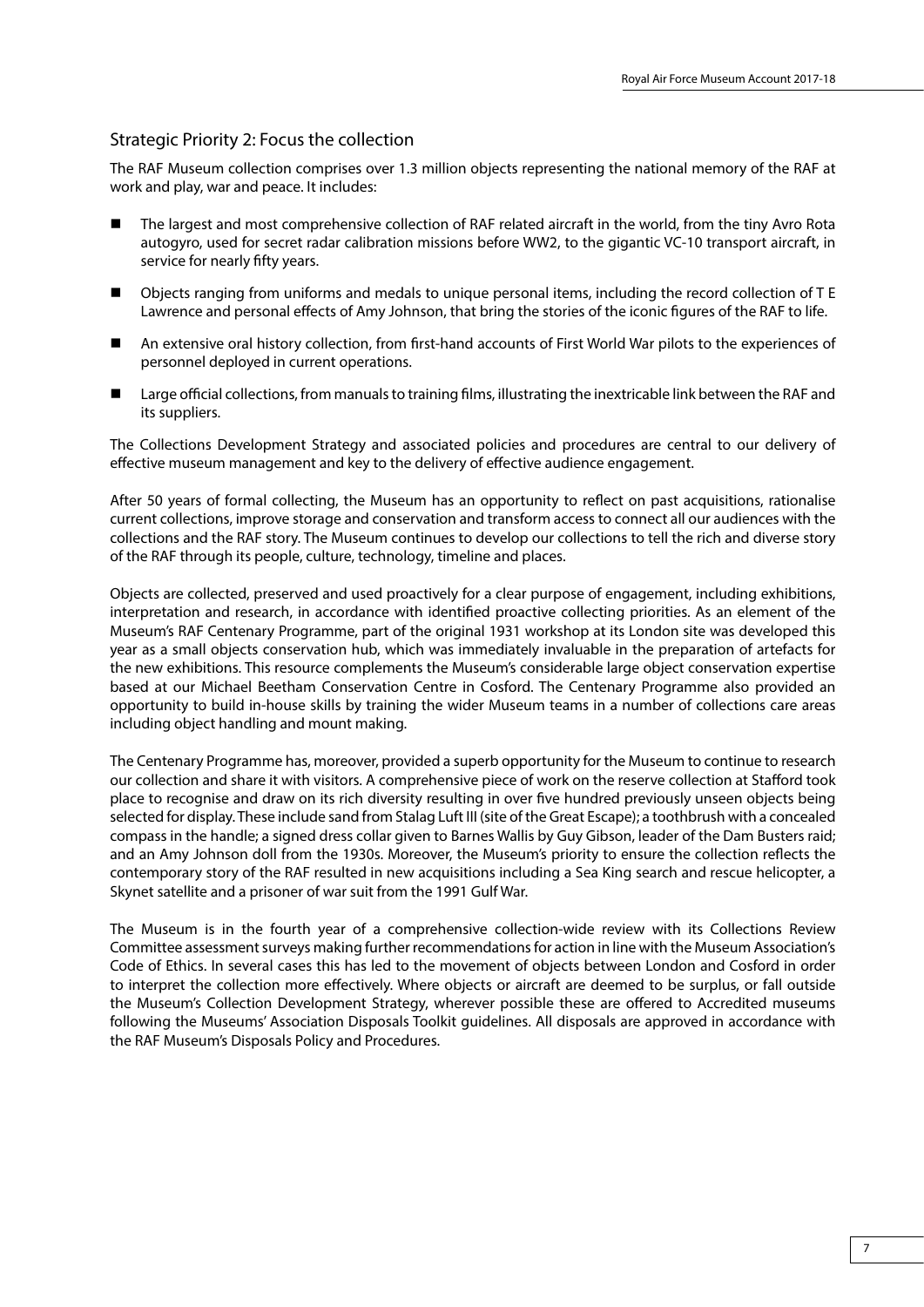#### Strategic Priority 3: Invest in the RAF Museum

To deliver against its first two strategic priorities, the Museum is focused on broadening and developing its earned income streams; in ensuring efficiency and value for money; and in investing in our people, assets and infrastructure.

The development of a more resilient financial base underpins all aspects of the Museum's work, notably the RAF Centenary Programme planning where the inspiring content was designed hand in hand with a more energy efficient infrastructure and with spaces conceived to grow secondary spend.

Commercial development and sustainability is addressed through the Museum's Commercial Strategy which focuses on delivering new and improved experiences for visitors. Progress at our London site during the year included the opening of the new restaurant in December 2017 and the development of a new entrance café, launched in May 2018, both as part of the Centenary works.

An enhanced programme of open cockpit opportunities was delivered at Cosford and London, including both daytime access and exclusive events out of Museum hours. These were developed as part of a broader programme of activities and major events, notably the Food Festival and Spitfire 10K at Cosford, which generated income for the Museum while welcoming in new audiences.

Ongoing work to improve the simulator and 4D experiences continued at both sites, with a new simulator experience sourced for London. In addition, the Museum continued to develop its retail offer: the new retail website was fully operational toward the end of the financial year; the detailed planning for the new London shop was finalised for the opening in May 2018; and a product review took place to both rationalise and refresh the retail range (with new lines exclusive to the Museum introduced in June 2018).

Fewer commercial events took place in London due to the construction work in 2017-18, but plans for the new offer were finalised comprising new and enhanced opportunities for conferencing, meeting room hire and the launch of the Museum as a venue for major events.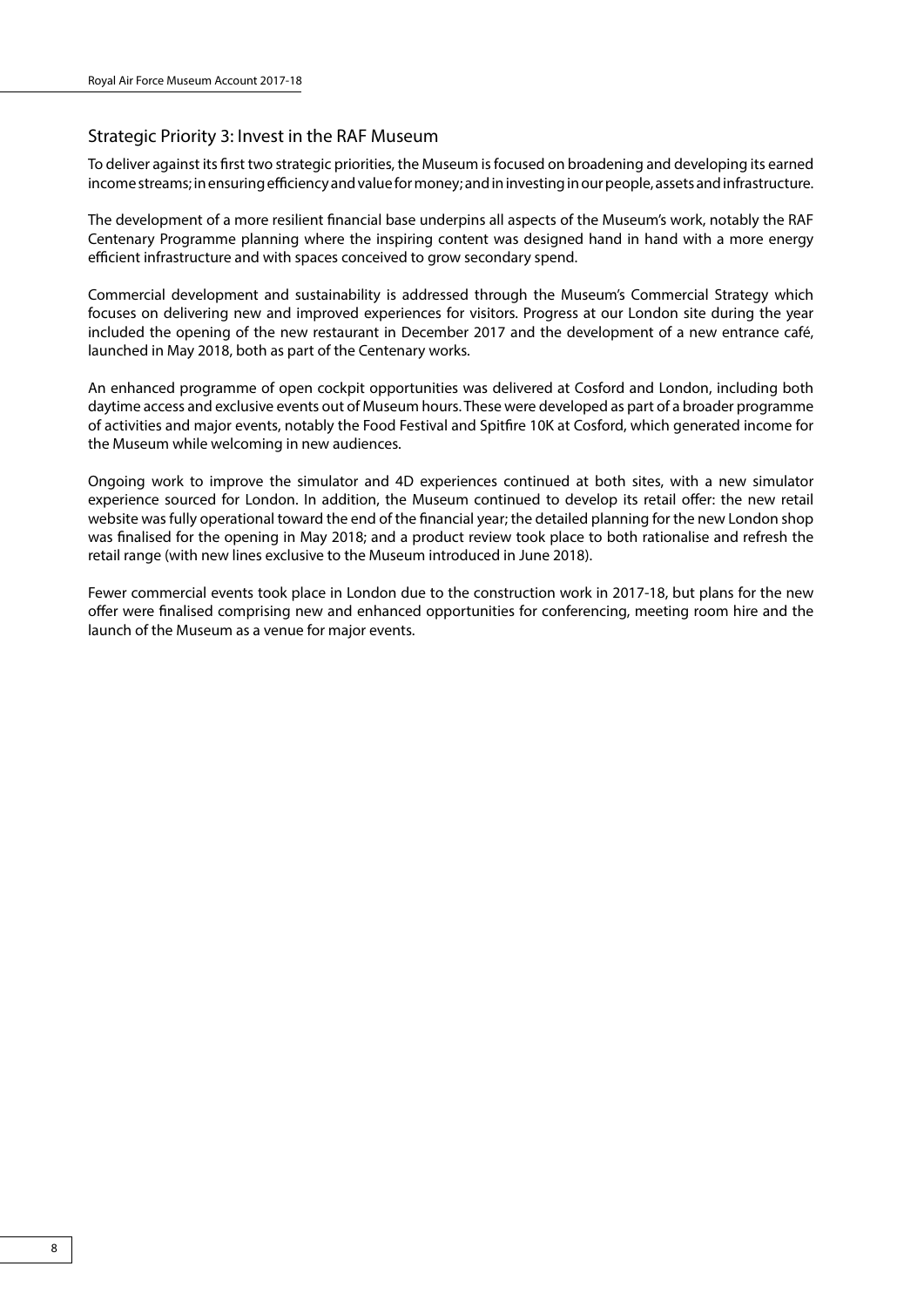## Performance Analysis

The Museum uses a number of KPIs to regularly measure and assess its performance and these are reported to the Board on a quarterly basis and reviewed by management on a monthly basis.

| Key Performance Indicator:                                                                                          | 2018      | 2017      |
|---------------------------------------------------------------------------------------------------------------------|-----------|-----------|
| Visitor numbers (including events such as the Cosford Air Show)                                                     |           |           |
| London<br>ш                                                                                                         | 343,009   | 335,729   |
| Cosford<br>$\blacksquare$                                                                                           | 369,982   | 357,546   |
| <b>Trading income</b>                                                                                               | 2,464,748 | 2,339,882 |
| <b>Number of school visits</b>                                                                                      |           |           |
| London                                                                                                              | 555       | 587       |
| Cosford<br>■                                                                                                        | 794       | 738       |
| <b>Visitor satisfaction ratings</b>                                                                                 |           |           |
| Enjoyment                                                                                                           |           |           |
| London<br>ш                                                                                                         | 88%       | 90%       |
| Cosford<br>■                                                                                                        | 90%       | 92%       |
| Value for Money                                                                                                     |           |           |
| London<br>ш                                                                                                         | 88%       | 91%       |
| Cosford<br>■                                                                                                        | 90%       | 93%       |
| Likelihood to recommend                                                                                             |           |           |
| London<br>ш                                                                                                         | 88%       | 69%       |
| Cosford<br>ш                                                                                                        | 92%       | 82%       |
| Social media interaction (no. of Facebook followers, Twitter users and<br><b>YouTube and Instagram subscribers)</b> | 117,637   | 107,590   |

## Visitor Numbers

During a challenging year for many museums and galleries, across both sites we recorded a total of 712,991 visitors, up 3% on last year (693,185 visitors). Our London site welcomed 343,009 visitors (up 2.2% despite a predicted fall of 40% during the capital works), and our Cosford site a total of 369,982 visitors (up 3.5% against last year).

## Trading Income

Despite the challenges of a disrupted site in London, trading and self-generated revenues have performed reasonably well, though slightly down on prior year, with the gift aid payment to the Museum from RAF Museum Enterprises Ltd totalling £114,608 (2017: £120,228).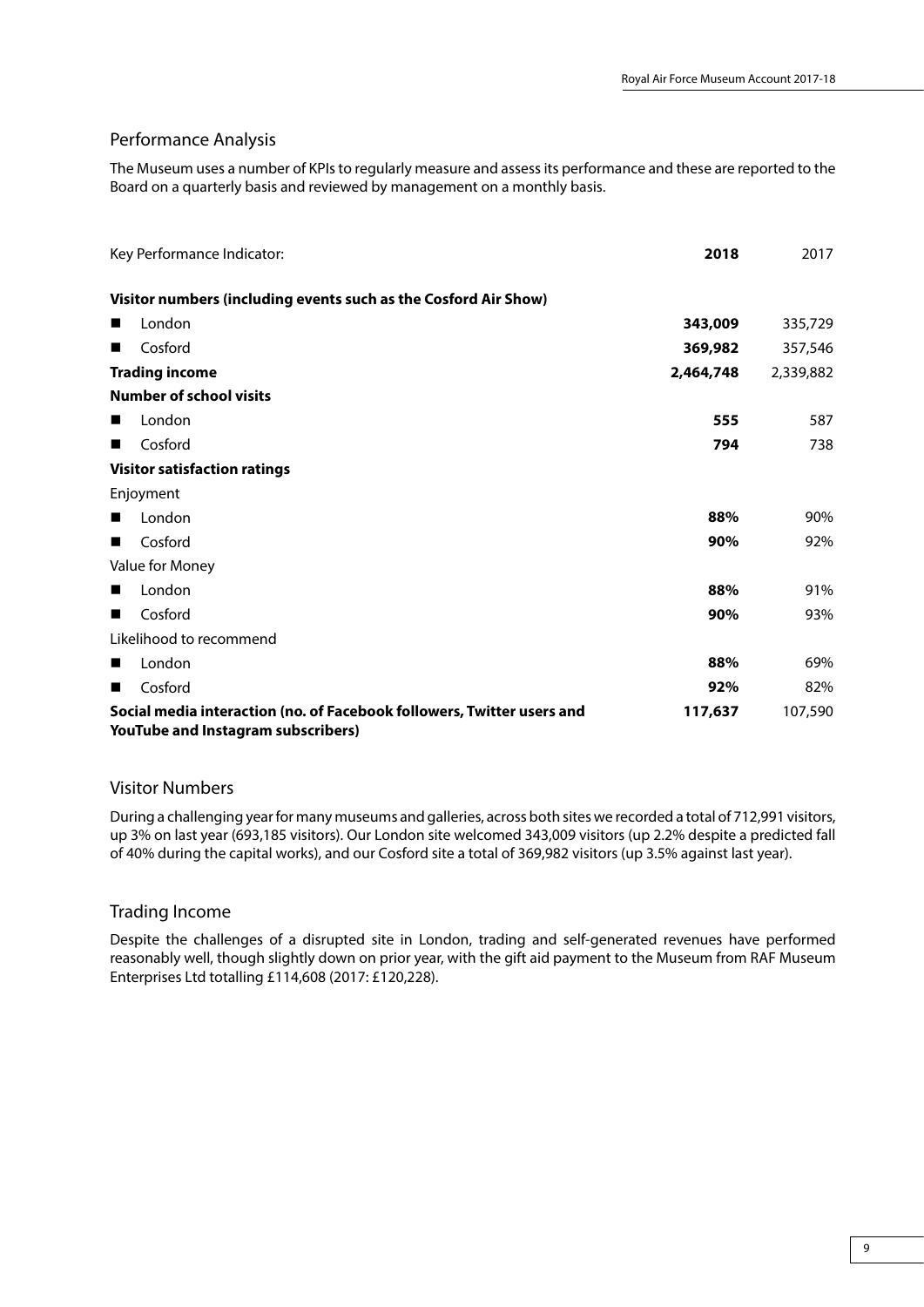## School Visits

The London Access and Learning team welcomed 555 schools, including 39 Special Educational Needs schools, bringing 24,724 students to the Museum. 4,028 visitors came with Scout, Air Training Corps, RAF recruits and community groups. 394 lifelong learners attended our special talks and events, many supported by the Heritage Lottery Fund, with those aimed at older Londoners supported by the City Bridge Trust.

At Cosford, the Schools Programme continued to flourish with well over 35,000 students and teachers from 794 schools using the Museum for educational activities. In all, 876 school workshops were delivered. Several new Science, Technology, Engineering and Maths (STEM) events were run this year including the RAF100 STEM launch, the Fly to the Line Primary Glider challenge which saw 278 teams compete at 15 Aviation Hub. The finals will be held on 27 June 2018. Engineering UK returned with 20 schools, double the previous year. Beyond Image was run for a second year, with new networks made with WISE (the campaign for gender balance in science, technology and engineering), at which several key speakers addressed young women from six schools about career choices. The event was so successful it has already been booked for next year.

#### Visitor Satisfaction

The ALVA surveys show both sites achieving very high 'Enjoyment and Value for Money' ratings considerably outperforming the Museums and Galleries average each year, though slightly down overall on prior year. Our visitors are also highly likely to recommend a visit to others, an area which shows a huge improvement, up 19% in London and 10% in Cosford.

## Social Media Interaction

Total visits to the Museum's main website were recorded at 1.2 million unique individuals (2016-17: 1.2 million unique visits).

The Museum's social media channels showed steady growth during the year with Facebook followers reaching 75,357 (2017: 65,425), Twitter 40,860 (2017: 36,300) and 47,239 (2017: 37,779) monthly recipients of the Museum's e-newsletters.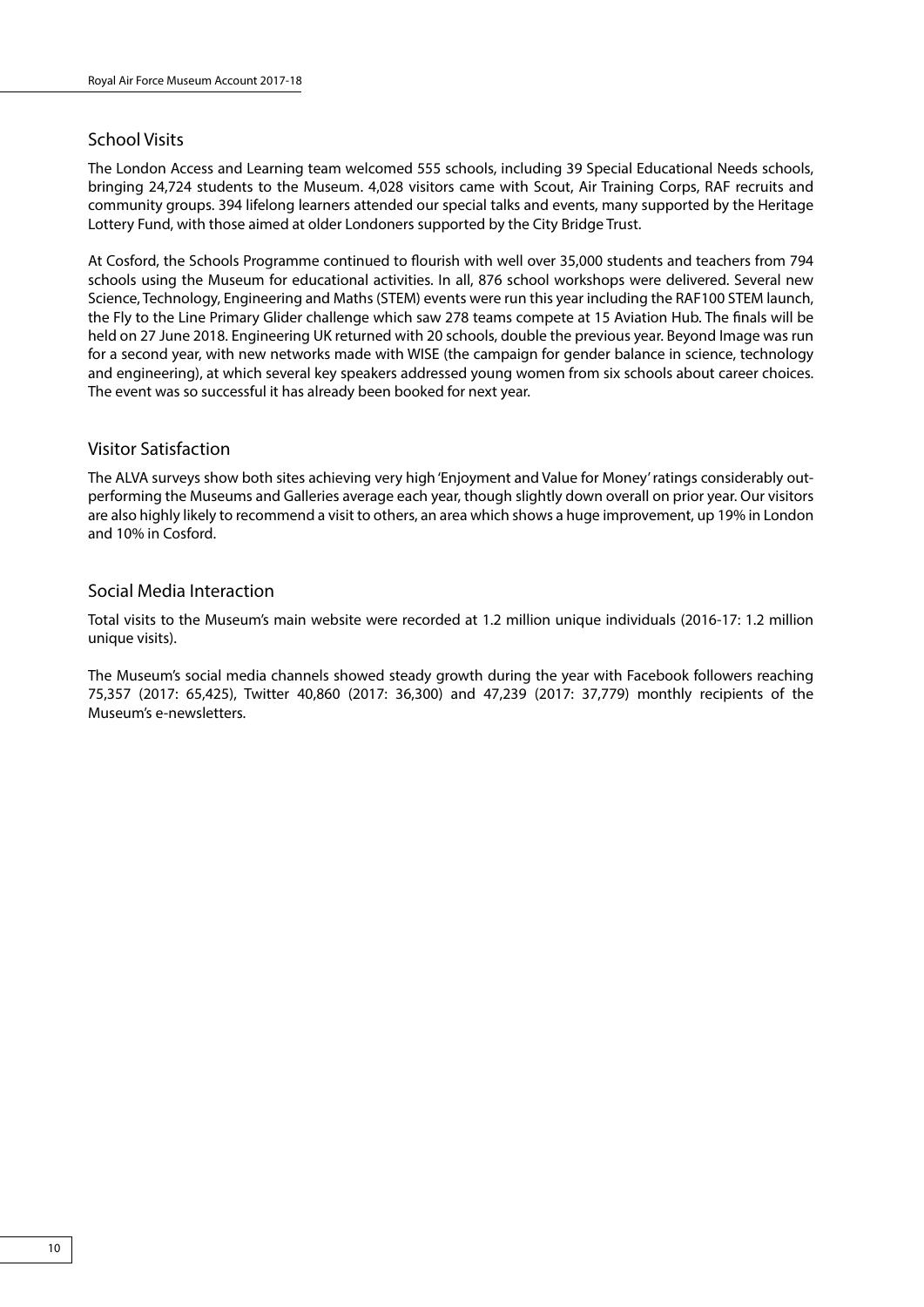## Financial Review

## Statement of Financial Activities (SOFA)

Total Income for the financial year 2017-18 amounted to £22,322,000 (2017: £17,211,000), an increase primarily related to receipt of funding for delivery of the RAF Centenary Programme.

The Museum received £9,139,000 of Grant in Aid (2017: £8,793,000) for the financial year 2017-18. Other income included grants and donations totalling £9,289,000 (2017: £4,758,000), the majority of which was restricted funding for the RAF Centenary Programme. Income generated by the trading company on non-charitable activities was £2,465,000 (2016: £2,340,000). The Museum's share of income related to the RAF100 Appeal joint venture totalled £105,000 (2017: £490,000).

Total Expenditure on Museum activities amounted to £15,932,000 (2017: £15,843,000). The majority of costs, including the costs of salaries, are in respect of core charitable activities. Net income and expenditure before transfers between funds and other recognised gains and losses totalled £6,390,000 (2017: £1,394,000). The £2,240,000 loss shown against unrestricted funds for the year (2017: £3,396,000) is driven principally by asset disposals further to redevelopment of the London site and relating to the previous fit-out costs of Hangar 6 (£779,000), and depreciation of property assets (£2,031,000). Excluding property depreciation and asset disposals, the Museum has generated an unrestricted operational surplus of £570,000 during the year (2017: £889,000), £320,000 of which relates to the newly introduced museum and galleries exhibition tax relief claimed via the trading company.

A total of £12,306,000 (2017: £558,000) has been transferred from restricted to unrestricted funds in 2017-18, principally due to the completion and capitalisation of the majority of RAF Centenary Programme improvement works at the London site within the financial year.

The Museum's property assets are typically revalued by professional valuers on a quinquennial basis, with the last valuation taking place in 2014-15, but this was brought forward to 2017-18 reflect the significant capital improvements related to the RAF Centenary Programme. Further to a revaluation of both the freehold (London) and leasehold (Cosford and Stafford) properties comprising the RAF Museum Estate as at 31 March 2018, a total adjustment for recognised gains of £15,466,000 (2017: £1,269,000) has been made in the year-end accounts.

After transfers between funds and adjustment for recognised gains, the net movement of funds for the year was an increase of £21,856,000 (2017: £2,663,000) and total funds carried forward as at 31 March 2018 amounted to £118,889,000 (2017: £97,030,000).

During the year, the Museum reviewed historic accounting treatment of three of the main exhibition buildings (Hangars 2 and 6 in London, and the Cold War Building in Cosford) previously classified as restricted assets. As no documentation has been identified (within the Museum and in consultation with the Ministry of Defence) that restricts their future use, these assets have been appropriately reclassified as unrestricted assets and 2016-17 comparative information has been restated (Note 15). Total funds brought forward as at 1 April 2017 remains at £94,369,000 with a £16,823,000 transfer adjustment from restricted to unrestricted funds.

## Balance Sheet

The value of the group net assets has significantly increased during the year due to the property revaluation and now stands at £118,889,000 as at 31 March 2018 (2017: £97,030,000).

## RAF100 Appeal

As a partner in the RAF100 Appeal joint venture, the Museum's share of income for 2017-18 totalled £105,000 in restricted funds (2017: 490,000) (SOFA, Note 4b).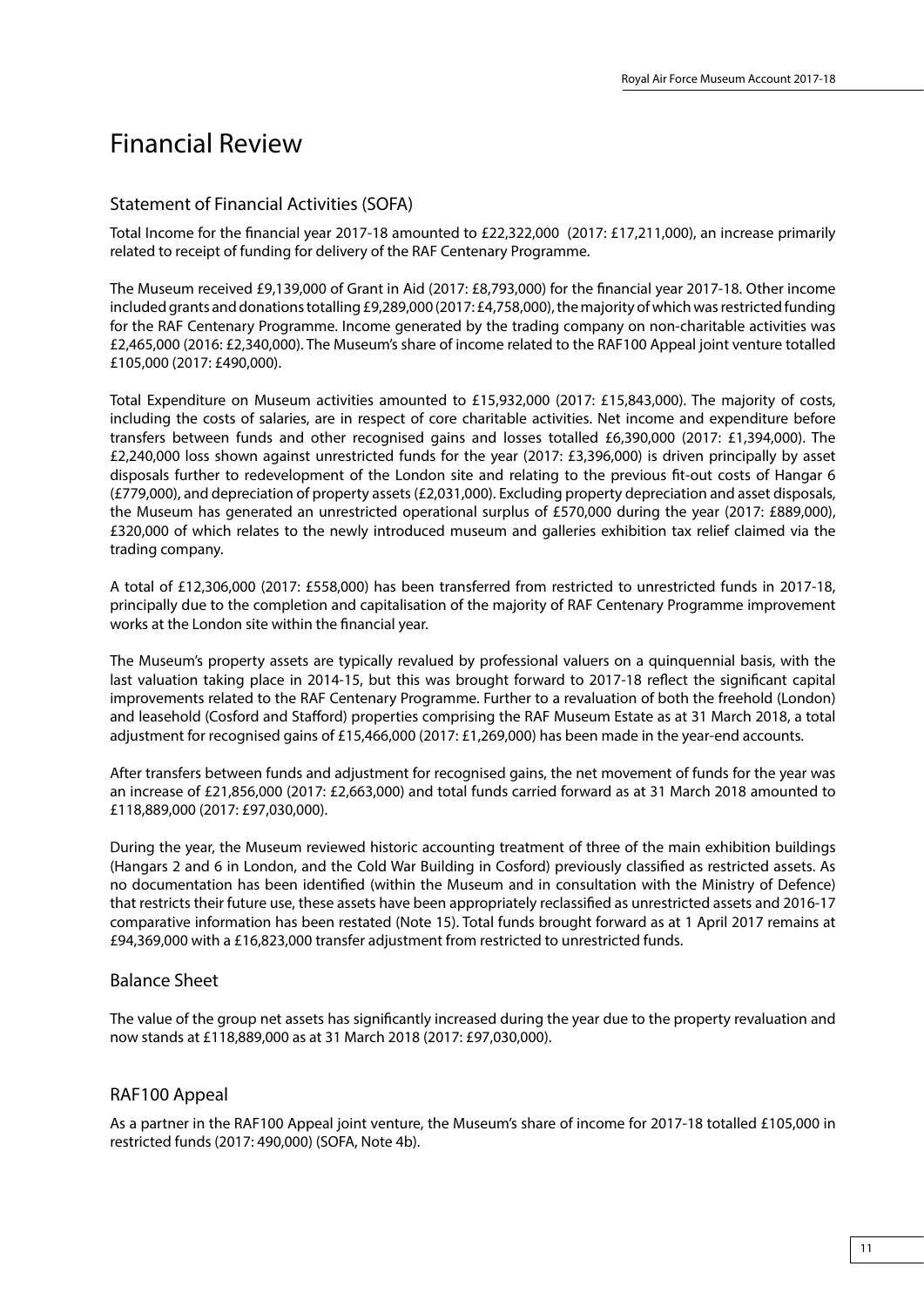## Trading Company

Any non-charitable activities are undertaken by RAF Museum Enterprises Ltd, a wholly owned subsidiary of the Museum, with all profits gift-aided to the parent charity. During the financial year, RAF Museum Enterprises Ltd was also legally established as the Museum's production company for four major exhibitions developed as part of the RAF Centenary Programme, which has enabled the Group to benefit from the Government's new museum and galleries exhibition tax relief initiative.

The company generated total turnover of £6,759,000 (2017: £2,340,000) (Note 4b), with associated costs of trading of £6,644,000 (2017: £2,220,000). The increase on prior year is mainly due to the production arrangement, with £4,614,000 of production costs payable to the Museum offset by £4,294,000 of income receivable from the Museum plus £320,000 tax relief claimed.

During the year, a number of Museum staff and other resources were utilised in furtherance of those activities resulting in a cross charge in addition to direct exhibition production costs of £425,000 (2017: £415,900). A total gift aid payment of £115,000 (2017: £120,000) was therefore due to the Museum for 2017-18, and which was outstanding at year-end (Note 9). £77,000 of restricted funds generated from RAF100-related merchandise activity are included in the gift-aid payment to the Museum and donated to the RAF100 Appeal, per the terms of the joint venture.

## Grants and Donations

During the year, a total of £9,289,000 (2017: £4,758,000) (Note 3) was received by way of donations from industry partners and sponsors, trusts and foundations, and individual donations to fund the work of the Museum. The majority of funds received were restricted and related to the RAF Centenary Programme, including £2,521,000 from Heritage Lottery Fund and £4,880,000 from the State of Kuwait. In addition, £247,000 of restricted income has been received from Northrop Grumman to fund the Museum's Summer Time Advanced Aeronautics Residential (STAAR) programme at Cosford.

## Reserves Policy and Funds

During the year, and with reference to guidance from the Charity Commission, the Trustees re-confirmed their commitment to the reserves policy to hold unrestricted and undesignated free reserves (that is funds not tied up in fixed assets or designated or restricted funds) of at least £500,000 in order to enable financial stability and act as a safeguard against volatile and unpredictable income streams and unforeseen expenditure or liabilities. The Finance Committee monitors the levels of reserves at the Museum on a quarterly basis as part of their review of the Management Accounts. The Board of Trustees reviews the reserves policy when circumstances change and at least annually.

The Trustees have agreed that as at 31 March 2018 the organisation is able to increase free reserves sufficient to cover three months of operational expenditure and the general fund has therefore increased to £2,720,000 (2017: £2,399,000) (Note 15). Unrestricted surplus funds of £453,000, over and above the planned level of free reserves, have been transferred to a newly established designated Centenary Legacy Development Fund. This fund will be used to underpin the Centenary Legacy Programme and support delivery of the Museum's key strategic priorities in the future including: planning for future capital development at both sites; ensuring the sustainability of the estate; focus on the recording of contemporary stories of RAF men and women; and development of the Museum's collection as a legacy of the RAF Centenary through new acquisitions. As the RAF Centenary Programme is now fully funded, Trustees have also agreed that funds carried forward as at 1 April 2017 in a designated Centenary Project Fund be transferred to the designated Centenary Legacy Development Fund.

## Payment of Creditors

The Museum's policy, in accordance with the Government-wide standard on the payment of creditors, is to settle all undisputed bills within 30 days or in accordance with the supplier's terms of business. The Museum's actual payment performance during the year was an average of 33 days (2017: 33 days).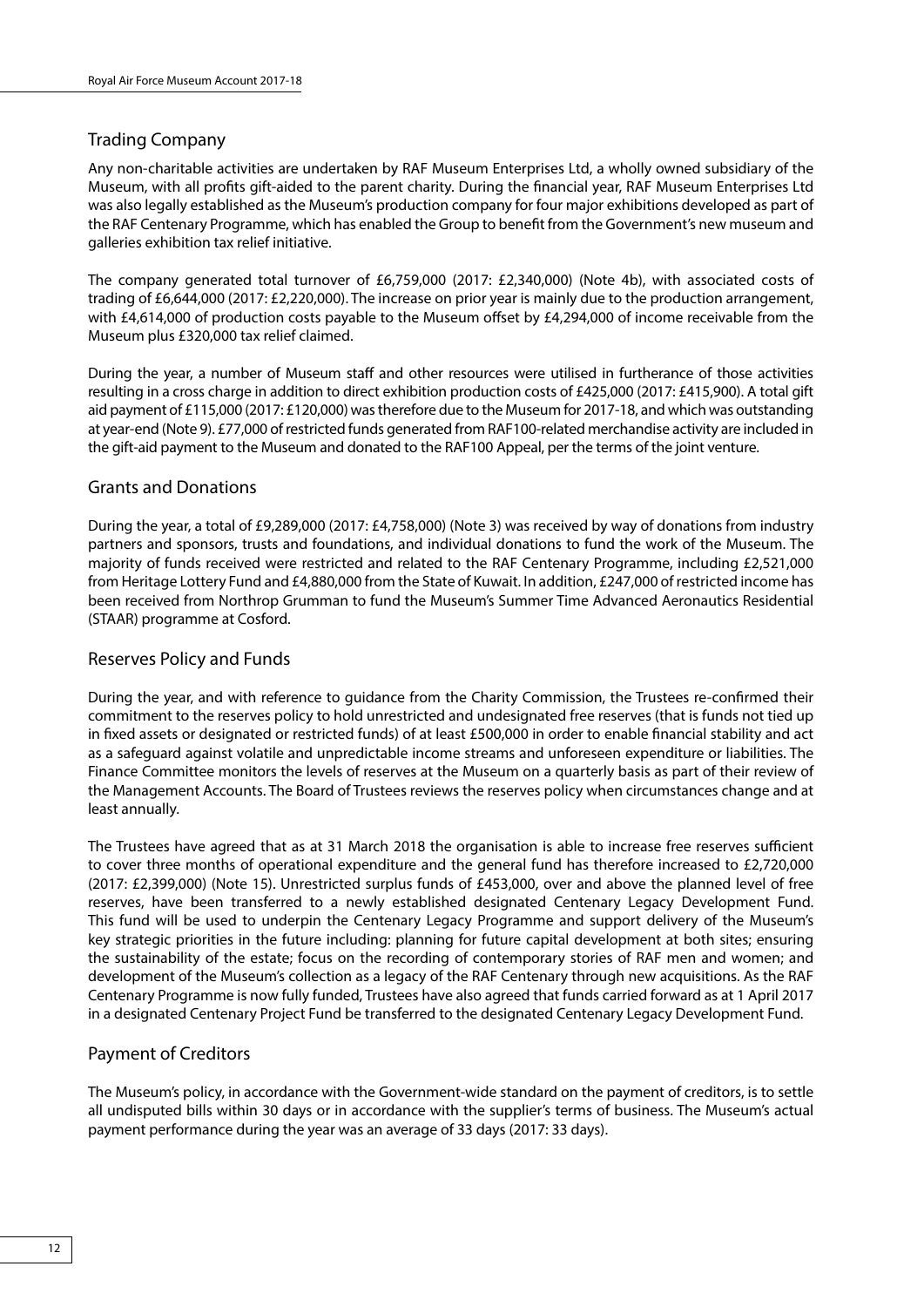### Investment Policy

The Trustees continually monitor levels of all the Charity's funds. Available funds are currently invested in a variety of term deposits to maximise the level of return but with minimum risk. The amounts and terms of the investments are based on the Trustees' opinion of the immediate and future needs of the Museum and the Chair of the Finance Committee reviewed the principal deposits during 2017-18.

## Environmental Policy

The Museum has a number of initiatives in place which underpin the creation of a more sustainable and environmentally friendly organisation. These include energy conservation measures (for example the increased use of LED lighting), a comprehensive recycling programme and new building construction which is consistent with reducing the Museum's carbon footprint.

#### Auditors

The accounts are audited by the Comptroller and Auditor General in accordance with the Government Resources and Accounts Act 2000 (Audit of Public Bodies). The fee for the audit of the Group 2017-18 accounts was £31,350 (2016-17: £31,100). This includes the NAO fee of £23,500 and Hillier Hopkins fee of £7,850 for the audit of RAF Museum Enterprises Ltd.

So far as I, as Accounting Officer of the Museum, and as we, as its Trustees, are aware:

- a there is no relevant audit information of which the Museum's auditors are unaware; and
- b we have taken all the steps that we ought to have taken to make ourselves aware of any relevant audit information and to establish that the Museum's auditors are aware of that information.

*ACM Sir Glenn Torpy GCB CBE DSO Maggie Appleton MBE* on behalf of the Board of Trustees **Royal Air Force Museum** 13 July 2018 13 July 2018

Chair Chief Executive Officer and Accounting Officer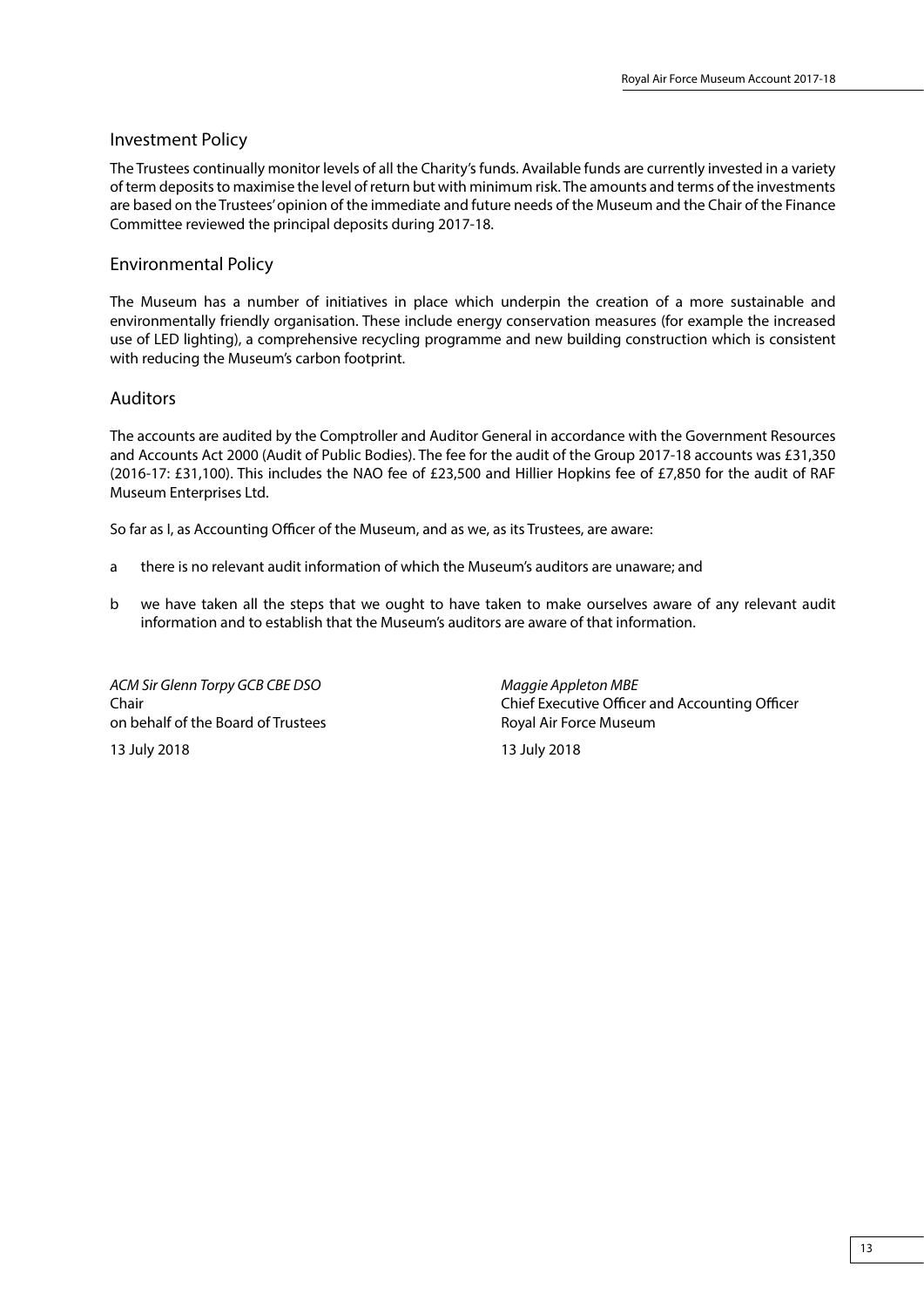## Accountability report

## Corporate Governance Report

This report sets out the arrangements for the governance of the Museum, including the Board and Committee structure for the Trustees. It specifically shows how the organisation identifies and manages key risks and provides the assurance from the Chair of the Board of Trustees and Accounting Officer.

Trustees have complied with their duty in section 11 of the Charities Act 2011 to have due regard to guidance published by the Charity Commission. Trustees are also mindful of the Commission's guidance on public benefit.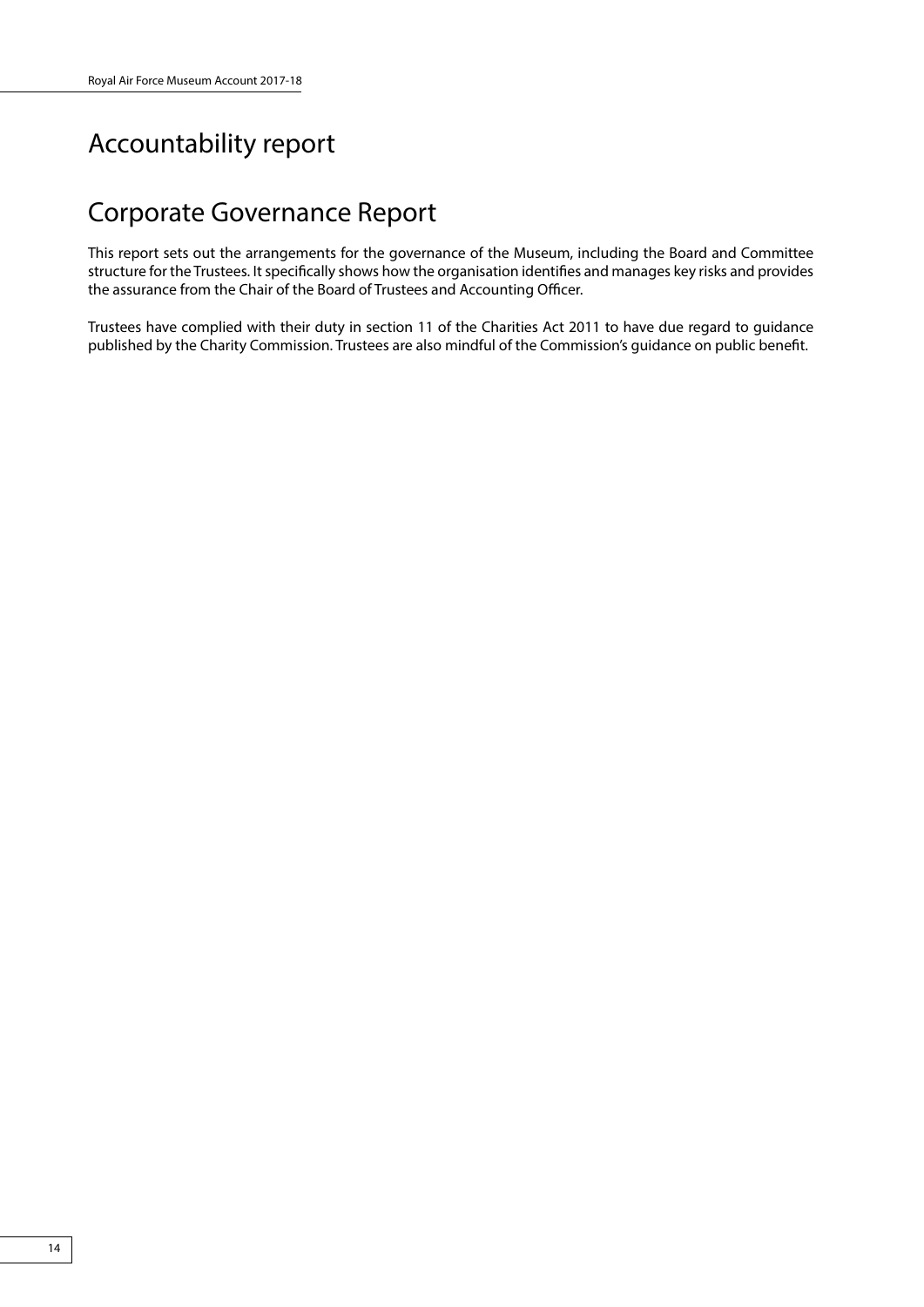## Chief Executive Officer's report and governance statement

## The Governance Framework

The Royal Air Force Museum is a charity registered with the Charity Commission (registration number 244708), governed in accordance with a Deed of Trust dated 4th June 2007.

The Museum is an Accredited National Museum and Non-Departmental Public Body obliged to comply with HM Treasury financial reporting requirements set out in the Financial Reporting Manual and the guidance contained in *Managing Public Money*. There is a Financial Framework document in place which defines the arrangements between the Museum and its sponsor branch, the Ministry of Defence, relating to the receipt of Grant-in-Aid and the conditions for its expenditure. This Framework was recently updated, with the new version in place with effect from 1 April 2017.

## The Trustees and the Committee Structure

The Royal Air Force Museum is governed by a Board of Trustees chaired by Air Chief Marshal Sir Glenn Torpy GCB CBE DSO. The Charities Act 2011 requires the Trustees to exercise proper stewardship over the Museum and to take care of its collections.

The Chief Executive Officer of the Museum, Maggie Appleton MBE, is the Accounting Officer responsible to Parliament for the day-to-day management of the Museum as set out in Chapter 3 of Managing Public Money.

Trustees are appointed by the Secretary of State for Defence in accordance with the provisions of the public appointments process set out in Office of the Commissioner of Public Appointments Code of Practice. They are appointed for a term of five years and can be appointed for a second term of equivalent length. The Board of Trustees may appoint up to three additional co-opted Trustees to serve on the Board and both co-opted Trustees and other individuals may serve on specific sub-committees to supplement the experience of Board members.

The Trustees receive induction training with the Chief Executive Officer and Senior Leadership Team (SLT) and are encouraged to familiarise themselves with the Museum's priorities through work in sub-committees where they are supported by the Museum's other Directors, and by attending and hosting Museum events and receptions.

## The Board of Trustees Sub-Committees

The Trustees have established a number of sub-committees for specific purposes and to ensure the effective conduct of business. These sub-committees comprise Audit & Risk, Finance (incorporating responsibility for investment), Centenary Development (established to lead and support the fundraising for and governance of the Centenary Programme and Centenary Legacy Programme) and Staffing & Remuneration. The Museum also has a Research Board chaired by Professor Richard Overy.

The terms of reference of each of these sub-committees have been approved by the Full Board. The table below shows the number of meetings and attendance. Minutes of all Board and sub-committee meetings are maintained.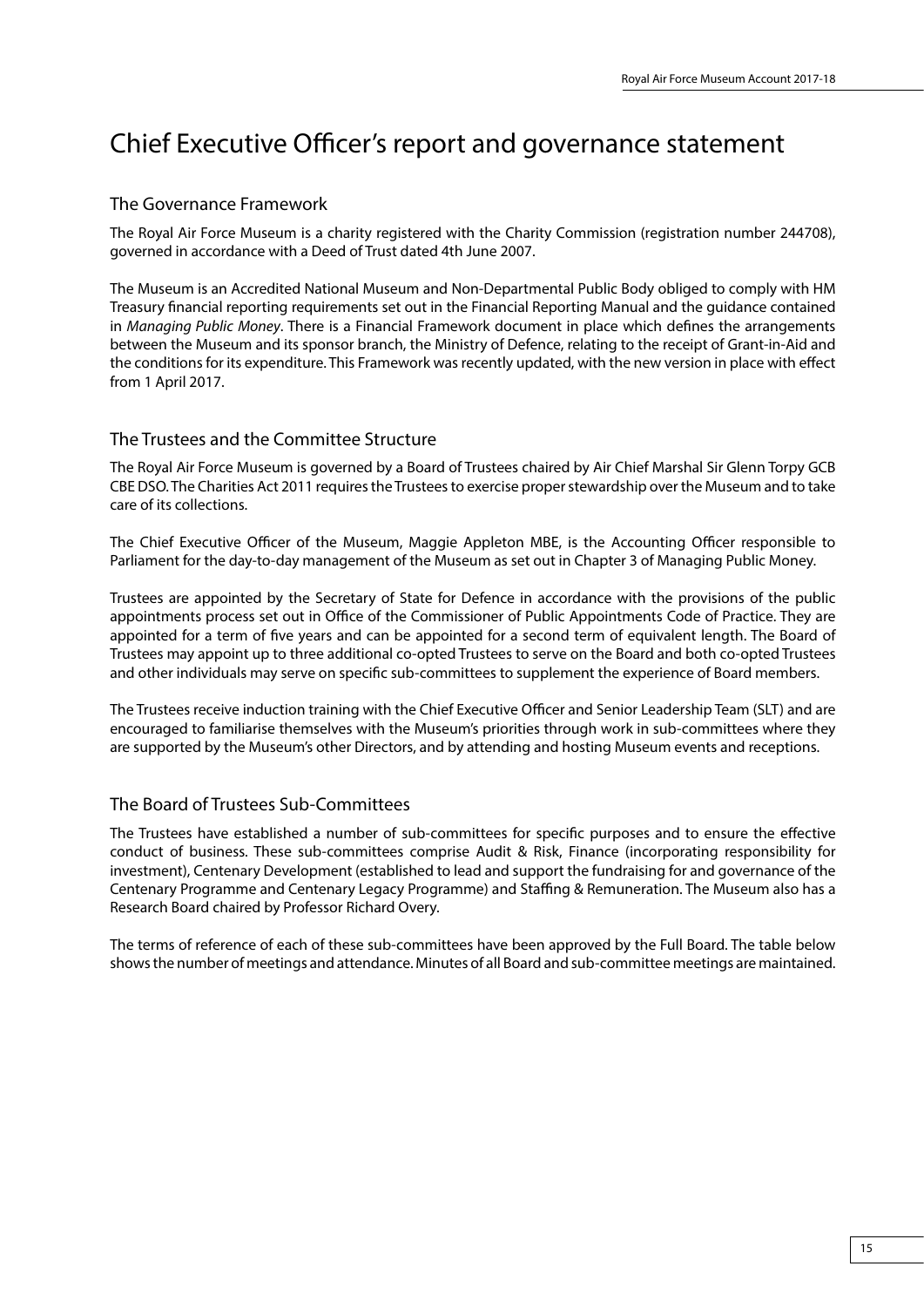The following individuals served as Trustees during 2017-2018:

|                                                                                    | <b>Sub Committee Attendance</b> |                                                              |                        |                          |                          |                                                                              |                          |  |  |
|------------------------------------------------------------------------------------|---------------------------------|--------------------------------------------------------------|------------------------|--------------------------|--------------------------|------------------------------------------------------------------------------|--------------------------|--|--|
| <b>Board Member</b>                                                                |                                 | <b>Appointed Further notes Board</b>                         | <b>Attendance Risk</b> |                          |                          | <b>Audit &amp; Finance Staffing &amp;</b><br><b>Remuneration Development</b> | <b>Centenary</b>         |  |  |
| Air Chief Marshal<br>Sir Glenn Torpy GCB<br>CBE DSO BSC (Eng)<br><b>FRAeS FCGI</b> | 05-Jul-11                       | Chair                                                        | 4/4                    |                          |                          |                                                                              | 2/4                      |  |  |
| Peter Bateson ACA                                                                  | 17-May-16                       | $\sim$                                                       | 4/4                    | 2/2                      | 4/4                      |                                                                              | -                        |  |  |
| Laurie Benson                                                                      | 17-May-16 $-$                   |                                                              | 4/4                    | 2/2                      | -                        |                                                                              |                          |  |  |
| Dr Carol Cole                                                                      | 23-Mar-15                       | Chair<br>Staffing &<br>Remuneration<br>Committee             | 3/4                    | 2/2                      | $\overline{\phantom{m}}$ | 3/3                                                                          |                          |  |  |
| Alan Coppin                                                                        | 08-Jul-13                       | Co-opted                                                     | 2/4                    | $\overline{\phantom{0}}$ | -                        | -                                                                            | 3/4                      |  |  |
| Dr Rodney<br>Eastwood                                                              | 23-Mar-15                       | $\qquad \qquad -$                                            | 4/4                    | $\equiv$                 | 4/4                      | 3/3                                                                          | $\overline{\phantom{0}}$ |  |  |
| Sir Gerry Grimstone 09-Dec-08                                                      |                                 | Chair Audit<br>& Risk<br>Committee                           | 3/4                    | 3/3                      | $\overline{a}$           |                                                                              | $\equiv$                 |  |  |
| Richard Holman<br><b>FCA</b>                                                       | 05-Jul-11                       | Chair Finance 4/4<br>Committee                               |                        | -                        | 4/4                      |                                                                              | 3/4                      |  |  |
| Malcolm White OBE 24-Sep-12<br><b>FRAeS</b>                                        |                                 | Co-opted<br>& Chair<br>Centenary<br>Development<br>Committee | 4/4                    | $\overline{\phantom{0}}$ | -                        | 3/3                                                                          | 4/4                      |  |  |
| Catriona Kempson                                                                   | 17-May-16                       | $\qquad \qquad -$                                            | 4/4                    |                          |                          |                                                                              | 2/4                      |  |  |
| Julie McGarvey                                                                     | 17-May-16                       | $\qquad \qquad -$                                            | 4/4                    | $-$                      |                          |                                                                              | 4/4                      |  |  |
| John Michaelson                                                                    | 09-Dec-08                       | $\qquad \qquad -$                                            | 2/4                    | $\overline{\phantom{0}}$ |                          |                                                                              | Ξ.                       |  |  |
| <b>Andrew Reid</b>                                                                 | 05-Jul-11                       | $\overline{\phantom{0}}$                                     | 4/4                    | 0/2                      |                          |                                                                              | 3/4                      |  |  |
| <b>Nick Sanders</b>                                                                | 17-May-16 Co-opted              |                                                              | 4/4                    | $\overline{\phantom{0}}$ |                          |                                                                              | 3/4                      |  |  |
| Michael Schindler                                                                  | 05-Jul-11                       |                                                              | 2/4                    | 1/2                      |                          | 2/3                                                                          | 3/4                      |  |  |
| <b>Robin Southwell</b>                                                             | 09-Dec-08                       | $\qquad \qquad -$                                            | 4/4                    | $\overline{\phantom{0}}$ |                          | $\overline{\phantom{0}}$                                                     | 2/4                      |  |  |
| Alan Spence                                                                        | 09-Dec-08                       |                                                              | 1/4                    |                          |                          |                                                                              | -                        |  |  |

The Museum commissioned an external review of its Governance in 2017-18. This comprised desk assessment of its governance policies and procedures, observation of a Board and sub-committee meetings and interviews with a number of Trustees and the Senior Leadership Team. An action plan is following up the recommendations.

The Museum has two subsidiary companies, the shares of which are held by or on behalf of the Trustees although the decisions taken by these companies remain primarily their responsibility. The Board of Royal Air Force Museum Enterprises Ltd includes three independent non-executive Directors.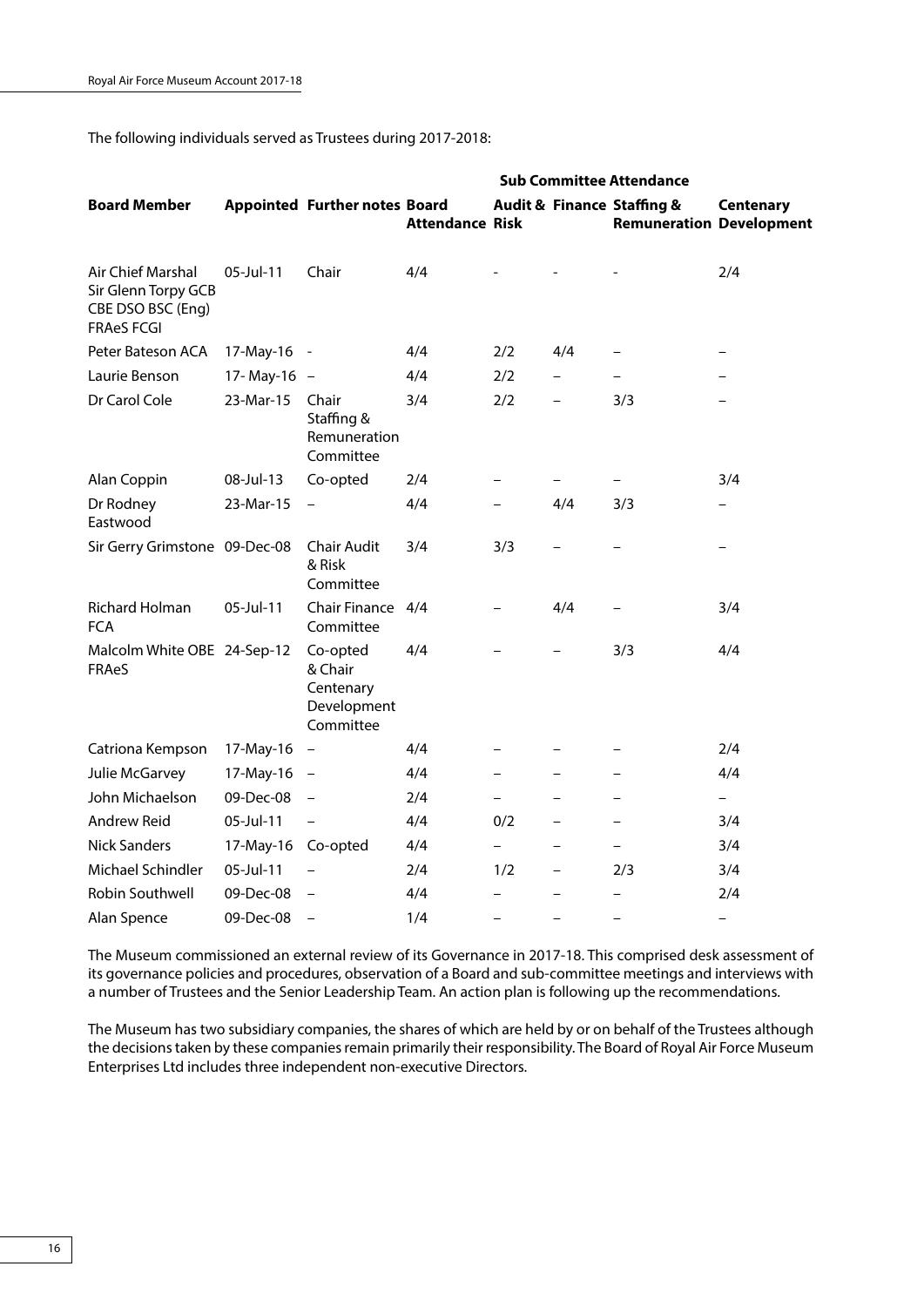### Register of Interests

A register of Trustees' interests is maintained. Trustees are required to declare any interest, pecuniary or otherwise, in any matter being considered by the Board. Related Parties are disclosed in Note 17 of the Financial Statements.

#### The Board of Trustees' Performance

The Board has supported the organisation to successfully deliver its strategic objectives as outlined in the approved five-year Strategic Plan.

Sub-committee minutes are circulated to all Trustees with routine papers for the quarterly meetings of the Full Board and sub-committee Chairs highlight any matters of particular concern for the attention of the Full Board.

There is a wide range of information and data (financial and otherwise) routinely available to Trustees, including detailed management accounts quarterly to the Finance Committee and summary management accounts quarterly to the Full Board, which the Board considers to be adequate management information.

#### Personal Data Loss

The Museum has not identified any personal data related incidents during 2017-18 or in the previous five financial years. An incident is defined as a loss, unauthorised disclosure or insecure disposal. Protected personal data is information that links an identifiable living person with information about them which, if related, would put the individual at significant risk of harm or distress; the definition includes sources of information that because of the nature of the individuals or the nature, source or extent of the information, is treated as protected personal data by the Museum.

## Internal Auditors

The Museum's internal auditors are Moore Stephens who work to the Public Sector Internal Audit Standards and provide an independent opinion on the matters subject of review through the internal audit programme. The work programme is signed off by the Trustees' Audit & Risk Committee and the report of the internal auditors is received by that same sub-committee.

As part of this plan Moore Stephens have carried out several reviews this past year, including media handling, access and learning, emergency plan and business continuity strategy, and core financial controls. The Internal Auditors provide an annual independent opinion, based upon the audit programme, on the overall adequacy and effectiveness of the Museum's framework of governance, risk management and control. Internal Audit's opinion for 2017-18 was that there is an adequate and effective system of governance, risk management and internal control to address the risk that management's objectives are not fully achieved.

The Audit and Risk Committee accept the opinion and findings of the Internal Auditors. Progress against recommendations will continue to be monitored by the Committee as part of the Internal Audit follow up review process.

## External Auditors

The external auditor of the Museum is the Comptroller and Auditor General with the audit conducted by the National Audit Office. The external auditor of its trading subsidiary, Royal Air Force Museum Enterprises Ltd, is Hillier Hopkins LLP. The accounts are consolidated.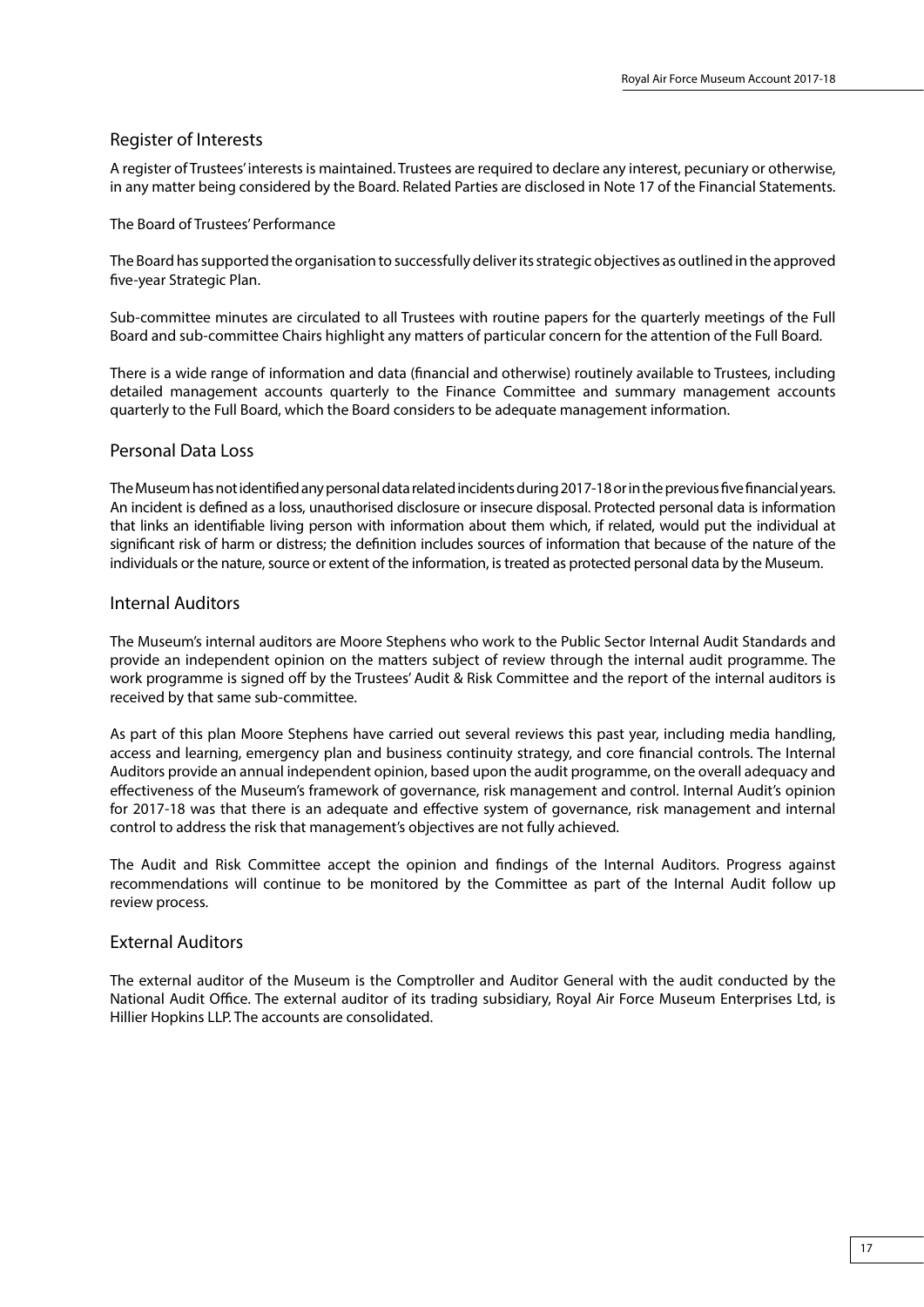## Risk Management

The Museum's internal control system is designed to manage risk to a reasonable level, rather than eradicate all risk of failure. Therefore, it can only provide reasonable and not absolute assurance of effectiveness. In managing risk, we identify the opportunities and risks in achieving our strategic objectives, evaluate the likelihood of those risks being realised, the impact should they be realised and the controls in place to manage them efficiently and effectively. The Museum's approach to risk management and the process for implementation are in a Risk Management Strategy. The strategy is supported by our strategic risk register, which groups our highest priority risk areas into key strategic risks.

Risk management overall is viewed as a dynamic process which actively seeks to incorporate good practice. It is responsive and current and is managed through regular review of both internal developments and external factors – the political, social, economic, demographic, technological, environmental and legal developments that may influence our exposure to risks or opportunities.

As a non-departmental public body (NDPB) the Museum has a low risk appetite in relation to compliance, regulation and to our key strategic risks. In areas where we aim to be relevant and influential, we are prepared to take calculated risks. Risk appetite is set by the Trustees and is then reviewed by SLT and any changes reported to the Audit & Risk Committee annually. The SLT determine whether our overall risk profile is commensurate with our risk appetite. The key risks identified, and the actions taken to date are set out below.

The risk of 'financial stability' will remain high in a period of economic uncertainty. The RAF Museum's five-year Strategic Plan sets out to build a robust financial model for the future, with operational savings to be identified, trading activity to be increased, and programmes developed that attract funding support. There is and will continue to be continued pressure on Government funding. There is much competition for funding in London, while potential sources in the West Midlands are fewer, though a shift away from London-centric investment is an opportunity for the RAF Centenary Legacy planning at Cosford. The Museum will continue to diversify and broaden its income streams and be more efficient, principles which are embedded in the RAF Centenary Programme.

For both sites, there is a shift due to the passing of the militarised generations of wartime and National Service to a public with little experience of the RAF, which requires different interpretation and communication methods. The Museum's users also have changing expectations in the ways they want to access content, both as physical and virtual users. The RAF Centenary Programme aims to ensure that the Museum remains relevant to visitors through innovative exhibitions and programming, as well as enhancing its digital capacity and interpretation to engage new visitors with the RAF story. The RAF has touched millions of lives around the world throughout its first 100 years as part of a global community. In the UK alone we estimate that 20 million people have direct family connections to the RAF with many more engaged through industry or as beneficiaries of RAF activity.

The Collections Review supports both care of the collection and development and delivery of exhibition programming. An important strand of this review is delivery of digitisation of the archives, opening access to audiences while ensuring collection care is maintained – this will require considerable investment which is the reason for the risk of 'failure to adequately care for collections' remaining at a medium level.

As with financial stability, the risks from major incidents, of any nature, can only be mitigated to a certain amount through capital investment in infrastructure, such as IT to manage data loss risks and, tightening of procedures in response to the potential of a major incident or health and safety failure.

## Assurance Statement by the Audit & Risk Committee

The Audit and Risk Committee are reasonably confident that the reliability, integrity, quality and comprehensiveness of the assurances provided by the RAF Museum's internal and external auditors, and by management, are presently sufficient to support the Board and Accounting Officer in their decision making and in the fulfilment of their accountability obligations. Internal control issues have arisen over the course of the past year in the areas of cash handling at large events, the need for volunteer vetting, and formalising accreditation policies, and the work to address these issues is underway and is being monitored by the Audit and Risk Committee. The Audit and Risk Committee will continue to draw to the Board's and Accounting Officer's attention any matters of concern.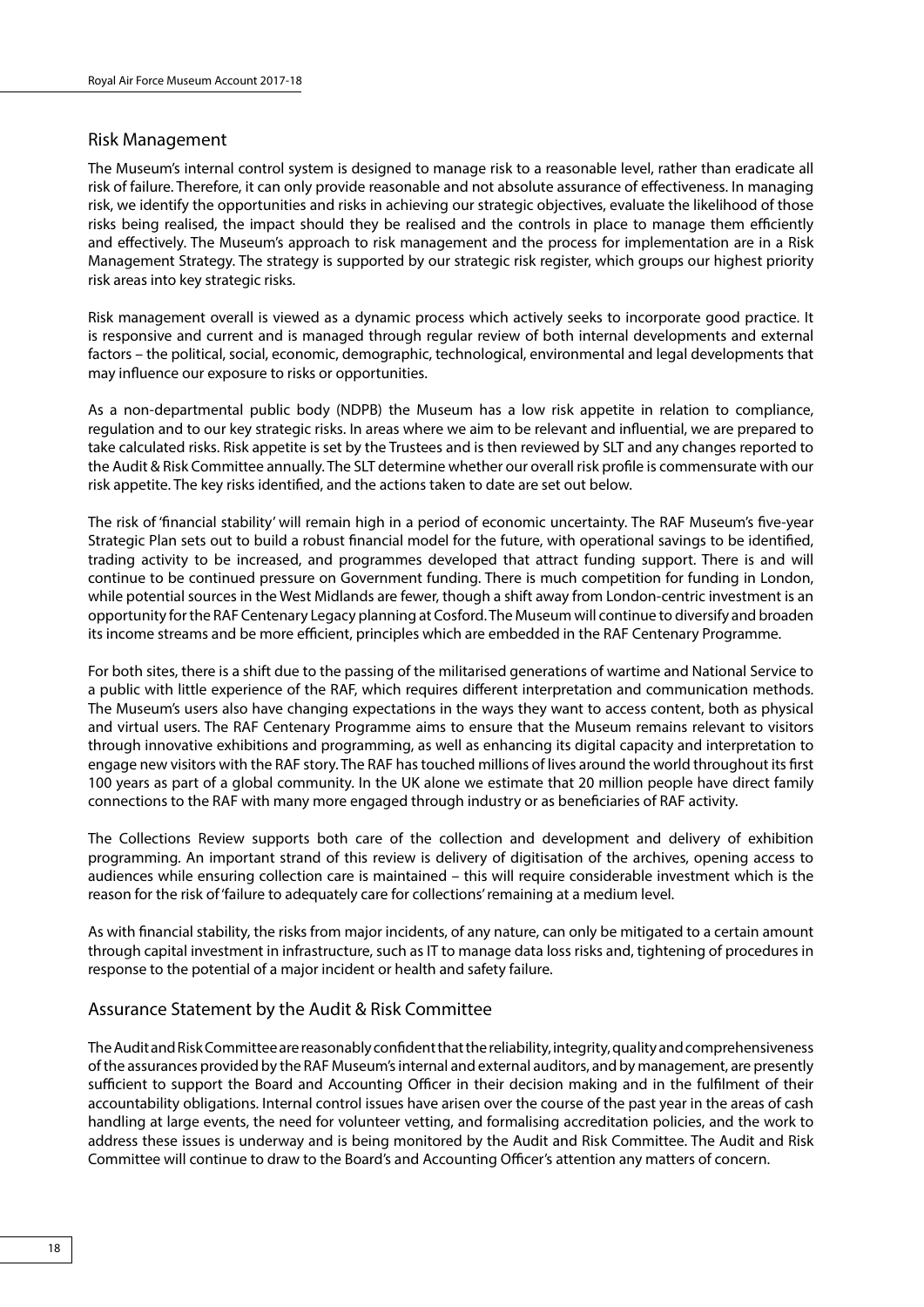## Statement of the Board of Trustees' and Chief Executive Officer's Responsibilities

Under Section 30(3) of the National Heritage Act 1983 and law applicable to charities in England and Wales, the Board of Trustees is required to prepare financial statements for each financial year which give a true and fair view of the Royal Air Force Museum's financial activities and of its financial position at the end of the year.

In preparing financial statements giving a true and fair view, the Board of Trustees is required to:

- a observe any accounts direction issued by the Secretary of State, including the relevant accounting and disclosure requirements, and apply suitable accounting policies on a consistent basis;
- b make judgements and estimates that are reasonable and prudent;
- c state whether applicable accounting standards and statements of recommended practice have been followed, subject to any material departures disclosed and explained in the financial statements;
- d prepare the financial statements on a going concern basis, unless it is inappropriate to presume that the charity will continue in operation.

Under the law applicable to charities in England and Wales, the Board of Trustees is responsible for keeping proper accounting records which disclose with reasonable accuracy the financial position of the charity and which enable the Board to ensure that the financial statements comply with applicable law. The Board is also responsible for safeguarding the assets of the charity and hence for taking reasonable steps for the prevention and detection of fraud and other irregularities.

The Permanent Under-Secretary of the Ministry of Defence has appointed the senior full time official, the Chief Executive Officer, as the Accounting Officer for the Royal Air Force Museum. Her relevant responsibilities as Accounting Officer, including her responsibility for the propriety and regularity of expenditure from Grant-in-Aid provided by Parliament and for the keeping of proper records, are set out in the Non-Departmental Public Bodies' Accounting Officer's Memorandum issued by the Treasury and published in *Managing Public* Money.

The Accounting officer confirms that the annual report and accounts as a whole are fair, balanced and understandable and that she takes personal responsibility for the annual report and accounts and the judgments required for determining that they are fair, balanced and understandable.

The Accounting Officer also confirms that, as far as she is aware, there is no relevant audit information of which the Museum's auditors are unaware, and that all steps have been taken to make herself aware of relevant audit information and to make this available to the Museum's auditors.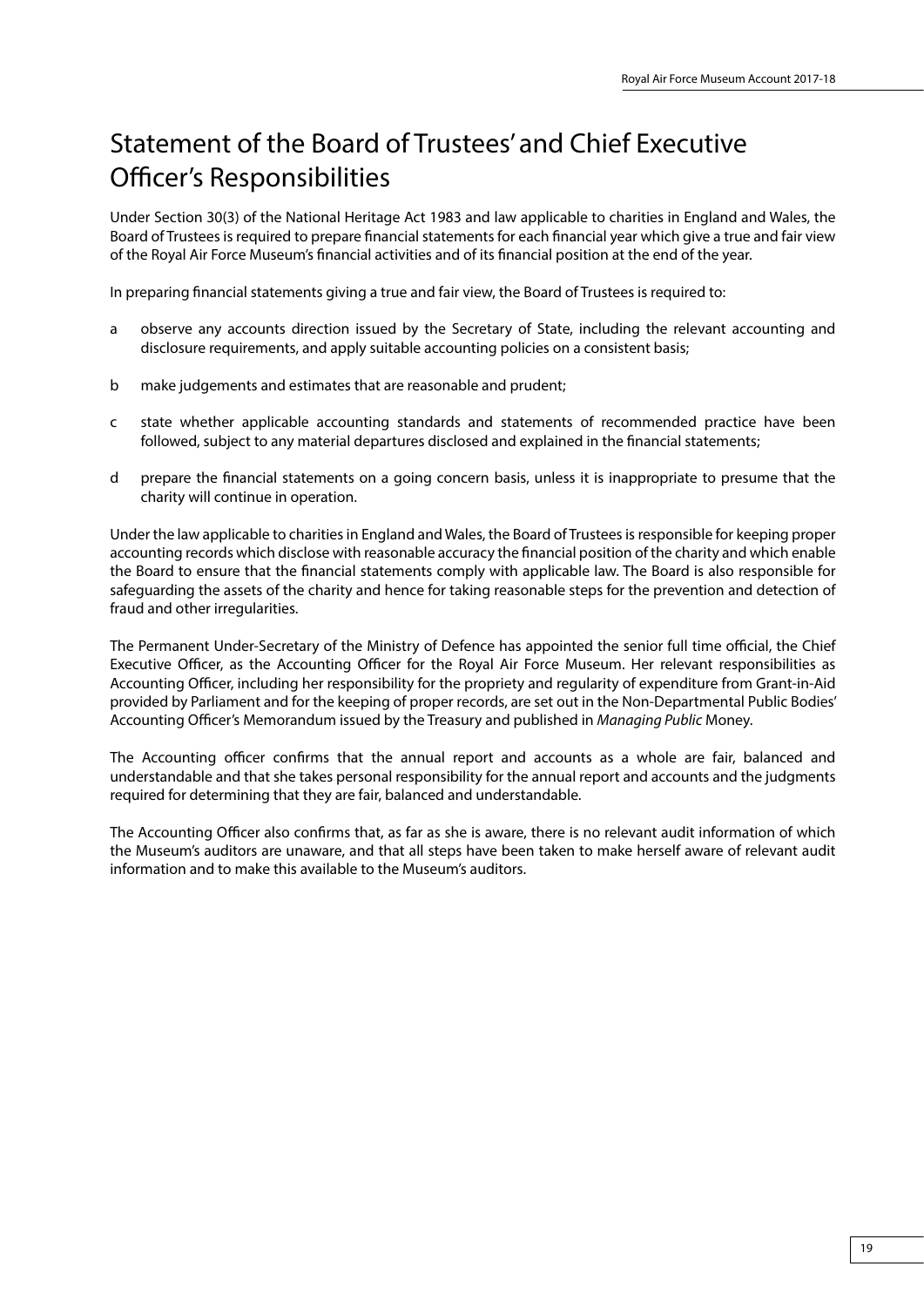## Remuneration and Staff Report

In accordance with the Financial Reporting Manual the RAF Museum has prepared this report containing certain information about directors' remuneration. 'Directors' is interpreted to mean persons in senior positions having authority or responsibility for directing or controlling the major activities of the Museum. The figures in the remuneration and staff report are subject to audit.

The total number of employees whose emoluments for the year exceeded £60,000 is given in note 6, together with information on staff numbers and costs.

None of the directors were members of the PCSPS and the Museum did not fund any Civil Service pension contributions for them in 2017-18. The Museum, under the auto-enrolment scheme (NEST) made employer's contribution to the directors' pension at the rate of 2% of their salary. The directors received no other benefits. All of the directors have contracts of employment carrying a period of notice of three months.

| Single figure of total<br>remuneration                                                             | <b>Salary</b><br>2017-18<br>$(2016-17)$<br>£000 | Performance<br><b>Related pay</b><br>and bonuses<br>2017-18<br>$(2016-17)$<br>£000 | <b>Benefits</b><br>in kind<br>(to nearest<br>£100)<br>2017-18<br>$(2016-17)$ | <b>Pension</b><br><b>Benefits</b><br>2017-18<br>$(2016-17)$<br>£000 | <b>Total</b><br>2017-18<br>£000               | <b>Total</b><br>2016-17<br>£000 |
|----------------------------------------------------------------------------------------------------|-------------------------------------------------|------------------------------------------------------------------------------------|------------------------------------------------------------------------------|---------------------------------------------------------------------|-----------------------------------------------|---------------------------------|
| Maggie Appleton MBE<br>CEO                                                                         | 100-105<br>$(100-105)$                          | $-(-)$                                                                             | $-(-)$                                                                       | $-(-)$                                                              | 100-105                                       | 100-105                         |
| Marguerite Jenkin<br><b>Director of Finance</b><br>and Resources<br>(joined 1/18/17)               | $50 - 55$<br>full year<br>equivalent<br>75-80   | $-(-)$                                                                             | $-(-)$                                                                       | $-(-)$                                                              | 50-55<br>full year<br>equivalent<br>75-80     | $(-)$                           |
| Karen Whitting<br>Director of Content and<br>Programmes                                            | $70 - 75$<br>$(70-75)$                          | $-(-)$                                                                             | $-(-)$                                                                       | $-(-)$                                                              | 70-75                                         | 70-75                           |
| <b>Barry Smith</b><br>Director of Visitor and<br><b>Commercial Development</b><br>(joined 29/1/18) | $10 - 15$<br>full year<br>equivalent<br>80-85   | $-(-)$                                                                             | $-(-)$                                                                       | $-(-)$                                                              | $10 - 15$<br>full year<br>equivalent<br>80-85 | $(-)$                           |
| Philip Walsh<br><b>Chief Financial Officer</b><br>(left 8 May 2017)                                | 5-10 full year<br>equivalent<br>75-80           | $-(-)$                                                                             | $-(-)$                                                                       | $-(-)$                                                              | $5 - 10$<br>full year<br>equivalent<br>75-80  | 75-80                           |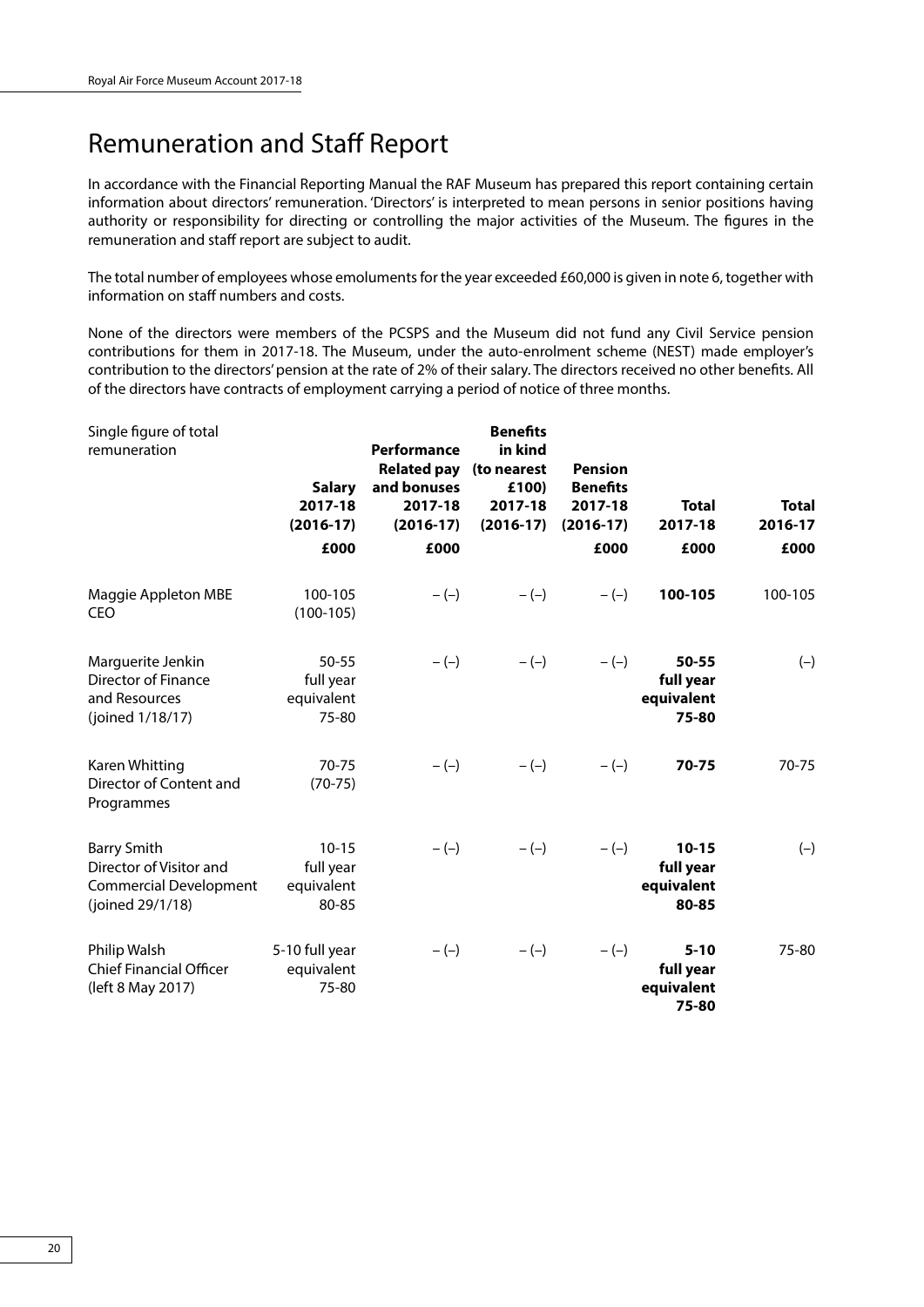| <b>Pension benefits</b>                                                                            | Real<br>increase<br>in pension<br>and lump<br>sum at<br>pension age | <b>Accrued</b><br>pension at<br>pension age<br>at 31/03/17<br>and related<br>lump sum | <b>CETV</b> at<br>31/03/18 | <b>CETV</b> at<br>31/03/17 | Real<br>increase in<br><b>CETV</b> | <b>Employer</b><br>contribution<br>to Nest<br>pension |
|----------------------------------------------------------------------------------------------------|---------------------------------------------------------------------|---------------------------------------------------------------------------------------|----------------------------|----------------------------|------------------------------------|-------------------------------------------------------|
|                                                                                                    | £000                                                                | £000                                                                                  | £000                       | £000                       | £000                               | <b>Nearest</b><br>£100                                |
| Maggie Appleton MBE<br>CEO                                                                         | N/A                                                                 | N/A                                                                                   | N/A                        | N/A                        | N/A                                | 3,000                                                 |
| Marguerite Jenkin<br>Director of Finance and<br>Resources (joined 1/8/17)                          | N/A                                                                 | N/A                                                                                   | N/A                        | N/A                        | N/A                                | 1,900                                                 |
| Karen Whitting<br><b>Director of Content</b><br>and Programmes                                     | N/A                                                                 | N/A                                                                                   | N/A                        | N/A                        | N/A                                | 2,300                                                 |
| <b>Barry Smith</b><br>Director of Visitor and<br><b>Commercial Development</b><br>(joined 29/1/18) | N/A                                                                 | N/A                                                                                   | N/A                        | N/A                        | N/A                                | 600                                                   |
| Philip Walsh<br><b>Chief Financial Officer</b><br>(left 8 May 2017)                                | N/A                                                                 | N/A                                                                                   | N/A                        | N/A                        | N/A                                | 200                                                   |

The remuneration ratio in the Museum is 4.44 (2017: 4.41) – this represents the banded mid point pay of the highest paid director as a multiple of the median pay award (the median salary is £23,088 (2017: £22,842). The full time equivalent remuneration ranged from £15,725 to £102,500. Any performance awards are made under the Museum appraisal-linked system which applies to all staff. The Directors are all full-time employees employed on standard terms and conditions.

The Board of Trustees comprised 17 members at 31 March 2018, including three co-opted trustees, none of whom were full time employees of the institution and they were reimbursed with £3,037 in expenses (2017: £1,591). Two Trustees claimed expenses (2017: four).

## Sickness absence

The Royal Air Force Museum employed 193 members of staff as at 31 March 2018. Periods of sickness absence are recorded in full days. The average number of days of sickness absence was 2.68 days per person (2017: 4.85). Long term absences have been excluded. This paragraph is not subject to audit.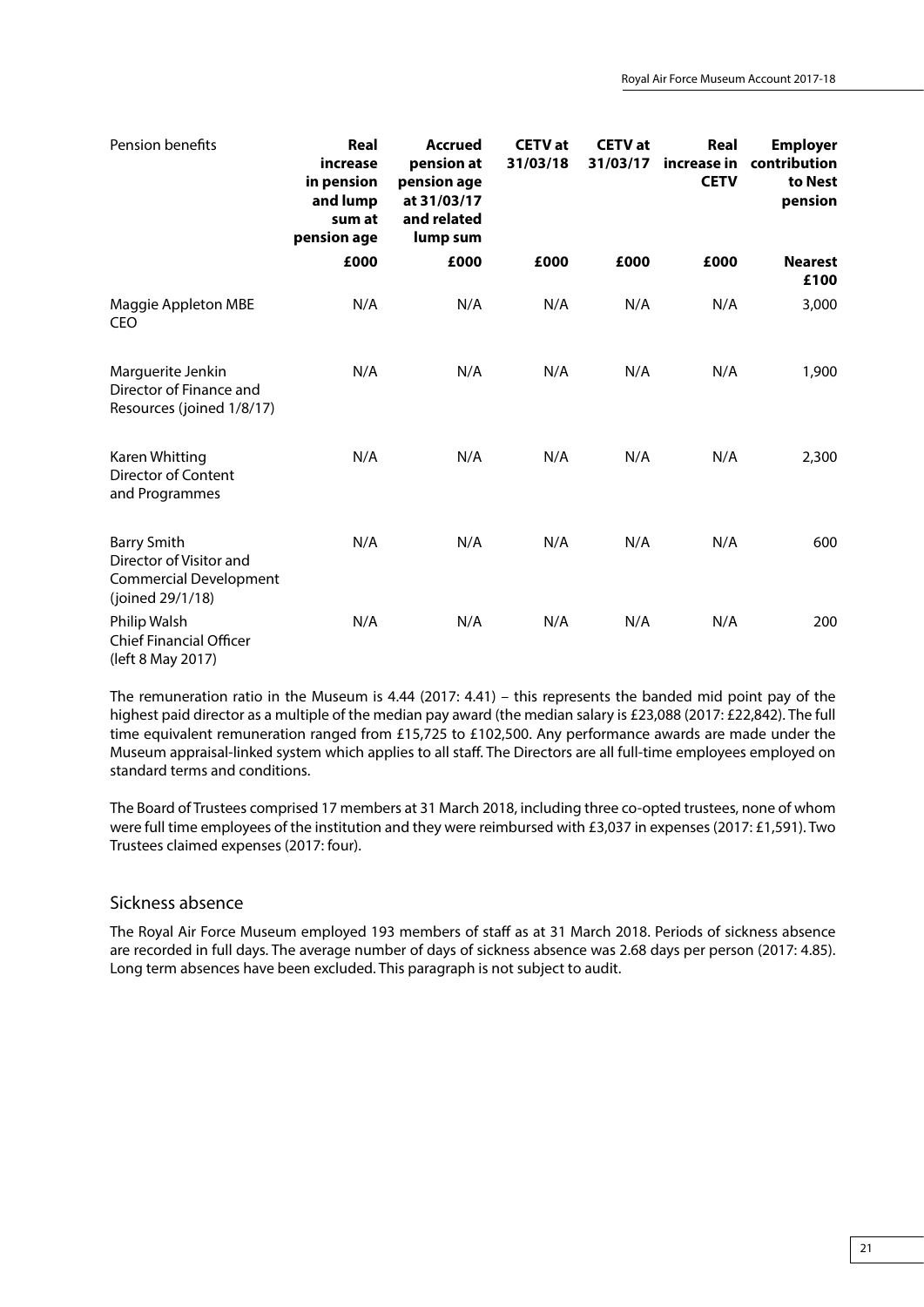## Pension Costs and Benefits

The Principal Civil Service Pension Scheme (PCSPS) is an unfunded multi-employer defined benefit scheme but the Royal Air Force Museum is unable to identify its share of the underlying assets and liabilities. A full actuarial valuation was carried out as at 31 March 2012. Details can be found in the resource account of the Cabinet Office: Civil Superannuation (www.civilservice.gov.uk/pensions).

For 2017-18 employer's contributions of £93,379 were payable (2016-17: £123,365) through the PCSPS.

The applicable rates for the PCSPS are shown below:

| Rate % |
|--------|
| 24.5   |
| 22.1   |
| 20.9   |
| 20.0   |
|        |

The contribution rates reflect benefits as they are accrued, not when costs are actually incurred, and reflect past experience of the scheme. Pension benefits are provided through the Civil Service pension arrangements in place prior to 30th July 2007, with the unfunded cost of benefits met by monies voted by Parliament each year.

Further details about the Civil Service pension arrangements can be found at the website: *www.civilservice.gov.uk/pensions*

The real increase in Cash Equivalent Transfer Value (CETV) reflects the increase in CETV that is funded by the employer. It does not include the increase in accrued pension due to inflation, contributions paid by the employee (including the value of any benefits transferred from another pension scheme or arrangement) and uses common market valuation factors for the start and end of the period.

A CETV is the actuarially assessed capitalised value of the pension scheme benefits accrued by a member at a particular point in time. The benefits valued are the member's accrued benefits and any contingent spouse's pension payable from the scheme. A CETV is a payment made by a pension scheme or arrangement to secure pension benefits in another pension scheme or arrangement when the member leaves a scheme and chooses to transfer the benefits accrued in their former scheme. The pension figures shown relate to the benefits that the individual has accrued as a consequence of their total membership of the pension scheme, not just their service in a senior capacity to which disclosure applies.

The figures include the value of any pension benefit in another scheme or arrangement which the member has transferred to the Civil Service pension arrangements. They also include any additional pension benefit accrued to the member as a result of their buying additional pension benefits at their own cost. CETVs are worked out in accordance with The Occupational Pension Schemes (Transfer Values) (Amendment) Regulations 2008 and do not take account of any actual or potential reduction to benefits resulting from Lifetime Allowance Tax which may be due when pension benefits are taken.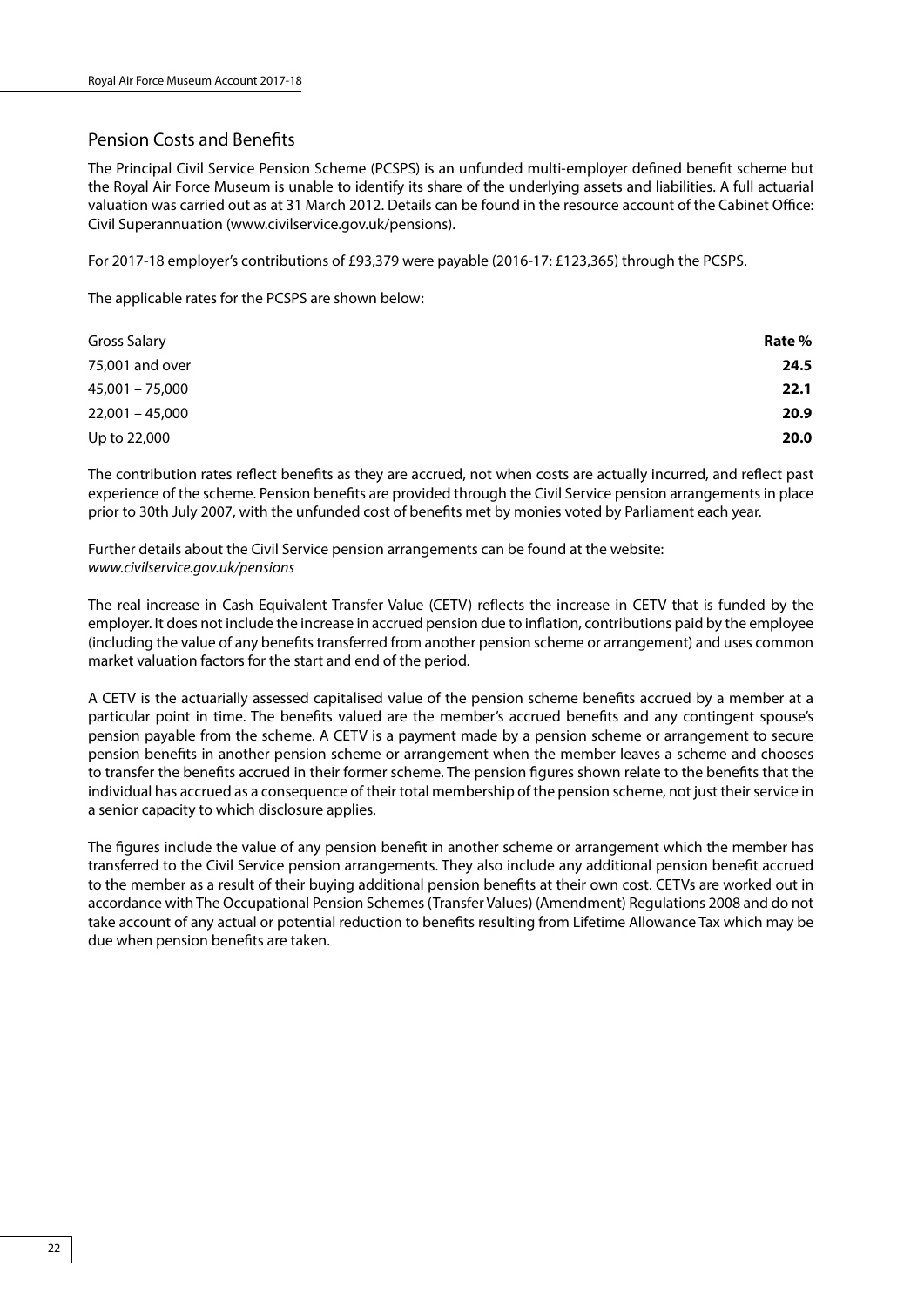## Reporting of civil service and other compensation schemes – exit packages

(Comparative data for the prior financial year is shown in brackets)

| <b>Exit package cost band</b> | Number of<br>compulsory redundancies | Number of other<br>departures agreed | <b>Total number of exit</b><br>packages by cost band |  |
|-------------------------------|--------------------------------------|--------------------------------------|------------------------------------------------------|--|
| $<$ £10,000                   | 2(1)                                 | $- (5)$                              | 2(6)                                                 |  |
| £10,000-£25,000               | $-(-)$                               | $- (1)$                              | $- (1)$                                              |  |
| £25,000-£50,000               | $-(-)$                               | $1(-)$                               | $1(-)$                                               |  |
| £50,000-£75,000               | $-(-)$                               | $-(-)$                               | $-(-)$                                               |  |
| Total number of exit packages | 2(1)                                 | 1(6)                                 | 3(7)                                                 |  |
| Total resource cost/ £        | $2,934(-)$                           | 30,000 (52,508)                      | 32,934 (52,508)                                      |  |

Redundancy and other departure costs have, where appropriate, been paid in accordance with the provisions of the Civil Service Compensation Scheme, a statutory scheme made under the Superannuation Act 1972. Exit costs are accounted for in full in the year of departure. Where the department has agreed early retirements, the additional costs are met by the department and not by the Civil Service pension scheme. Ill-health retirement costs are met by pension scheme and are not included in the table.

## Other Staff Costs

Further details relating to the Museum's other staff costs can be found in Note 6 to the financial statements.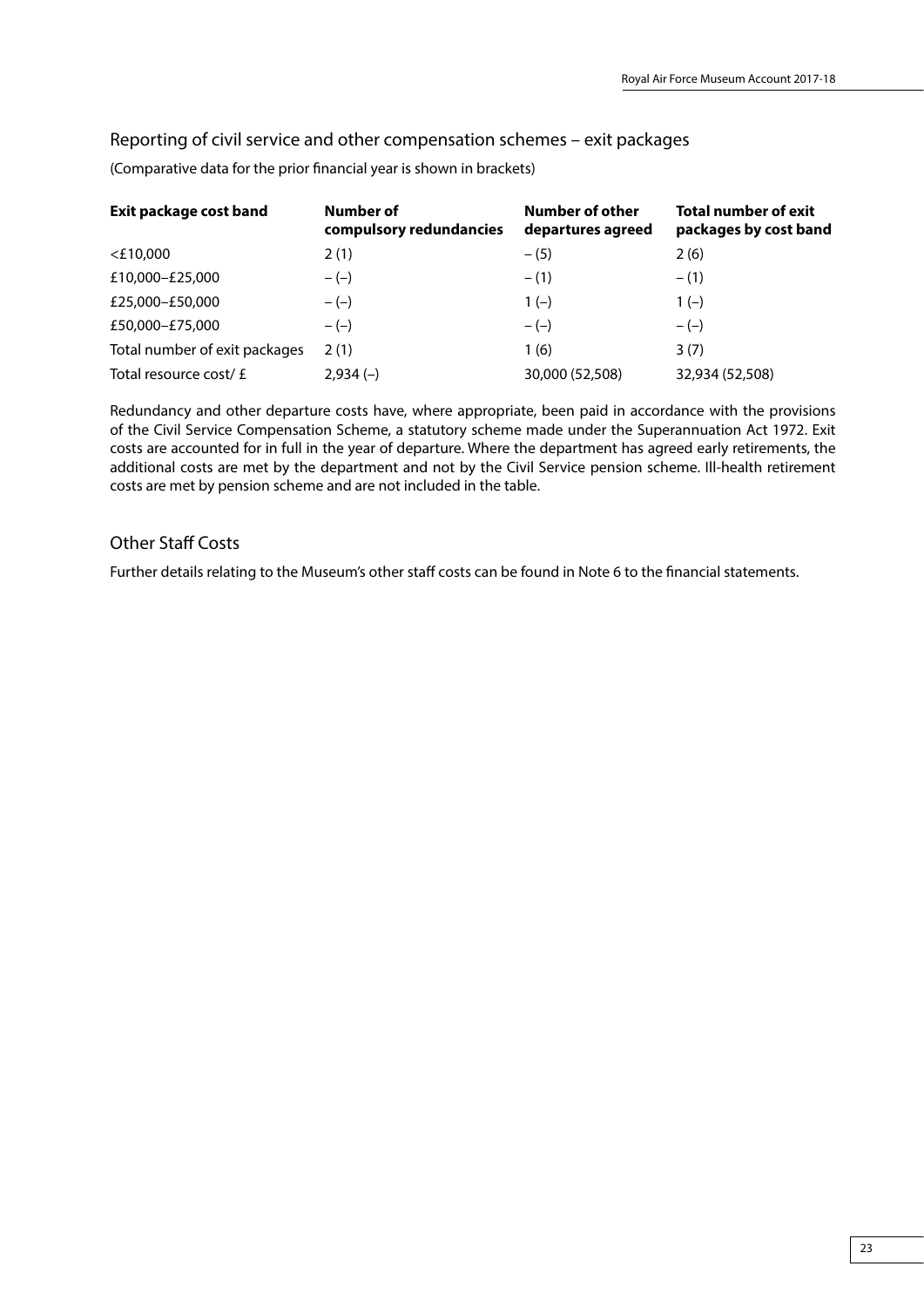## Trade Union Facility Time

## This is not subject to audit

## **Table 1**

|                                                                                     | <b>Full-time equivalent</b> |         |  |  |
|-------------------------------------------------------------------------------------|-----------------------------|---------|--|--|
| Number of employees who were relevant union officials<br>during the relevant period | 2017-18                     | 2016-17 |  |  |
|                                                                                     |                             |         |  |  |

## **Table 2**

|                    | <b>Number of employees</b> |         |  |  |
|--------------------|----------------------------|---------|--|--|
| Percentage of time | 2017-18                    | 2016-17 |  |  |
| 0                  | -                          |         |  |  |
| 1-50%              | 1.                         |         |  |  |
| 51%-99%            |                            |         |  |  |
| 100%               |                            |         |  |  |

## **Table 3**

|                                                         | <b>Figures</b> |            |  |
|---------------------------------------------------------|----------------|------------|--|
| Total cost of facility time                             | £1,203         | £1,338     |  |
| Total pay bill                                          | £5,079,360     | £4,774,210 |  |
| Percentage of the total pay bill spent on facility time | 0.02%          | 0.03%      |  |

## **Table 4**

|                                                           |    | Percent |    |
|-----------------------------------------------------------|----|---------|----|
| Time spent on paid trade union activities as a percentage | 1% |         | 1% |
| of total paid facility time                               |    |         |    |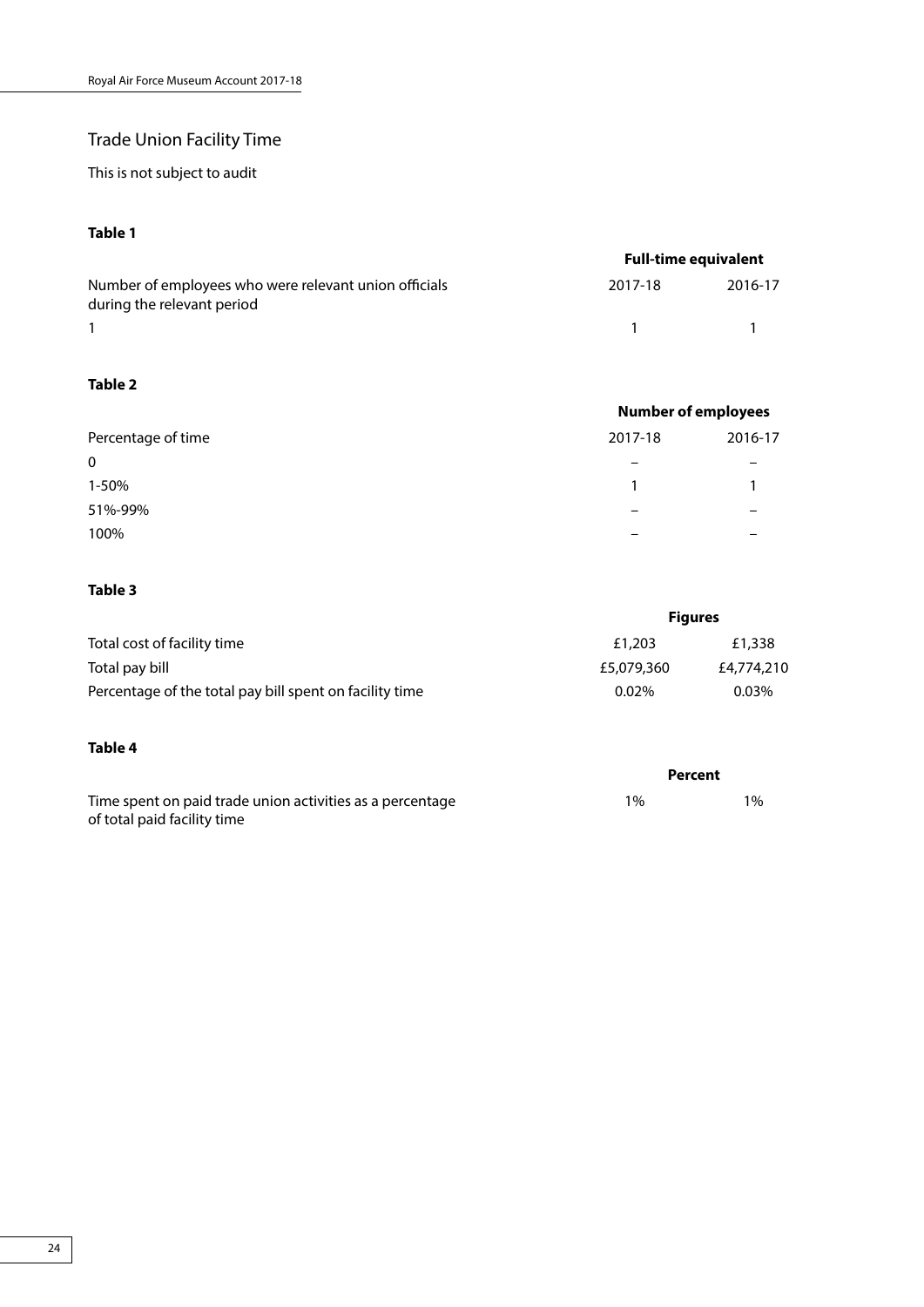## Parliamentary accountability and audit report

## (not subject to audit)

All expenditure is regular and has been applied as intended by donors and the Museum's sponsor body. There are no contingent liabilities, gifts, fees, charges or losses and special payments requiring further disclosure that have not been reported elsewhere in these financial statements.



Expenditure trend over the past five financial years is shown below:

The increase in expenditure over the past five years is a result of both cost inflation and the additional projects the Museum has embarked upon to improve our visitor experience, such as First World War in the Air exhibition and the wider RAF Centenary Programme. These projects have been funded from self-generated income, donations and sponsorship.

*ACM Sir Glenn Torpy GCB CBE DSO Maggie Appleton MBE* on behalf of the Board of Trustees **Royal Air Force Museum** 13 July 2018 13 July 2018

Chair Chief Executive Officer and Accounting Officer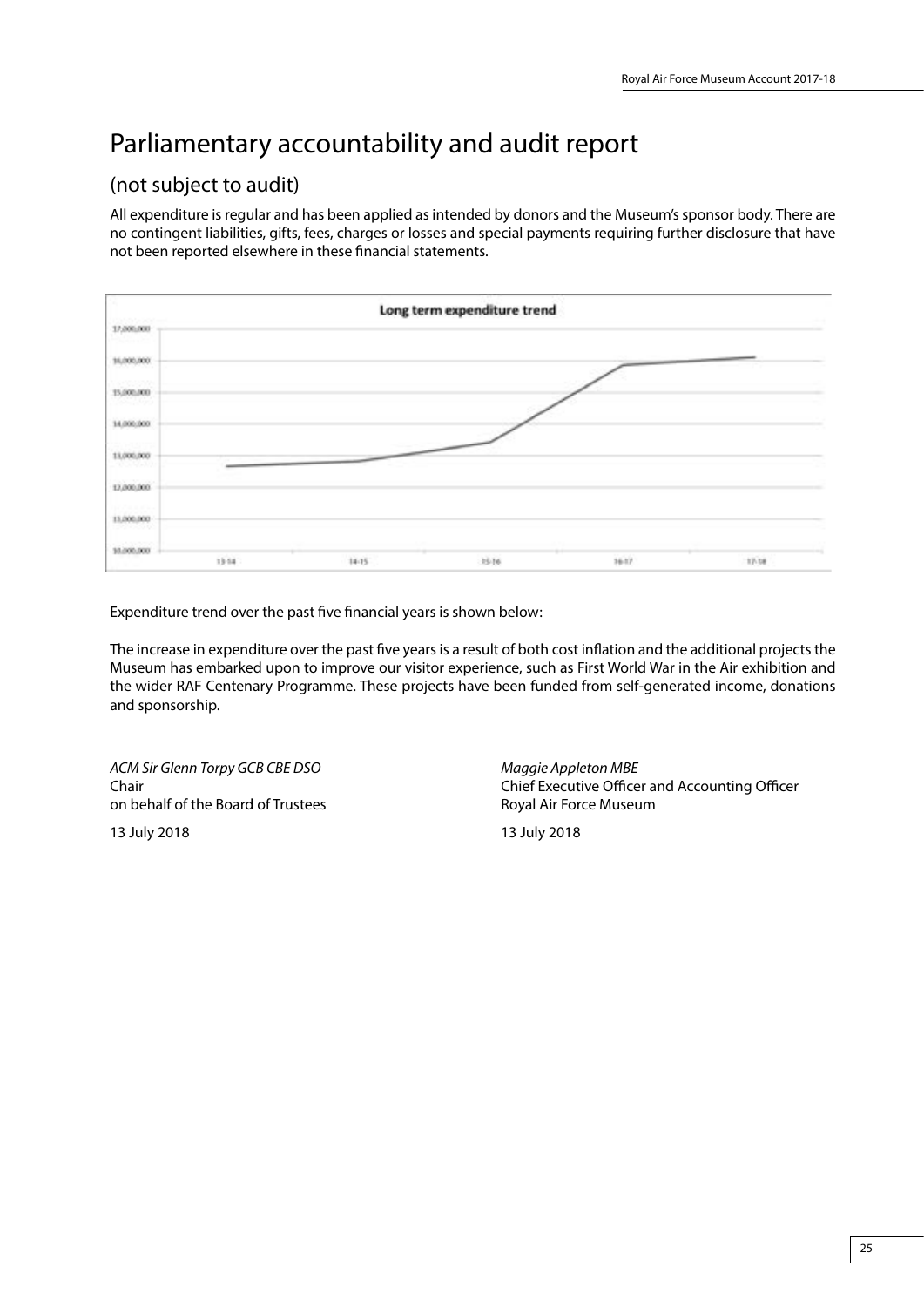## The Certificate and Report of the Comptroller and Auditor General to the Houses of Parliament

## Opinion on financial statements

I certify that I have audited the financial statements of Royal Air Force Museum for the year ended 31 March 2018 under the Government Resources and Accounts Act 2000. The financial statements comprise: the Consolidated Statement of Financial Activities, the Group and Charity Balance Sheets, the Consolidated Cash Flow Statement and the related notes. These financial statements have been prepared under the accounting policies set out within them. I have also audited the information in the Remuneration, and Staff Report that is described in that report as having been audited.

#### **In my opinion:**

- n the financial statements give a true and fair view of the state of the group's and of the Royal Air Force Museum's affairs as at 31 March 2018 and of its incoming resources and application of resources for the year then ended; and
- the financial statements have been properly prepared in accordance with the Government Resources and Accounts Act 2000 and Secretary of State directions issued thereunder.

## Opinion on regularity

In my opinion, in all material respects the expenditure and income recorded in the financial statements have been applied to the purposes intended by Parliament and the financial transactions recorded in the financial statements conform to the authorities which govern them.

#### **Basis of opinions**

I conducted my audit in accordance with International Standards on Auditing (ISAs) (UK) and Practice Note 10 'Audit of Financial Statements of Public Sector Entities in the United Kingdom' . My responsibilities under those standards are further described in the Auditor's responsibilities for the audit of the financial statements section of my certificate. Those standards require me and my staff to comply with the Financial Reporting Council's Revised Ethical Standard 2016. I am independent of the Royal Air Force Museum in accordance with the ethical requirements that are relevant to my audit and the financial statements in the UK. My staff and I have fulfilled our other ethical responsibilities in accordance with these requirements. I believe that the audit evidence I have obtained is sufficient and appropriate to provide a basis for my opinion.

## Respective responsibilities of the Board of Trustees and Chief Executive Officer

As explained more fully in the Statement of Board of Trustees' and Chief Executive Officer's Responsibilities, the Trustees and the Chief Executive Officer are responsible for the preparation of the financial statements and for being satisfied that they give a true and fair view.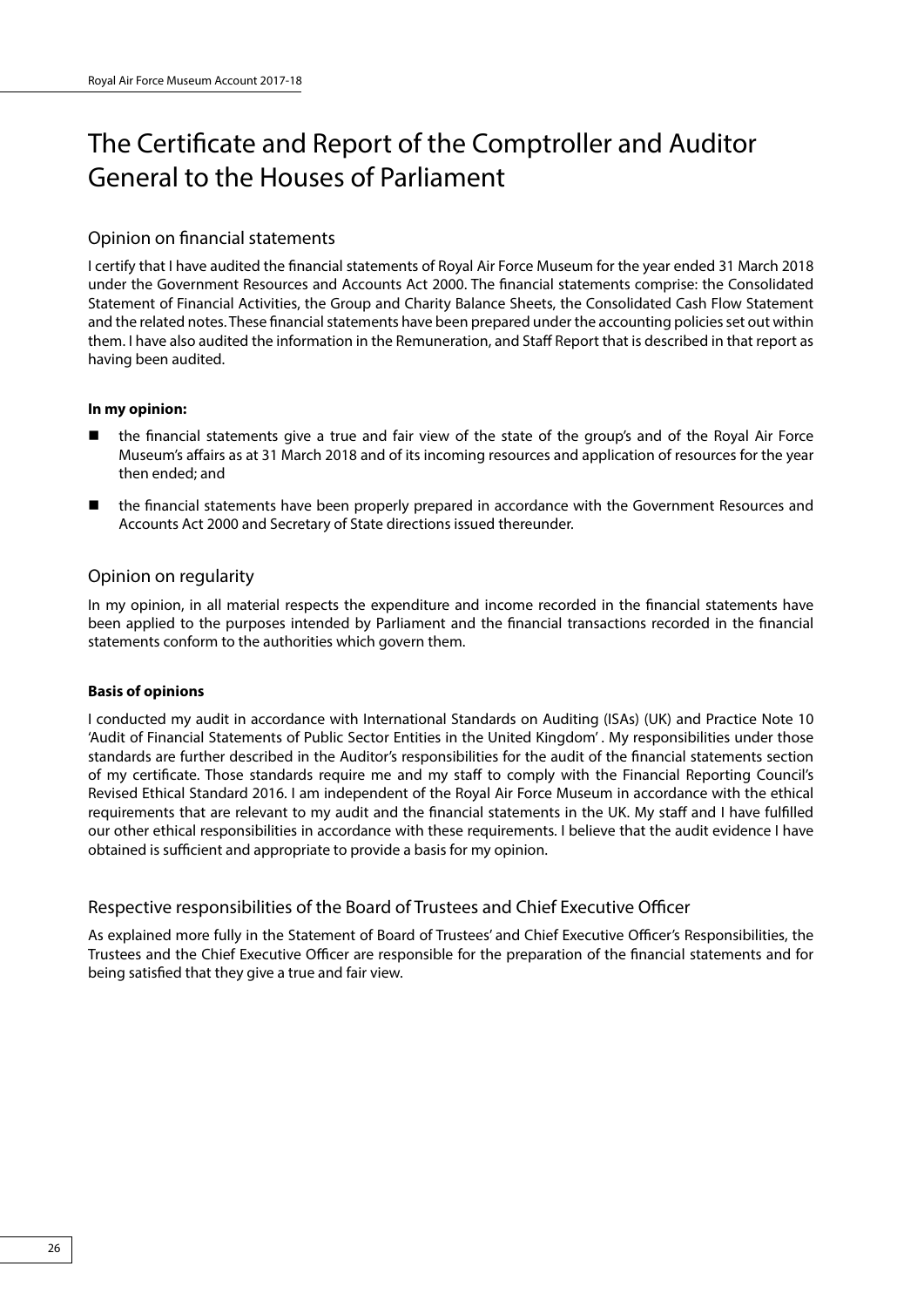## Auditor's responsibilities for the audit of the financial statements

My responsibility is to audit, certify and report on the financial statements in accordance with the Government Resources and Accounts Act 2000.

An audit involves obtaining evidence about the amounts and disclosures in the financial statements sufficient to give reasonable assurance that the financial statements are free from material misstatement, whether caused by fraud or error. Reasonable assurance is a high level of assurance, but is not a guarantee that an audit conducted in accordance with ISAs (UK) will always detect a material misstatement when it exists. Misstatements can arise from fraud or error and are considered material if, individually or in the aggregate, they could reasonably be expected to influence the economic decisions of users taken on the basis of these financial statements.

As part of an audit in accordance with ISAs (UK), I exercise professional judgment and maintain professional scepticism throughout the audit. I also:

- identify and assess the risks of material misstatement of the financial statements, whether due to fraud or error, design and perform audit procedures responsive to those risks, and obtain audit evidence that is sufficient and appropriate to provide a basis for my opinion. The risk of not detecting a material misstatement resulting from fraud is higher than for one resulting from error, as fraud may involve collusion, forgery, intentional omissions, misrepresentations, or the override of internal control.
- n obtain an understanding of internal control relevant to the audit in order to design audit procedures that are appropriate in the circumstances, but not for the purpose of expressing an opinion on the effectiveness of the group's and the Royal Air Force Museum's internal control.
- n evaluate the appropriateness of accounting policies used and the reasonableness of accounting estimates and related disclosures made by management.
- conclude on the appropriateness of management's use of the going concern basis of accounting and, based on the audit evidence obtained, whether a material uncertainty exists related to events or conditions that may cast significant doubt on the group's and the Royal Air Force Museum's ability to continue as a going concern. If I conclude that a material uncertainty exists, I am required to draw attention in my auditor's report to the related disclosures in the financial statements or, if such disclosures are inadequate, to modify my opinion. My conclusions are based on the audit evidence obtained up to the date of my auditor's report. However, future events or conditions may cause the entity to cease to continue as a going concern.
- n evaluate the overall presentation, structure and content of the financial statements, including the disclosures, and whether the consolidated financial statements represent the underlying transactions and events in a manner that achieves fair presentation.
- n obtain sufficient appropriate audit evidence regarding the financial information of the entities or business activities within the Group to express an opinion on the consolidated financial statements. I am responsible for the direction, supervision and performance of the group audit. I remain solely responsible for my audit opinion.

I communicate with those charged with governance regarding, among other matters, the planned scope and timing of the audit and significant audit findings, including any significant deficiencies in internal control that I identify during my audit.

In addition, I am required to obtain evidence sufficient to give reasonable assurance that the income and expenditure reported in the financial statements have been applied to the purposes intended by Parliament and the financial transactions conform to the authorities which govern them.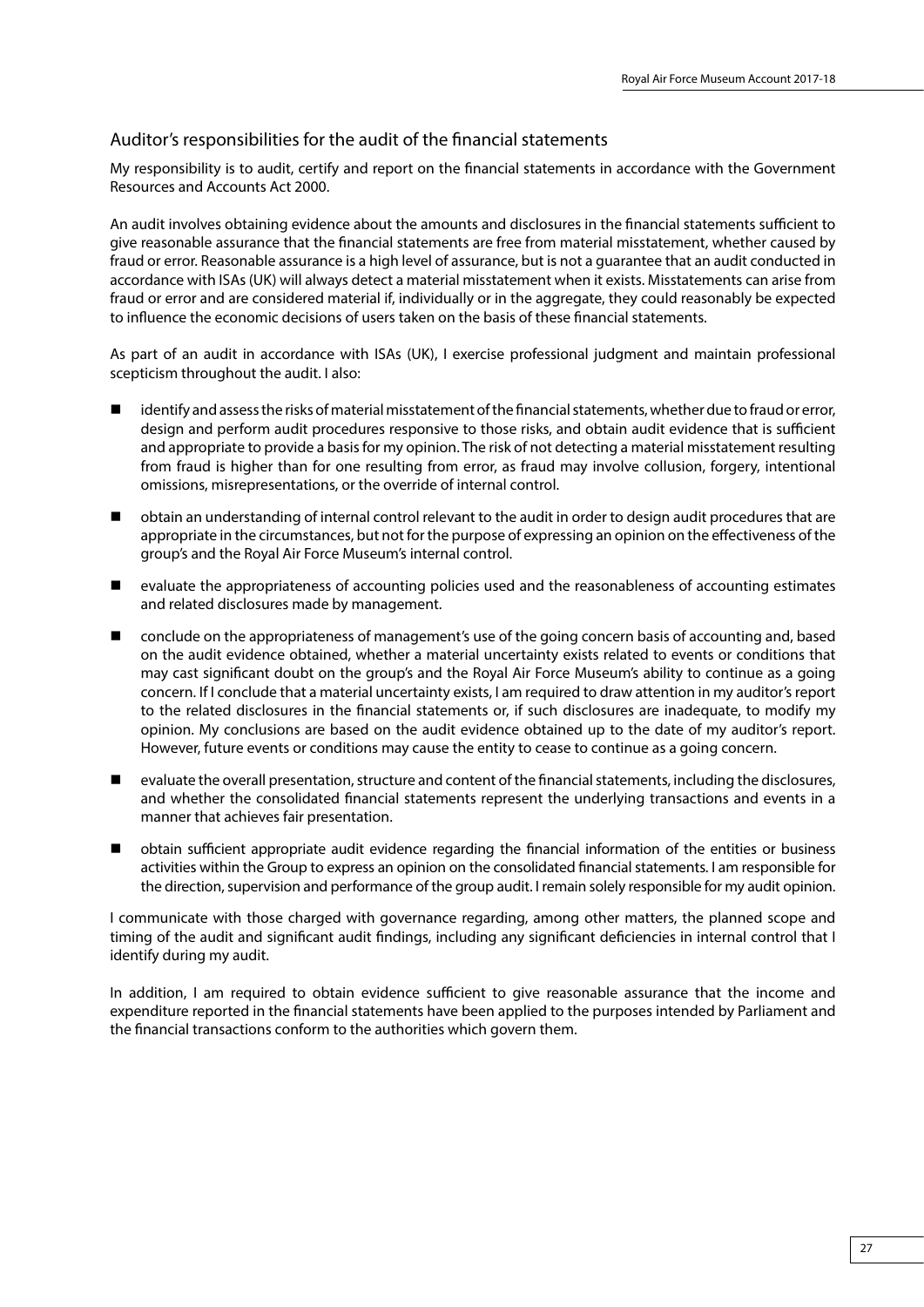## Other Information

The Board of Trustees and Chief Executive Officer are responsible for the other information. The other information comprises information included in the Annual Report, other than the financial statements and my auditor's report thereon. My opinion on the financial statements does not cover the other information and I do not express any form of assurance conclusion thereon. In connection with my audit of the financial statements, my responsibility is to read the other information and, in doing so, consider whether the other information is materially inconsistent with the financial statements or my knowledge obtained in the audit or otherwise appears to be materially misstated. If, based on the work I have performed, I conclude that there is a material misstatement of this other information, I am required to report that fact. I have nothing to report in this regard.

## Opinion on other matters

#### **In my opinion:**

- the part of the Remuneration and Staff Report has been properly prepared in accordance with Secretary of State directions made under the Government Resources and Accounts Act 2000;
- in the light of the knowledge and understanding of the group and the parent and its environment obtained in the course of the audit, I have not identified any material misstatements in the Annual Report; and
- the information given in the Annual Report which we provide a positive consistency opinion on for the financial year for which the financial statements are prepared is consistent with the financial statements.

## Matters on which I report by exception

I have nothing to report in respect of the following matters which I report to you if, in my opinion:

- n adequate accounting records have not been kept or returns adequate for my audit have not been received from branches not visited by my staff; or
- $\blacksquare$  the financial statements and the part of the Remuneration and Staff Report to be audited are not in agreement with the accounting records and returns; or
- I have not received all of the information and explanations I require for my audit; or
- the Governance Statement does not reflect compliance with HM Treasury's quidance.

## Report

I have no observations to make on these financial statements.

**Sir Amyas C E Morse** National Audit Office Comptroller and Auditor General 157-197 Buckingham Palace Road

**Victoria** and the contract of the contract of the Victoria 17 July 2018 London, SW1W 9SP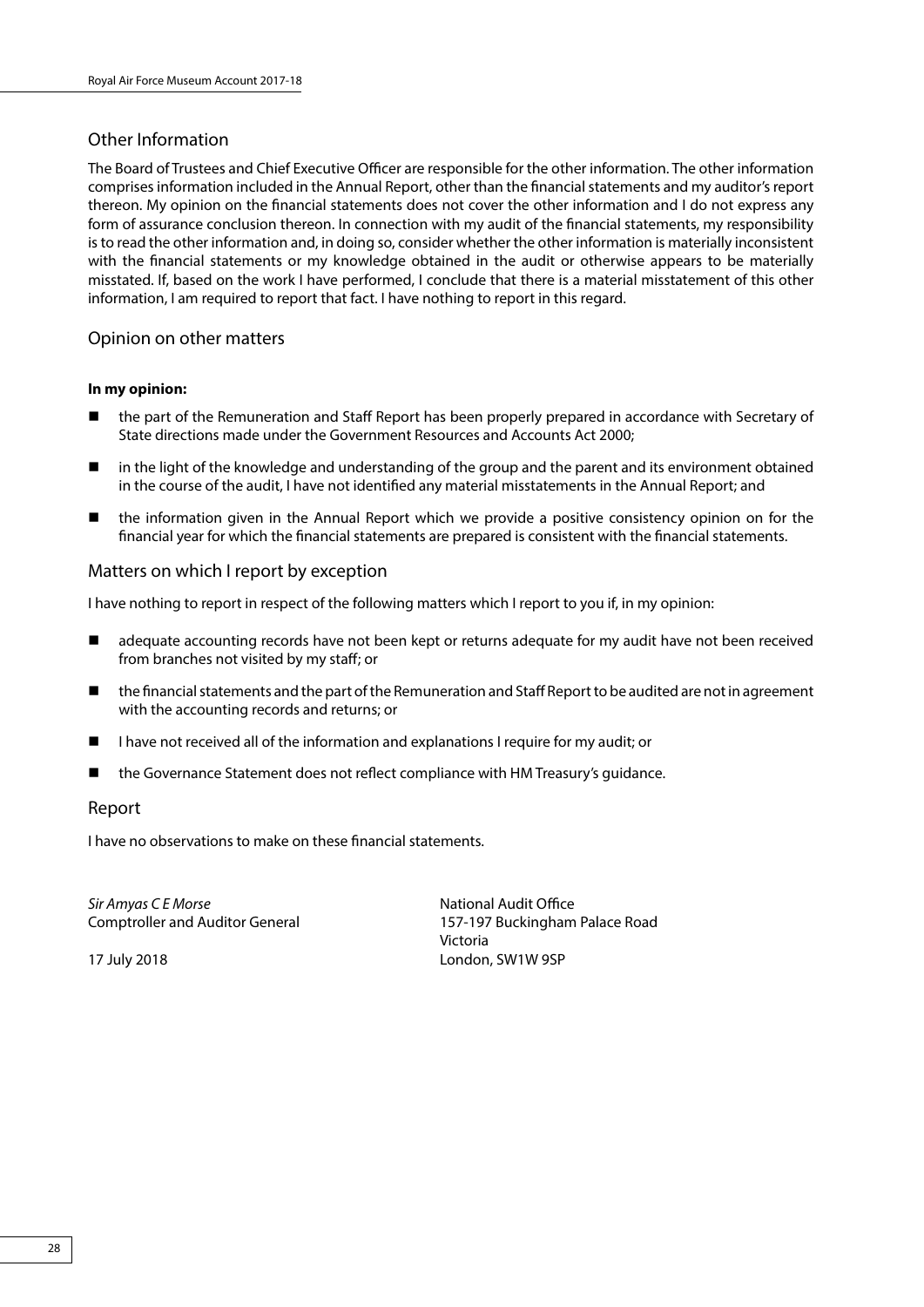## Consolidated Statement of Financial Activities for the year ended 31 March 2018

|                                    |                |                     |                   |              | Restated     | Restated                 |        |
|------------------------------------|----------------|---------------------|-------------------|--------------|--------------|--------------------------|--------|
|                                    |                | <b>Unrestricted</b> | <b>Restricted</b> | <b>Total</b> | Unrestricted | Restricted               | Total  |
|                                    |                | Funds               | Funds             | <b>Funds</b> | Funds        | Funds                    | Funds  |
| <b>Income from</b>                 | <b>Notes</b>   | 2018                | 2018              | 2018         | 2017         | 2017                     | 2017   |
|                                    |                | £'000               | £'000             | £'000        | £'000        | £'000                    | £'000  |
| <b>Donations and legacies</b>      |                |                     |                   |              |              |                          |        |
| Grant in aid                       |                | 9,139               |                   | 9,139        | 8,793        |                          | 8,793  |
| Grants and donations               | 3              | 191                 | 9,098             | 9,289        | 95           | 4,663                    | 4,758  |
| <b>Charitable activities</b>       |                | 72                  |                   | 72           | 74           | $\overline{\phantom{0}}$ | 74     |
| <b>Other trading activities</b>    |                |                     |                   |              |              |                          |        |
| Trading income                     | 4b             | 2,388               | 77                | 2,465        | 2,340        | $\overline{\phantom{0}}$ | 2,340  |
| Fundraising events                 |                | 63                  | 27                | 90           | 122          | $\overline{\phantom{0}}$ | 122    |
| Sponsorships                       |                |                     | 538               | 538          |              | 300                      | 300    |
| Share of RAF100 Appeal gain        | 4 <sub>b</sub> |                     | 105               | 105          |              | 490                      | 490    |
| <b>Investments</b>                 |                | 2                   | 10                | 12           | 1            | 6                        | 7      |
| Other                              |                | 611                 | 1                 | 612          | 327          | $\qquad \qquad -$        | 327    |
| <b>Total income</b>                |                | 12,466              | 9,856             | 22,322       | 11,752       | 5,459                    | 17,211 |
| <b>Expenditure on</b>              |                |                     |                   |              |              |                          |        |
| <b>Raising funds</b>               |                |                     |                   |              |              |                          |        |
| Fundraising                        | 5              | 550                 |                   | 550          | 671          |                          | 671    |
| Trading                            | 4b             | 2,349               |                   | 2,349        | 2,220        | $\overline{\phantom{0}}$ | 2,220  |
| <b>Charitable activities</b>       |                |                     |                   |              |              |                          |        |
| Interpret the RAF story            | 5              | 8,365               | 1,226             | 9,591        | 9,337        | 694                      | 10,031 |
| Focus the collection               | 5              | 2,185               |                   | 2,185        | 1,859        | $\qquad \qquad -$        | 1,859  |
| Invest in the Museum               | 5              | 1,257               |                   | 1,257        | 1,062        | $\qquad \qquad -$        | 1,062  |
| <b>Total expenditure</b>           |                | 14,706              | 1,226             | 15,932       | 15,149       | 694                      | 15,843 |
| Net gains/(losses) on investments  |                |                     |                   |              |              | 26                       | 26     |
| Net income (expenditure)           |                | (2, 240)            | 8,630             | 6,390        | (3, 397)     | 4,791                    | 1,394  |
| Transfers between funds            | 15             | 12,306              | (12, 306)         |              | 558          | (558)                    |        |
| Other recognised gains and losses  |                |                     |                   |              |              |                          |        |
| Gains/(losses) on revaluation      | 7a             |                     |                   |              |              |                          |        |
| of fixed assests                   |                | 15,466              |                   | 15,466       | 1,269        |                          | 1,269  |
| <b>Net movement in funds</b>       |                | 25,532              | (3,676)           | 21,856       | (1, 569)     | 4,233                    | 2,663  |
| <b>Reconciliation of funds</b>     |                |                     |                   |              |              |                          |        |
| <b>Total funds brought forward</b> |                |                     |                   |              |              |                          |        |
| at 1 April 2017                    |                | 82,079              | 14,954            | 97,033       | 83,648       | 10,721                   | 94,369 |
| <b>Total funds carried forward</b> |                |                     |                   |              |              |                          |        |
| at 31 March 2018                   |                | 107,611             | 11,278            | 118,889      | 82,079       | 14,954                   | 97,033 |

Details of the restatement of 2016-17 figures can be found in Note 15.

All of the Group's activities are classed as continuing. All recognised gains and losses are included above.

*The notes on pages 32 to 49 form part of these financial statements*.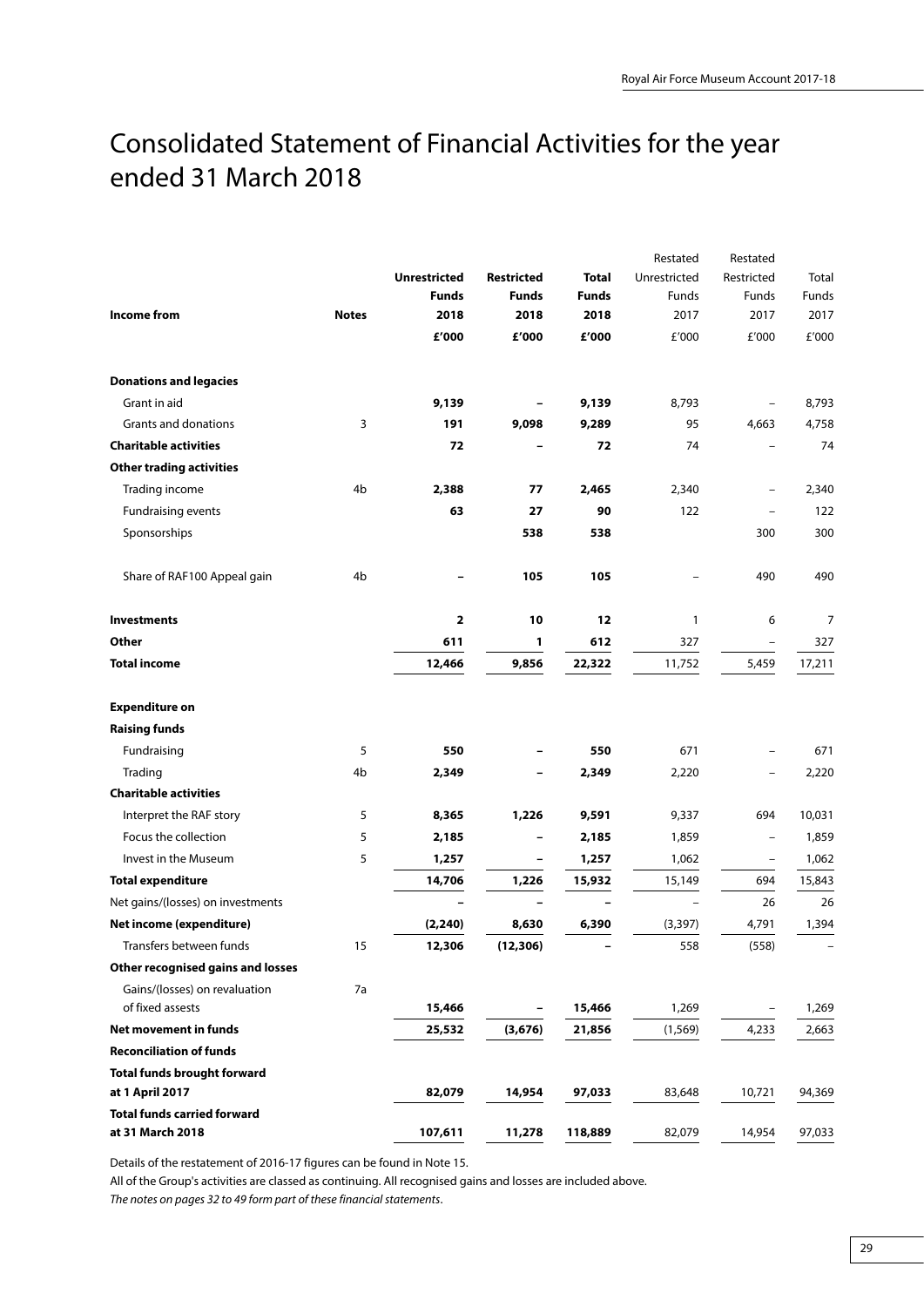## Consolidated and Charity Balance Sheet as at 31 March 2018

|                                                   | <b>Notes</b> | Group<br>2018           | <b>Restated</b><br>Group<br>2017 | <b>Charity</b><br>2018  | <b>Restated</b><br><b>Charity</b><br>2017 |
|---------------------------------------------------|--------------|-------------------------|----------------------------------|-------------------------|-------------------------------------------|
|                                                   |              | £'000                   | £'000                            | £'000                   | £'000                                     |
| <b>Fixed assets</b>                               |              |                         |                                  |                         |                                           |
| Tangible assets                                   | 7a           | 91,009                  | 65,976                           | 91,009                  | 65,976                                    |
| <b>Heritage Assets</b>                            | 7b           | 21,125                  | 21,156                           | 21,125                  | 21,156                                    |
| Investments                                       | 4a           |                         |                                  | 100                     | 100                                       |
| Investment in RAF100 Appeal                       | 4b           | 595                     | 515                              | 595                     | 515                                       |
| <b>Total Fixed Assets</b>                         |              | 112,729                 | 87,647                           | 112,829                 | 87,747                                    |
| <b>Current assets</b>                             |              |                         |                                  |                         |                                           |
| Stock                                             | 8            | 163                     | 159                              |                         |                                           |
| Debtors                                           | 9            | 1,937                   | 4,292                            | 2,283                   | 4,767                                     |
| Investments                                       | 10           | $\overline{\mathbf{2}}$ | $\overline{2}$                   | $\overline{\mathbf{2}}$ | 2                                         |
| Cash at bank and in hand                          | 11           | 9,079                   | 7,866                            | 8,533                   | 7,253                                     |
| <b>Total Current Assets</b>                       |              | 11,181                  | 12,319                           | 10,818                  | 12,022                                    |
| <b>Liabilities</b>                                |              |                         |                                  |                         |                                           |
| Creditors: Amounts falling due<br>within one year | 12           | 4,516                   | 2,374                            | 4,251                   | 2,177                                     |
| <b>Net Current Assets</b>                         |              | 6,665                   | 9,945                            | 6,565                   | 9,845                                     |
| Creditors: Amounts falling due after              |              |                         |                                  |                         |                                           |
| more than one year                                | 12           | 505                     | 559                              | 505                     | 559                                       |
| <b>Net Assets/Liabilities</b>                     |              | 118,889                 | 97,033                           | 118,889                 | 97,033                                    |
| The funds of the charity                          |              |                         |                                  |                         |                                           |
| Unrestricted funds                                | 15           | 107,611                 | 82,079                           | 107,456                 | 82,079                                    |
| <b>Restricted funds</b>                           | 15           | 11,278                  | 14,954                           | 11,433                  | 14,954                                    |
|                                                   |              | 118,889                 | 97,033                           | 118,889                 | 97,030                                    |

Details of the restatement of 2016-17 figures can be found in Note 15. *The notes on pages 32 to 49 form part of these financial statements.*

Approved by the Board of Trustees on 13 July 2018 and signed on its behalf by:

*ACM Sir Glenn Torpy GCB CBE DSO Ms M Appleton MBE* on behalf of Trustees **Royal Air Force Musem** 

Chair Chair Chair Chair Chair Chair Chair Chair Chair Chair Chair Chair Chair Chair Chair Chair Chair Chair Chair Chair Chair Chair Chair Chair Chair Chair Chair Chair Chair Chair Chair Chair Chair Chair Chair Chair Chair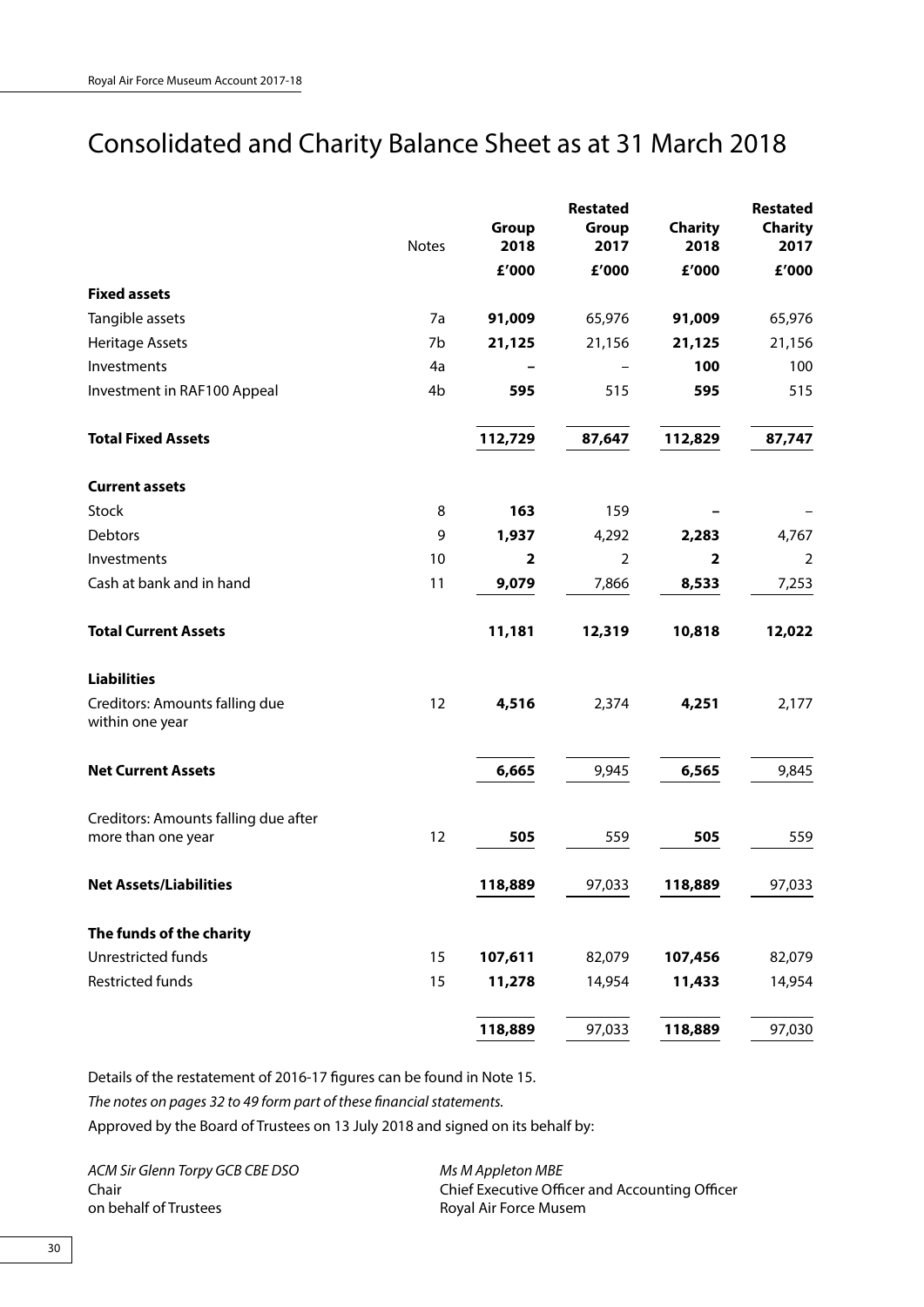## Consolidated Cash Flow Statement for the year ended 31 March 2018

Reconciliation of net incoming resources to net cash flow from operating activities

|                                             | 2018<br>£'000 | 2017<br>£'000  |
|---------------------------------------------|---------------|----------------|
| <b>Net Incoming Resources</b>               | 6,390         | 1,394          |
| Interest receivable                         | (12)          | (7)            |
| Interest payable                            | 36            |                |
| Dividends received                          |               |                |
| Depreciation of tangible assets             | 2,354         | 2,245          |
| (Profit)/loss on disposal of assets         | 779           | 2,369          |
| Disposal of investment                      |               | 431            |
| (Gain)/Loss on investment                   | (105)         | (516)          |
| (Increase) / decrease in stocks             | (4)           | (21)           |
| (Increase) / decrease in debtors            | 2,355         | (2, 912)       |
| (Decrease) / increase in creditors          | 2,647         | 848            |
| Net cash provided by operating activities   | 14,440        | 3,831          |
| <b>Cash flows from investing activities</b> |               |                |
| Bank interest received                      | 12            | $\overline{7}$ |
| Finance charges paid                        | (36)          |                |
| Cash inflows from new borrowing             | 3,500         | 560            |
| Repayment of borrowing                      | (4,060)       |                |
| Purchase of tangible fixed assets           | (12, 668)     | (3, 473)       |
| Investment in Joint Venture                 | 25            | (25)           |
| Net cash used in investing activities       | (13, 227)     | (2,931)        |
| <b>Change in cash and cash equivalents</b>  | 1,213         | 900            |
| Cash and cash equivalents at 1 April 2017   | 7,866         | 6,966          |
| Cash and cash equivalents at 31 March 2018  | 9,079         | 7,866          |

Cash inflows from new borrowings were shown as part of movements in creditors in the 2016-17 financial statements, but have been shown seperately in order to enhance disclosure.

*The notes on pages 32 to 49 form part of these financial statements.*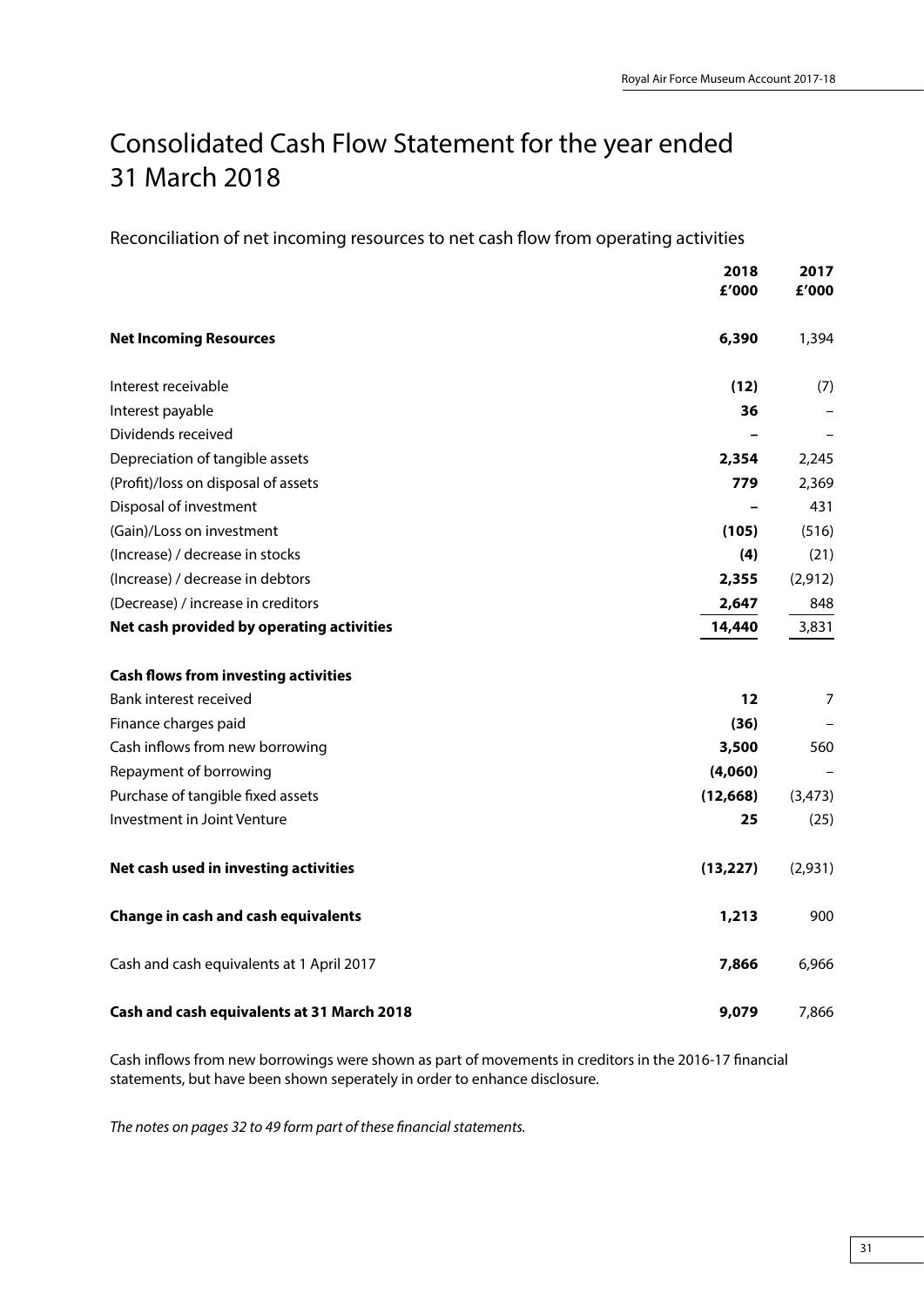## Notes to the Financial Statements for the year ended 31 March 2018

#### **1 Accounting Policies**

#### *Basis of Accounting*

The financial statements have been prepared in accordance with applicable accounting standards, under the historical cost convention as modified by the revaluation of fixed assets.

The financial statements comply with the Statement of Recommended Practice: Accounting and Reporting by Charities (SORP 2015) and with the Accounts Direction issued by HM Treasury (pages 34 to 37).

#### *Basis of consolidation*

Consolidated financial statements have been prepared for the year ended 31 March 2018 in respect of the charity and its wholly owned subsidiaries, Royal Air Force Museum Enterprises Ltd and The Royal Air Force Museum Investments Limited, using the acquisition method of accounting. Intra group transactions and profits are eliminated fully on consolidation.

The Royal Air Force Museum Investments Limited was formed to hold the real property assets of the charity on behalf of the Trustees. In March 2005, the Cosford and Stafford leasehold property was transferred to this company from the charity, followed by the London (Hendon) freehold property in January 2008.

#### *Going concern*

The Trustees have presented the accounts on a going concern basis on the grounds that current and future sources of funding or support will be more than adequate for the charity's needs. We have considered a period of twelve months from the date of approval of the financial statements. The assumption relies on the continuation of Ministry of Defence funding at a similar level for the foreseeable future. The Trustees of the Museum are content that this level of funding will exist for the foreseeable future.

#### *Income*

Grant in Aid is recognised in the year to which it relates. Grants and donations are recognised once the Museum can demonstrate that SORP 2015 recognition criteria of measurement, entitlement and probability have been met. Earned income is accounted for as it is receivable. Donations in kind are recognised at their fair value, with an equivalent charge made to resources expended. Sponsorships are recognised in line with the sponsorship period. Gains and losses on investments are recognised in the period in which they arise.

Income from commercial activities is included in the year in which the related goods or services are provided.

#### *Expenditure*

Resources expended are included in the statement of financial activities on an accruals basis, inclusive of any irrecoverable VAT. Expenditure is classified in the Statement of Financial Activities under the principle categories of raising funds and charitable activities.

Resources expended comprise direct expenditure including direct staff costs attributable to the activity. Where costs cannot be directly attributed, they are allocated to activities according to the method described in note 5.

#### *Termination payments*

Termination payments are payable when employment is terminated before the normal retirement date or end of employment contract. In line with the FReM, they are recognised when the employment ends.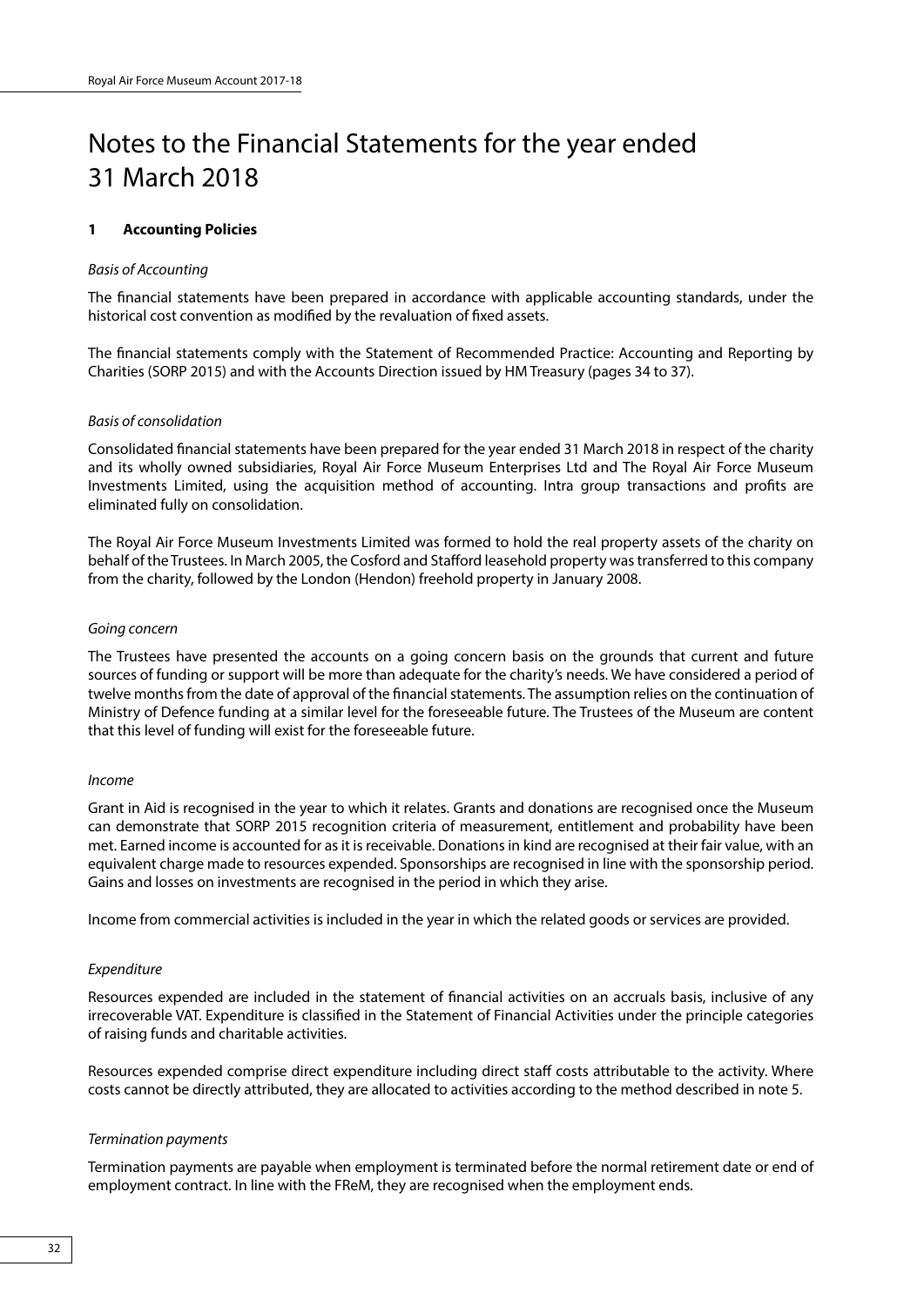#### *Fund accounting*

Unrestricted funds (including designated funds) are donations or other incoming resources received or generated for the charity's general purposes. The general fund comprises the accumulated surpluses of unrestricted incoming resources, which are available for use in furtherance of the general objectives of the charity. The fixed asset fund represents the value of the charity's fixed assets. The revaluation reserve represents the increase in value of the charity's assets through either indexation of professional revaluation.

Designated funds are a particular form of unrestricted funds consisting of amounts which have been allocated or designated for specific purposes by the Trustees. The use of designated funds remains at the discretion of the Trustees.

Restricted funds are to be used for specified purposes as laid down by the donor. Expenditure which meets these criteria is identified to the fund, together with a fair allocation of overhead costs.

#### *Tangible fixed assets*

The charity's tangible fixed assets are capitalised at historic cost on acquisition and revalued annually using the most appropriate indices calculated by Defence Economics for the relevant class of asset. Fixed assets with a cost of less than £2,500 are not capitalised. Any gains or losses on revaluation are reported as unrealised until an asset is disposed. The freehold and leasehold properties comprising the RAF Museum Estate are independently valued every five years. The most recent such valuation was undertaken as at 31 March 2018. Further detail is provided in Note 7a. On 1 April 2016 the Museum took ownership of assets held by Royal Air Force Museum Enterprises Ltd. The Museum levies a charge on RAFMEL for the use of these assets.

Depreciation is provided straight line at rates calculated to write off the value of each asset over its expected useful life, as follows:

| Freehold buildings               | over 30 to 50 years |
|----------------------------------|---------------------|
| Leasehold property               | over the lease term |
| Fixtures, fittings and equipment | 3 to 5 years        |
| Plant and machinery              | 5 years             |
| Simulator                        | 15 years            |
| Motor vehicles                   | 4 years             |

Assets in the course of construction are not depreciated or revalued until brought into use.

#### *Impairment*

The RAF Museum assesses whether there is any indication of impairment for all fixed assets at the balance sheet date. A fixed asset is considered to be impaired if the recoverable amount of the asset has fallen below its carrying amount on the balance sheet, as a result of damage, deterioration or poor performance.

If any indication of impairment exists, the Museum shall estimate the recoverable amount of the asset, determined as the higher of its fair value less costs to sell the asset and its value in use. The method of estimation used shall be that deemed most suitable for the type of asset.

Where there is objective evidence that an impairment loss exists, an impairment charge will be made to the Revaluation Reserve to reduce the carrying value of the asset to the estimated recoverable amount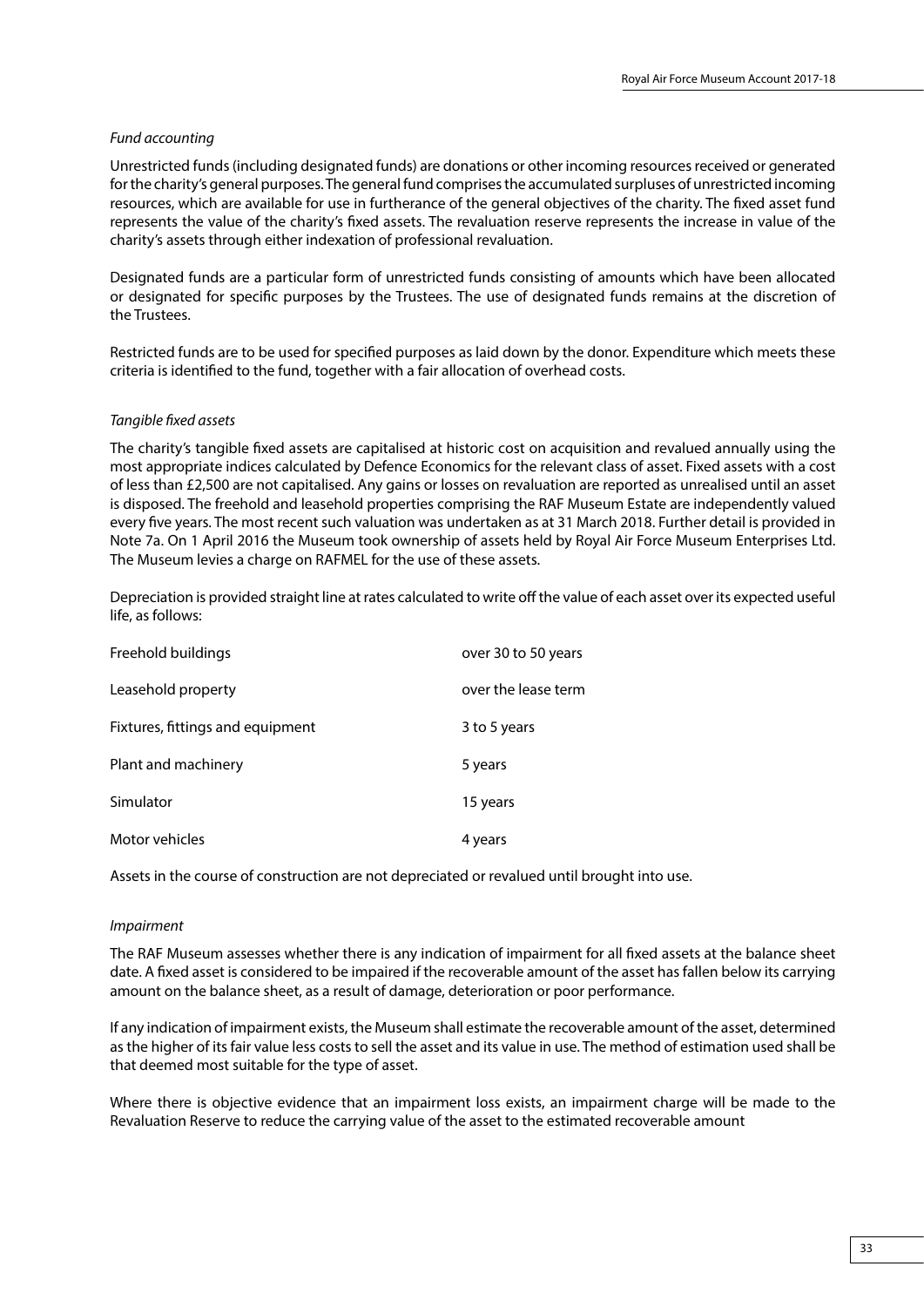#### *Exhibition costs*

Long term exhibition equipment is capitalised as a fixed asset under fixtures and fittings. Temporary exhibition costs are written off as resources expended in the year they are incurred.

#### *Heritage assets*

The Museum has a number of very strict policies on Heritage Asset acquisition, preservation and maintenance and disposals. The full list can be obtained from the RAF Museum Website, following the link: www.rafmuseum.org.uk/london/policy-performance/collections.cfm

The Museum has been consistently reviewing and recording all the heritage assets on its database for several years now and the collection can be divided between the accessioned collection (catalogued and entered on the database), and the un-accessioned collection (not yet recorded).

Heritage assets valued over the capitalisation threshold which have been accessioned in to the collection on or after 1 April 2001 have been capitalised but not revalued or depreciated. Heritage assets are accounted for as a distinct category of fixed asset with indefinite life and are therefore not depreciated.

If available, valuation is based on acquisition costs increased by restoration costs (if applicable).

The Museum's response to the introduction of FRS 30 was to deploy internal resources to the task of valuation in respect of those exhibits which were added to the collection before 2001, and which represent a materially significant part of the collection.

Given the diverse nature of the collection, the unique nature of some items and also taking into account changing market conditions, the resulting valuations represent indicative estimates. The valuations of the most significant items from pre-2001 period were added to the total value of all exhibits as at 31 March 2001. The exhibits will not be re-valued in future periods; however impairment reviews will beannually carried out by the Museum.

For donated assets, in most cases valuations are based on internal estimates determined by the relevant curator's experience and judgement, as an accurate figure is very difficult to establish. In some cases (e.g. a significant painting), a dealer may be sometimes consulted for advice.

#### *Investments*

Investments held as fixed assets are stated at cost less provision for permanent diminution in value. Those held as current assets are stated at their market value. Term deposits of less than one year are classified as investments within current assets.

Investments in joint ventures are accounted for using the equity method, with the carrying amount measured as the Museum's initial investment plus its share of the joint venture's profit or loss.

Dividends are recognised on the Statement of Financial Activities when received.

#### *Leased assets and obligations*

Assets held under finance leases, where the lease terms give rights approximating to ownership, are capitalised with an equivalent liability recognised under creditors due within one and after one year as appropriate. Rentals payable under operating leases are charged to resources expended as they are incurred.

#### *Stock*

Stock is valued at the lower of cost and net realisable value. Specific provision is made for obsolete and slowmoving items.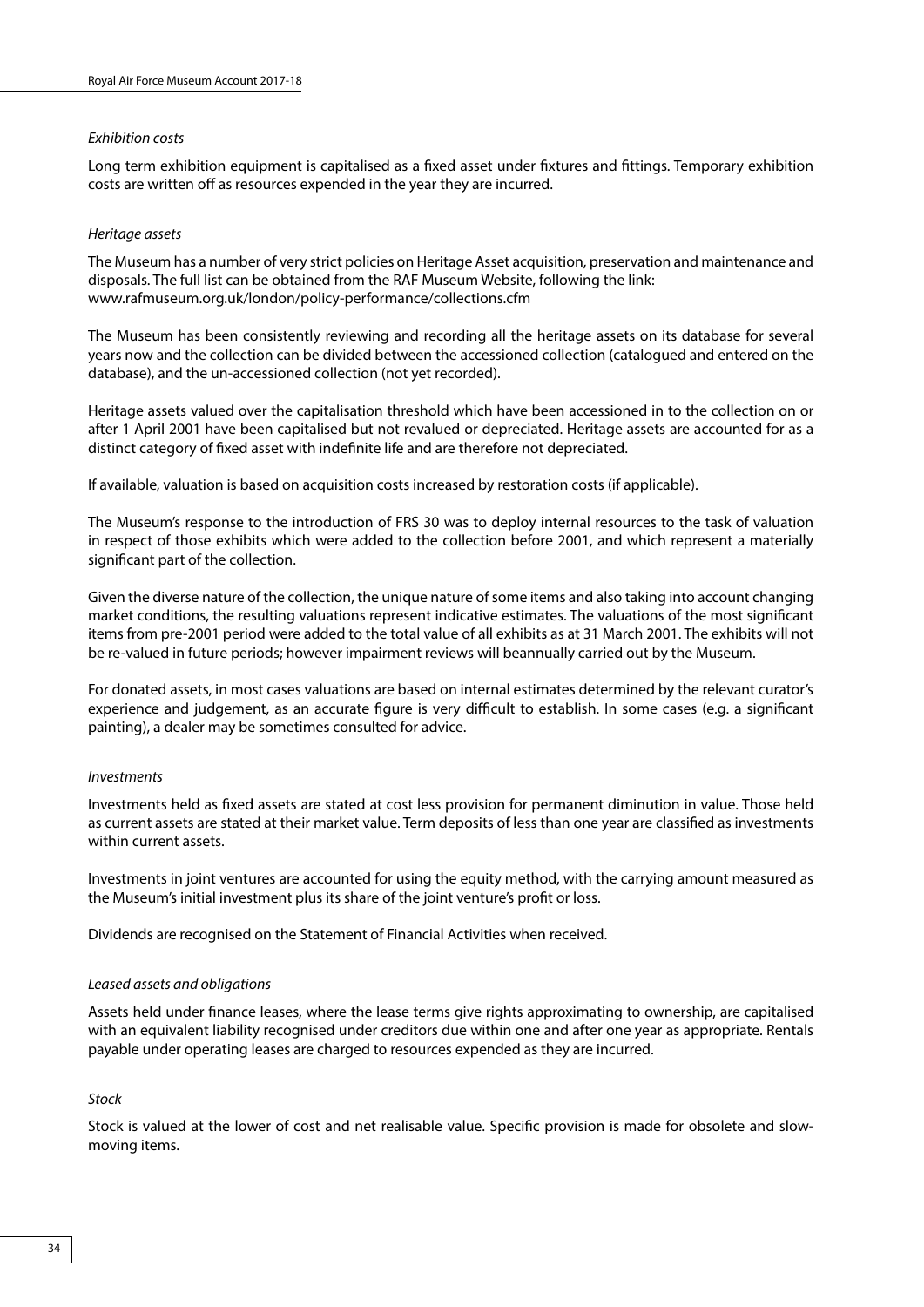#### *Financial instruments*

The Museum's financial assets and liabilities consist of cash and cash equivalents, short term investments, trade debtors, trade creditors and accrued expenses. The fair value of these items approximates their carrying value due to their short-term value. Unless otherwise noted, the Museum is not exposed to significant interest, foreign exchange or credit risks arising from these instruments.

#### *Pensions*

From May 2014 the Museum has automatically enrolled all employees into a National Employment Savings Trust (NEST) pension scheme unless the employees choose to opt out. The NEST pension scheme is a defined contribution pension scheme that was created as part of the government's workplace pensions reform under the Pensions Act 2008. The assets of the scheme are held separately from those of the Museum is unable to identify our share of the liability, employer's contributions are charged to the Statement of Financial Activities as they occur.

Pension benefits for a small number of longer serving staff are provided through the Civil Service pension arrangements. The assets of the scheme are held separately from those of the charity. From 1 April 2015 a new pension scheme for civil servants was introduced – the Civil Servants and Others Pension Scheme or alpha, which provides benefits on a career average basis with a normal pension age equal to the member's State Pension Age (or 65 if higher). From that date all newly appointed civil servants and the majority of those already in service joined alpha. Prior to that date, civil servants participated in the Principal Civil Service Pension Scheme (PCSPS). The PCSCS scheme is an unfunded multi-employer defined benefit scheme but the RAFM is unable to identify its share of the underlying assets and liabilities. A full actuarial valuation is carried out periodically. Details can be found in the resource accounts for these schemes, which are published and laid before the House of Commons. The PCSPS has four sections: 3 providing benefits on a final salary basis (classic, premium or classic plus) with a normal pension age of 60; and one providing benefits on a whole career basis (nuvos) with a normal pension age of 65.

These statutory arrangements are unfunded with the cost of benefits met by monies voted by Parliament each year. Pensions payable under classic, premium, classic plus, nuvos and alpha are increased annually in line with Pensions Increase legislation. Existing members of the PCSPS who were within 10 years of their normal pension age on 1 April 2012 remained in the PCSPS after 1 April 2015. Those who were between 10 years and 13 years and 5 months from their normal pension age on 1 April 2012 will switch into alpha sometime between 1 June 2015 and 1 February 2022. All members who switch to alpha have their PCSPS benefits 'banked', with those with earlier benefits in one of the final salary sections of the PCSPS having those benefits based on their final salary when they leave alpha. (The pension figures quoted for officials show pension earned in PCSPS or alpha – as appropriate. Where the official has benefits in both the PCSPS and alpha the figure quoted is the combined value of their benefits in the two schemes.) Members joining from October 2002 may opt for either the appropriate defined benefit arrangement or a 'money purchase' stakeholder pension with an employer contribution (partnership pension account).

Employee contributions are salary-related and range between 4.6% and 8.05% of pensionable earnings.. Benefits in classic accrue at the rate of 1/80th of final pensionable earnings for each year of service. In addition, a lump sum equivalent to three years initial pension is payable on retirement. For premium, benefits accrue at the rate of 1/60th of final pensionable earnings for each year of service. Unlike classic, there is no automatic lump sum. Classic plus is essentially a hybrid with benefits for service before 1 October 2002 calculated broadly as per classic and benefits for service from October 2002 worked out as in premium. In nuvos a member builds up a pension based on his pensionable earnings during their period of scheme membership. At the end of the scheme year (31 March) the member's earned pension account is credited with 2.3% of their pensionable earnings in that scheme year and the accrued pension is uprated in line with Pensions Increase legislation. Benefits in alpha build up in a similar way to nuvos, except that the accrual rate in 2.32%. In all cases members may opt to give up (commute) pension for a lump sum up to the limits set by the Finance Act 2004.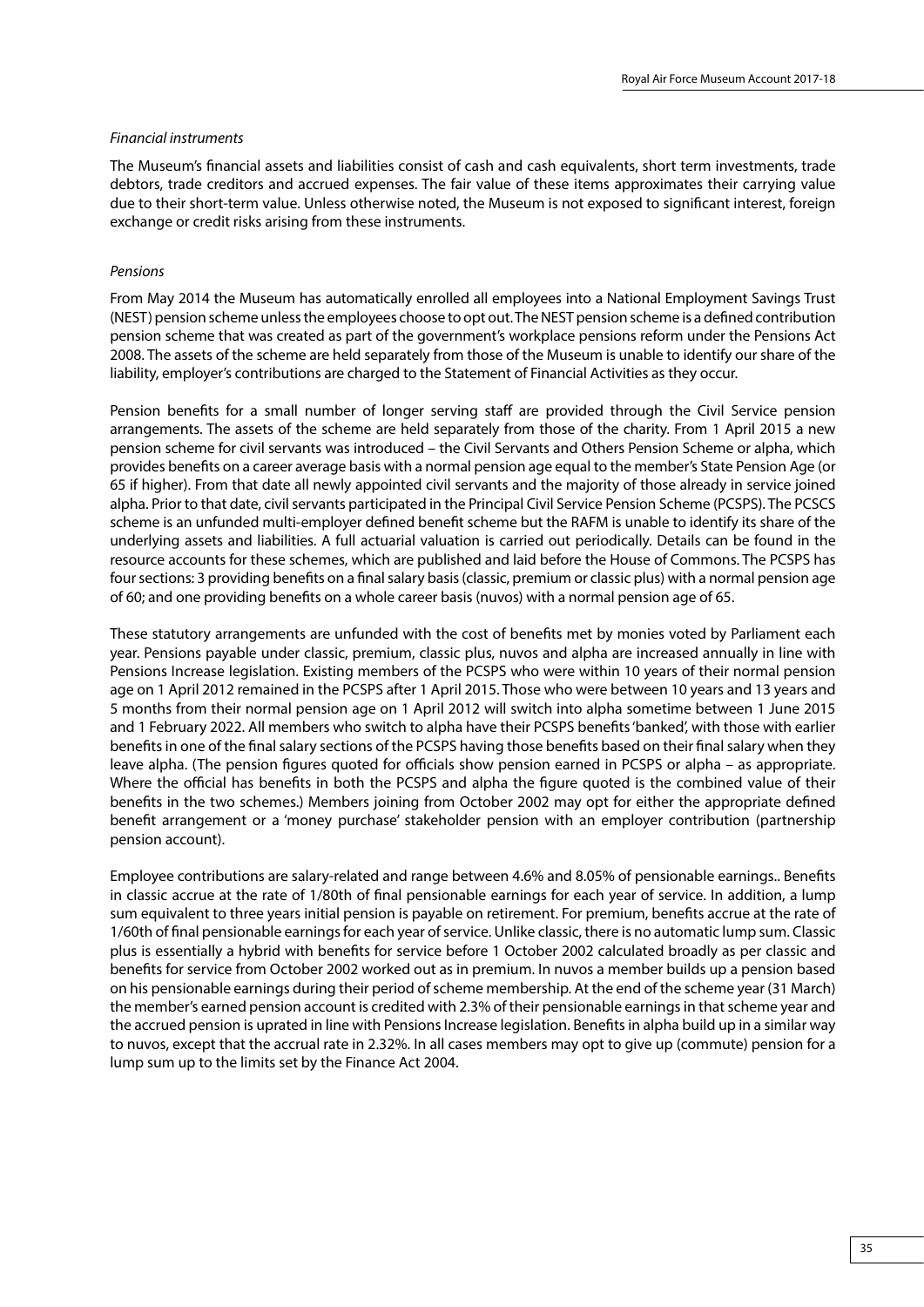The partnership pension account is a stakeholder pension arrangement. The employer makes a basic contribution of between 3% and 12.5% up to 30 September 2015 and 8% and 14.75% from 1 October 2015 (depending on the age of the member) into a stakeholder pension product chosen by the employee from a panel of providers. The employee does not have to contribute, but where they do make contributions, the employer will match these up to a limit of 3% of pensionable salary (in addition to the employer's basic contribution). Employers also contribute a further 0.8% of pensionable salary up to 30 September 2015 and 0.5% of pensionable salary from 1 October 2015 to cover the cost of centrally-provided risk benefit cover (death in service and ill health retirement).

The accrued pension quoted is the pension the member is entitled to receive when they reach pension age, or immediately on ceasing to be an active member of the scheme if they are already at or over pension age. Pension age is 60 for members of classic, premium and classic plus, 65 for members of nuvos, and the higher of 65 or State Pension Age for members of alpha. (The pension figures quoted for officials show pension earned in PCSPS or alpha – as appropriate. Where the official has benefits in both the PCSPS and alpha the figure quoted is the combined value of their benefits in the two schemes, but note that part of that pension may be payable from different ages.)

Further details about the Civil Service pension arrangements can be found at the website.: www.civilservicepensionscheme.org.uk.

## **2 Taxation**

All of the charity's income is applied for charitable purposes and therefore the charity is exempt from Corporation Tax. The Corporation Tax liability of the trading subsidiary for the year ended 31 March 2018 was £nil (2017: £nil).

#### **3 Grants and donations**

|                                                | <b>Unrestricted</b><br><b>Funds</b><br>2018 | <b>Restricted</b><br><b>Funds</b><br>2018 | <b>Total Funds</b><br>2018 | <b>Total Funds</b><br>2017 |
|------------------------------------------------|---------------------------------------------|-------------------------------------------|----------------------------|----------------------------|
|                                                | £'000                                       | £'000                                     | £'000                      | £'000                      |
| <b>Exhibits Donated</b>                        |                                             | 46                                        | 46                         | 25                         |
| HLF for First World War in the Air             |                                             | 79                                        | 79                         | 81                         |
| <b>HLF</b> for Centenary Programme             |                                             | 2,521                                     | 2,521                      | 450                        |
| Libor for Centenary Programme                  |                                             |                                           |                            | 3,000                      |
| State of Kuwait for Centenary Programme        |                                             | 4,880                                     | 4,880                      |                            |
| Other Donations for Centenary Programme        |                                             | 1,185                                     | 1,185                      | 1,052                      |
| Other Donations for First World War in the Air |                                             | 48                                        | 48                         |                            |
| <b>Cosford Air Show Donation</b>               |                                             | 7                                         | 7                          | 25                         |
| STAAR Programme                                |                                             | 247                                       | 247                        |                            |
| Other                                          | 191                                         | 85                                        | 276                        | 125                        |
|                                                | 191                                         | 9,098                                     | 9,289                      | 4,758                      |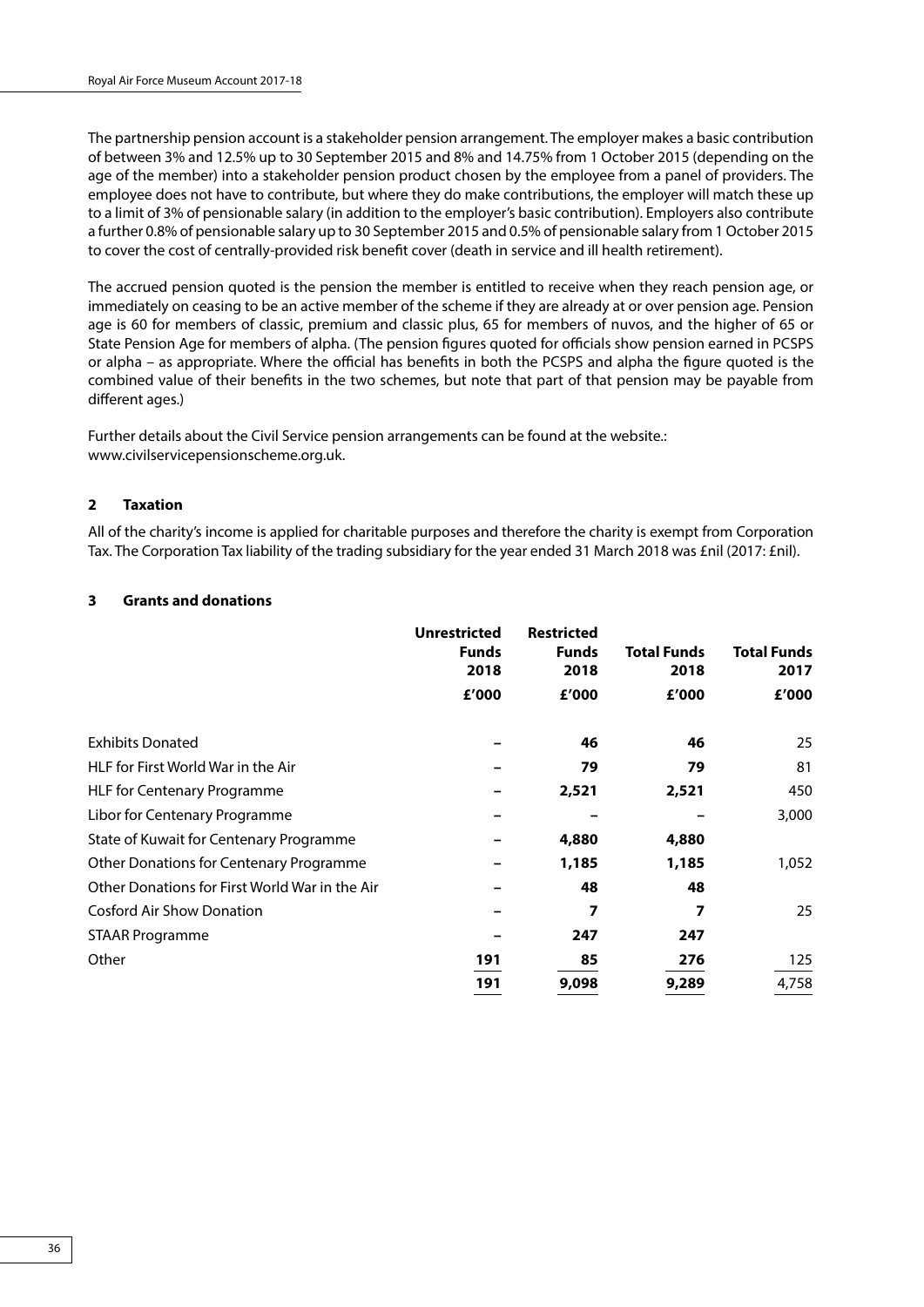#### **4a Investment in subsidiary undertakings and joint ventures**

Of the investment of £100,002 (2017: £100,002), £100,000 represents the charity's interest in 100% of the issued share capital of Royal Air Force Museum Enterprises Limited (company number 1511481) which is incorporated in England and Wales and operates souvenir shops and other trading activities at Hendon and Cosford. The company's aggregate capital and reserves were as follows:

|                                                    | 2018     | 2017  |
|----------------------------------------------------|----------|-------|
|                                                    | £'000    | £'000 |
| The assets and liabilities of the subsidiary were: |          |       |
| Current assets                                     | 1,219    | 883   |
| Creditors: amounts falling due within one year     | (1, 119) | (783) |
|                                                    | 100      | 100   |
|                                                    | 2018     | 2017  |
|                                                    | £'000    | £'000 |
| At 1 April, 2017                                   | 100      | 100   |
| Profit/(Loss) retained in subsidiary               |          |       |
| At 31 March, 2018                                  | 100      | 100   |

A summary of the Company's trading results is shown overleaf. Audited accounts will be filed with the Registrar of Companies.

The remaining £2 represents the charity's interest on 100% of the issued share capital of The Royal Air Force Investments Limited (company number 4026995), which is incorporated in England and Wales and holds the real property assets of the charity for administrative purposes.

The Directors of RAF Museum Enterprises Limited have assessed that the subsidiary is a going concern and the Trustees are content, therefore, that the investment in the subsidiary retains its value.

The Museum is a partner in a Joint Venture, RAF100 Appeal (charity number 1167398, company number 9977273), as one of five investor organisations. RAF 100 Appeal is a charitable company established to raise funds during the RAF's centenary year. RAF100 Appeal is accounted for using the equity method, with the value of the Museum's stake being measured as its initial investment plus our equal share of RAF100 Appeal's net gain or loss for the period.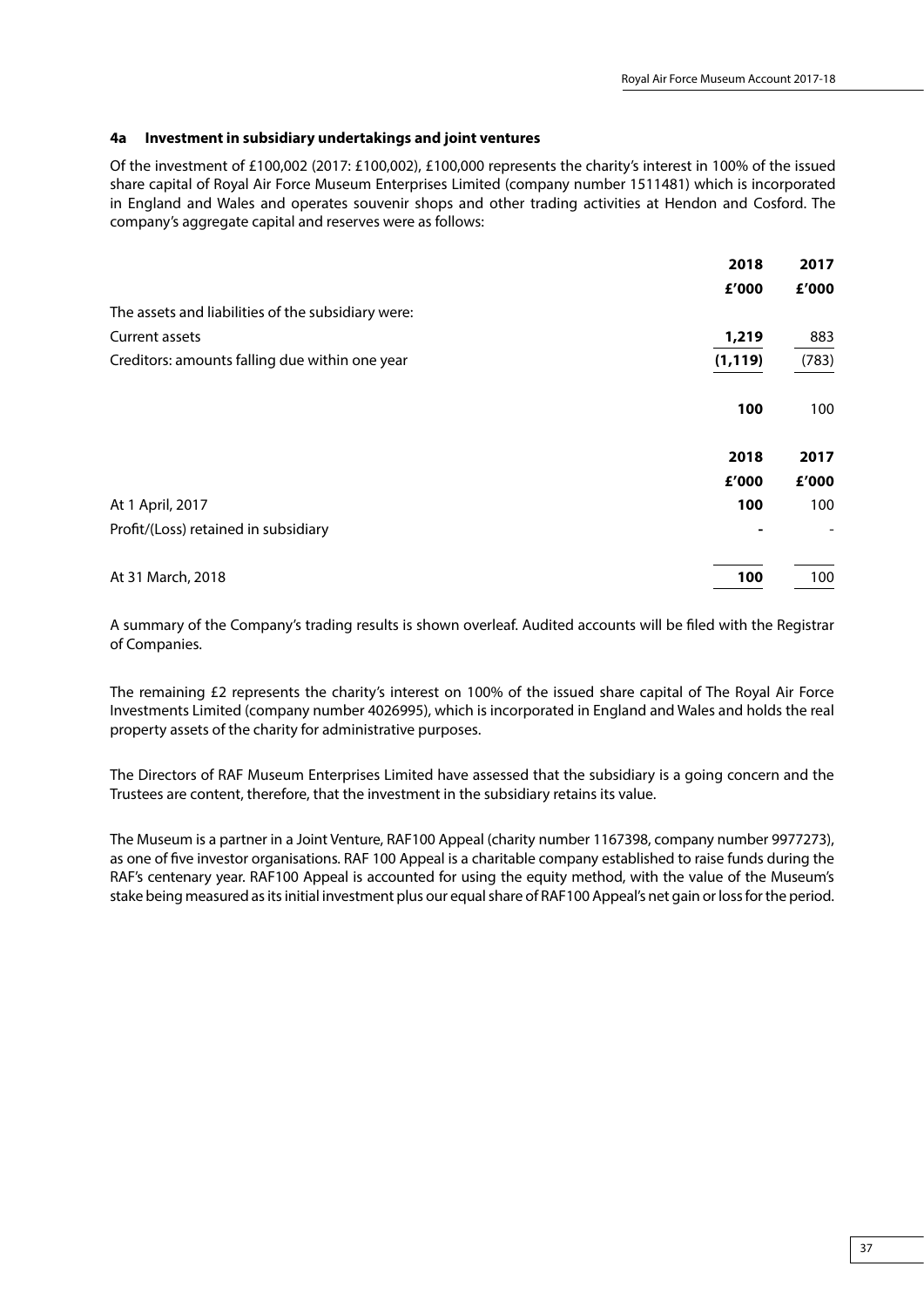#### **4b Income from subsidiaries and joint ventures**

| <b>RAF100 Appeal</b>     |       |       | <b>RAF Museum share</b> |       |
|--------------------------|-------|-------|-------------------------|-------|
|                          | 2018  | 2017  | 2018                    | 2017  |
|                          | £'000 | £'000 | £'000                   | £'000 |
| <b>Income</b>            |       |       |                         |       |
| Donations                | 26    | 2,435 | 5                       | 487   |
| Sponsorship              | 1,995 |       | 399                     |       |
| Publications             | 30    |       | 6                       |       |
| Interest                 | 4     |       | 1                       |       |
| Other                    | 38    | 54    | 8                       | 11    |
| <b>Total</b>             | 2,093 | 2,489 | 419                     | 498   |
| <b>Expenditure</b>       |       |       |                         |       |
| <b>Raising Funds</b>     | 170   | 40    | 34                      | 8     |
| Charitable activities    | 1,399 |       | 280                     | -     |
| <b>Total</b>             | 1,569 | 40    | 314                     | 8     |
| Net income/(expenditure) | 524   | 2,449 | 105                     | 490   |

As at 31 March 2018, the Museums share of the RAF100 Appeal's assets was £602,000 (2017: £510,000) and liabilities of £8,000 (£2017: £nil), with a combined share of net assets of £594,000 (2017: £510,000). The Museum owed the joint venture £77,000 as at 31 March 2018 (2017: £nil) and the joint venture had not entered into any capital commitments as at 31 March 2018 (2017: £nil).

| <b>Royal Air Force Museum Enterprises Limited</b>    | 2018<br>£'000 | 2017<br>£'000 |
|------------------------------------------------------|---------------|---------------|
| <b>Turnover</b>                                      | 6,759         | 2,340         |
| Cost of sales, administrative expenses and taxation. | (6, 644)      | (2,220)       |
|                                                      | 115           | 120           |
| Interest receivable                                  |               |               |
| <b>Net Profit/(Loss)</b>                             | 115           | 120           |
| Gift Aid to RAF Museum                               | (115)         | (120)         |
| <b>Surplus (Deficit) in subsidiary</b>               |               |               |

The difference between the trading income and expenditure on the SoFa and as disclosed above is attributable to intragroup eliminations.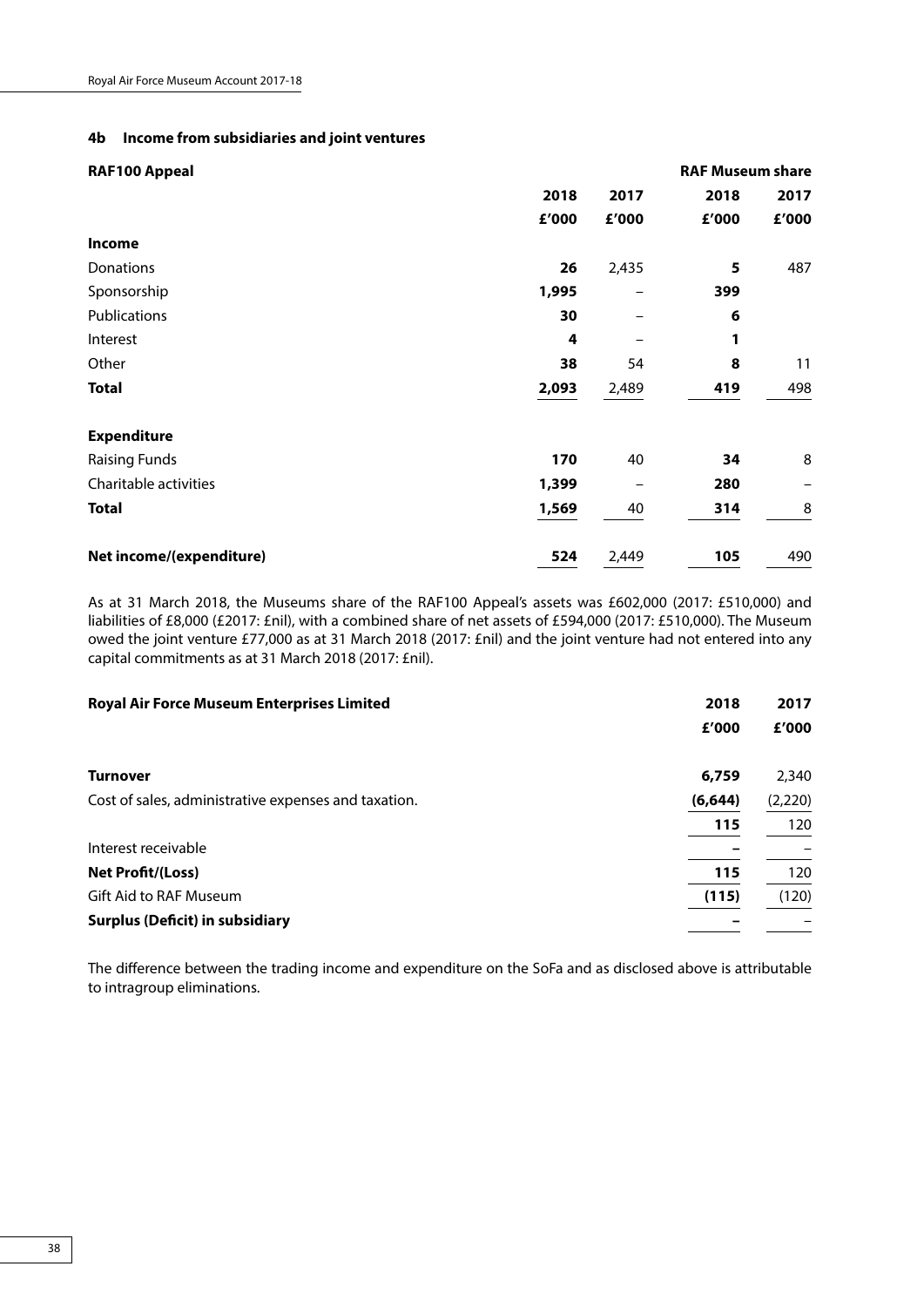#### **5 Resources expended**

As required by the charity SORP, expenditure is analysed between that directly attributable to activities and support costs. These support costs are allocated to activities based on the criteria outlined below.

|                         | <b>Direct</b> | <b>Support</b> |                     | <b>Total</b> | <b>Total</b> |
|-------------------------|---------------|----------------|---------------------|--------------|--------------|
|                         | costs         | costs          | <b>Depreciation</b> | 2018         | 2017         |
|                         | £'000         | £'000          | £'000               | £'000        | £'000        |
| Fundraising             | 484           | 64             | 2                   | 550          | 671          |
| Trading                 | 2,349         |                |                     | 2,349        | 2,220        |
| Interpret the RAF story | 6,748         | 1,067          | 1,776               | 9,591        | 10,030       |
| Focus the collection    | 1,431         | 214            | 540                 | 2,185        | 1,859        |
| Invest in the museum    | 1,138         | 119            | -                   | 1,257        | 1,062        |
| Total                   | 12,150        | 1,464          | 2,318               | 15,932       | 15,843       |

|                | <b>Fundraising</b> | <b>Trading</b>           | <b>Interpret</b><br>the RAF<br>story | <b>Focus the</b><br>collection | Invest<br>in the<br>museum | Total<br>2018 | <b>Total</b><br>2017 | <b>Allocation</b><br>method |
|----------------|--------------------|--------------------------|--------------------------------------|--------------------------------|----------------------------|---------------|----------------------|-----------------------------|
|                | £'000              | £'000                    | £'000                                | £'000                          | £'000                      | £'000         | £'000                |                             |
| Finance        | 11                 |                          | 147                                  | 31                             | 25                         | 214           | 132                  | Expenditure                 |
| IT             | 10                 | $\overline{\phantom{0}}$ | 222                                  | 34                             | -                          | 266           | 195                  | Number of staff             |
| <b>HR</b>      | 3                  | -                        | 76                                   | 11                             | -                          | 90            | 101                  | Number of staff             |
| <b>Estates</b> | 0                  | -                        | 64                                   | 19                             | -                          | 83            | 150                  | Floor space                 |
| Administration | 20                 | $\overline{\phantom{0}}$ | 285                                  | 60                             | 48                         | 413           | 482                  | Expenditure                 |
| Governance     | 20                 |                          | 274                                  | 58                             | 46                         | 398           | 449                  | Expenditure                 |
|                | 64                 |                          | 1,068                                | 213                            | 119                        | 1,464         | 1,509                |                             |

The National Audit Office audit fee of £23,500 (2017: £23,500) is included within governance costs.

## **6 Staff costs and numbers**

|                        | 2018  | 2017  |
|------------------------|-------|-------|
|                        | £'000 | £'000 |
| Salaries and wages     | 4,451 | 4,170 |
| Temporary agency staff | 10    | 50    |
| Social security costs  | 417   | 415   |
| Pension costs          | 211   | 188   |
|                        | 5,089 | 4,823 |

The above costs exclude the trading subsidiary.

The average number of employees in the Museum during the year was 193 (2017: 172). FTE equivalent was 178 (2017: 164).

Employees whose emoluments amounted to over £60,000.

|                   | 2018             | 2017           |
|-------------------|------------------|----------------|
| 60,000 - 70,000   | $\sim$ 100 $\mu$ |                |
| 70,001 - 80,000   |                  | $\overline{2}$ |
| 100,001 - 110,000 |                  |                |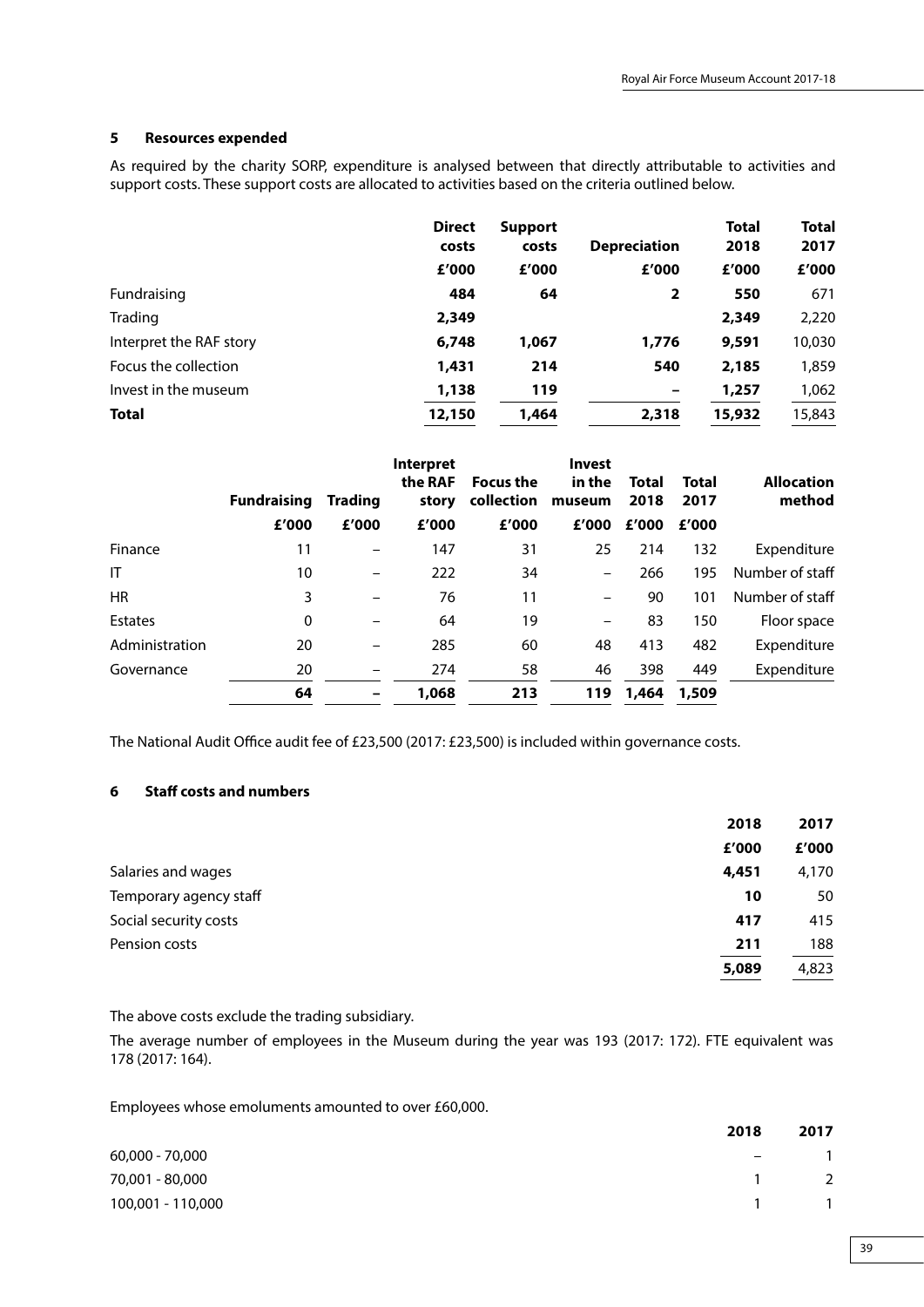#### **7a Tangible fixed assets – group and charity**

|                          | <b>Freehold</b> | Leasehold       | Fixtures,<br><b>Fittings &amp;</b> | Plant,<br><b>Machinery</b> | <b>Assets under</b> | <b>Heritage</b> |              |
|--------------------------|-----------------|-----------------|------------------------------------|----------------------------|---------------------|-----------------|--------------|
|                          | property        | <b>Property</b> | <b>Equipment</b>                   | & Vehicles                 | <b>Construction</b> | <b>Assets</b>   | <b>Total</b> |
|                          | £'000           | £'000           | £'000                              | £'000                      | £'000               | £'000           | £'000        |
| <b>Cost or valuation</b> |                 |                 |                                    |                            |                     |                 |              |
| At 1 April 2017          | 51,788          | 14,162          | 4,051                              | 522                        | 2,975               | 21,156          | 94,654       |
| <b>Additions</b>         | 27              | 67              | 37                                 | 13                         | 12,470              | 54              | 12,668       |
| <b>Transfers</b>         | 12,182          |                 | 91                                 |                            | (12, 273)           |                 |              |
| <b>Disposals</b>         | (797)           |                 | (2,008)                            | (21)                       |                     | (85)            | (2,911)      |
| Revaluations             | 7,886           | 1,974           | 30                                 | 6                          |                     |                 | 9,896        |
| At 31 March 2018         | 71,086          | 16,203          | 2,201                              | 520                        | 3,172               | 21,125          | 114,307      |
| <b>Depreciation</b>      |                 |                 |                                    |                            |                     |                 |              |
| At 1 April 2017          | 2,390           | 1,278           | 3,385                              | 468                        |                     |                 | 7,521        |
| Charged in the year      | 1,297           | 734             | 295                                | 28                         |                     |                 | 2,354        |
| <b>Disposals</b>         | (103)           |                 | (2,008)                            | (21)                       |                     | -               | (2, 132)     |
| Revaluations             | (3, 584)        | (2,011)         | 20                                 | 5                          |                     |                 | (5, 570)     |
| At 31 March 2018         | 0               | $\mathbf 0$     | 1,692                              | 480                        |                     |                 | 2,173        |
| <b>Net Book Value</b>    |                 |                 |                                    |                            |                     |                 |              |
| At 31 March 2018         | 71,086          | 16,203          | 509                                | 40                         | 3,172               | 21,125          | 112,134      |
| At 1 April 2017          | 49,398          | 12,884          | 666                                | 54                         | 2,975               | 21,156          | 87,133       |

On 1 April 2016, ownership of fixed assets held in Royal Air Force Museum Enterprises Limited transferred to the Museum. The Museum charges RAFMEL a fee for the use of these assets.

The freehold and leasehold properties comprising the RAF Museum Estate were valued as at 31 March 2018 by an external valuer, Gerald Eve LLP, a regulated firm of Chartered Surveyors. The valuation was prepared in accordance with the requirements of the RICS Valuation – Global Standard 2017 and the national standards and guidance set out in RICS Valuation – Professional Standards UK January 2014 (revised 2015), and Financial Reporting Standard (FRS) 102. The valuation of the non-specialised properties was undertaken on a Fair Value basis, on the assumption of continuation of the existing use. Specialised properties were valued by reference to Depreciated Replacement Cost (DRC).

On the 21 January 2008 the title of the deeds to the Museum's freehold property was transferred from the charity to a subsidiary, The Royal Air Force Museum Investments Limited.

On 16 March 2005, the ownership of the leasehold property at Cosford, was transferred from the charity, to a subsidiary company, The Royal Air Force Museum Investments Limited. However, while the legal ownership remains with the company, in substance the RAF Museum retains the risks and rewards associated with these assets. In accordance with FRS 102 the RAF Museum has recognised these assets in the balance sheet.

There are no Tangible Fixed Assets held under Finance Leases in the Royal Air Force Museum Group.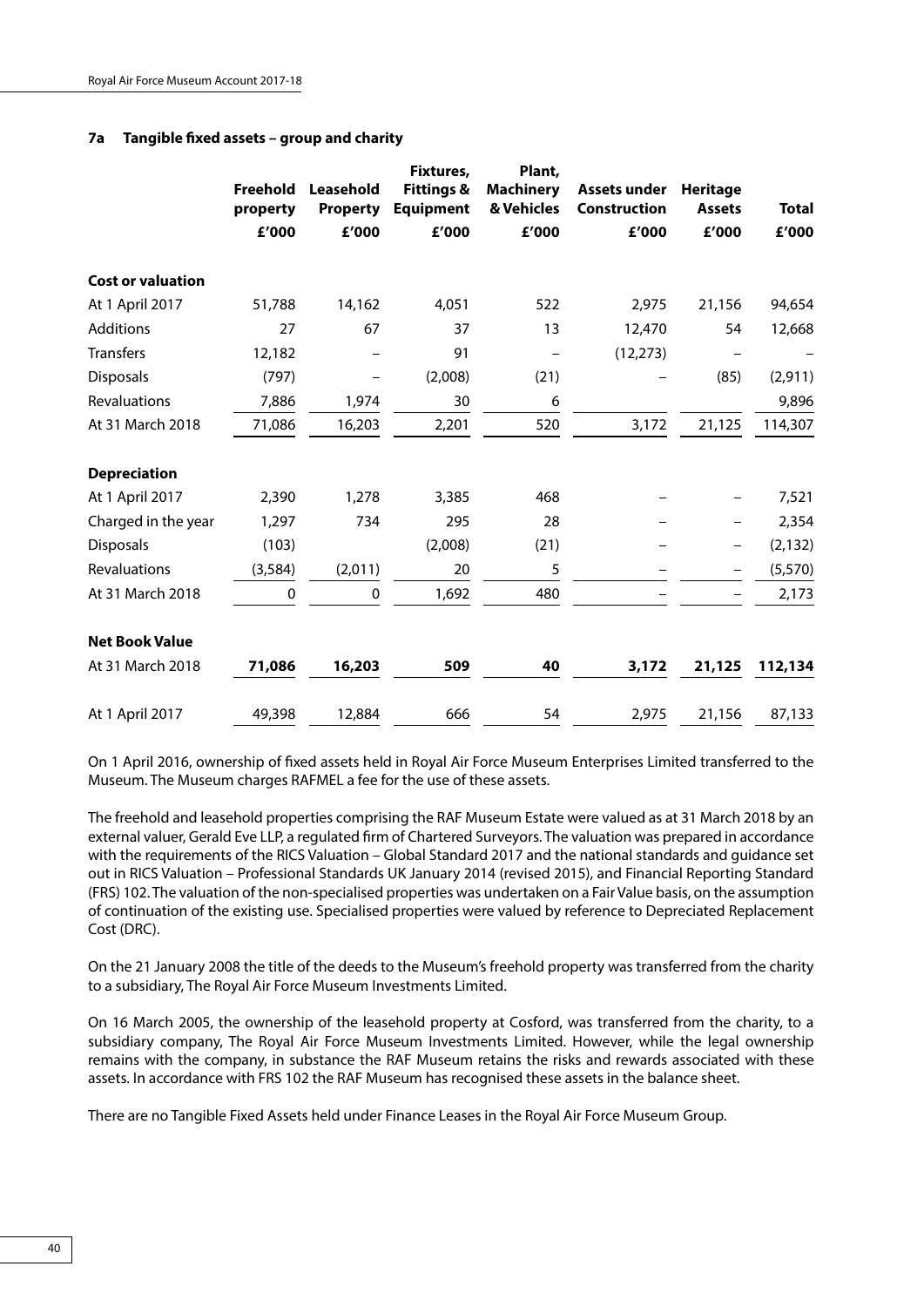#### **7b Heritage assets**

The number of Heritage Assets which the Museum acquires through donations means that the total book value of Heritage Assets is a mixture of cost (for purchased exhibits) and valuation (for donated exhibits). At 31 March 2018 the book value comprised:

|                                            | 2018   | 2017   |
|--------------------------------------------|--------|--------|
|                                            | £'000  | £'000  |
| Heritage Assets recorded at Cost           | 2.513  | 2,505  |
| Heritage Assets recorded at Valuation      | 18,612 | 18,651 |
| <b>Total book value of Heritage Assets</b> | 21,125 | 21,156 |

A summary of the nature and scope of the collection is as follows

|                                    | 2018   | 2017   |
|------------------------------------|--------|--------|
|                                    | £'000  | £'000  |
| <b>Aircraft and Aircraft Parts</b> | 17,777 | 17,827 |
| Medals and Commemorative items     | 1,549  | 1,538  |
| Artwork                            | 1,017  | 1,009  |
| Archives                           | 239    | 239    |
| <b>Vehicles and Marine Craft</b>   | 319    | 319    |
| Models                             | 84     | 84     |
| Other                              | 140    | 140    |
| <b>Total</b>                       | 21,125 | 21,156 |

Summary of Heritage Asset Acquisitions and Disposals over the last five years

| <b>Year ended</b>                 | 31.03.2014 | 31.03.2015 | 31.03.2016 | 31.03.2017 | 31.03.2018 |
|-----------------------------------|------------|------------|------------|------------|------------|
|                                   | £'000      | £'000      | £'000      | £'000      | £'000      |
| Book Value Brought Forward        | 20.152     | 21,005     | 21,061     | 21,202     | 21,156     |
| <b>Add Acquisitions</b>           |            |            |            |            |            |
| Purchased at cost                 | 816        | 16         | 205        |            | 8          |
| Donated at valuation              | 237        | 40         | 8          | 25         | 46         |
| <b>Total Acquisitions</b>         | 1,053      | 56         | 213        | 25         | 54         |
| <b>Revaluations</b>               |            |            |            |            |            |
| <b>Disposals</b>                  | (200)      |            | (72)       | (71)       | (85)       |
| <b>Book Value Carried Forward</b> | 21,005     | 21,061     | 21,202     | 21,156     | 21,125     |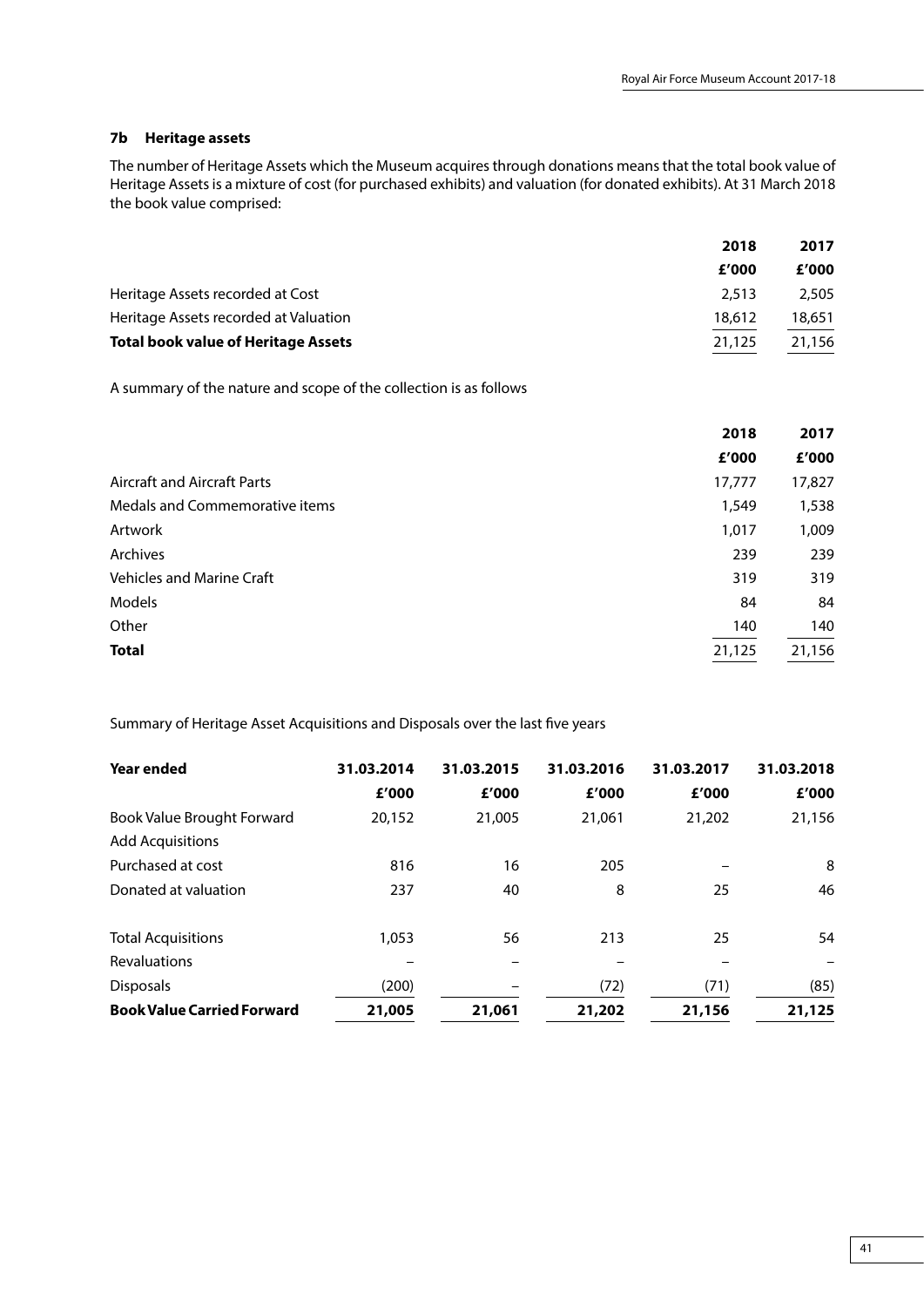## **8 Stock**

|                  | Group |       | <b>Charity</b>           |                          |
|------------------|-------|-------|--------------------------|--------------------------|
|                  | 2018  | 2017  | 2018                     | 2017                     |
|                  | £'000 | £'000 | £'000                    | £'000                    |
| Goods for resale | 163   | 159   | $\overline{\phantom{m}}$ | $\overline{\phantom{0}}$ |

#### **9 Debtors**

|                                         | Group |       | <b>Charity</b> |       |
|-----------------------------------------|-------|-------|----------------|-------|
|                                         | 2018  | 2017  | 2018           | 2017  |
|                                         | £'000 | £'000 | £'000          | £'000 |
| Trade debtors                           | 120   | 59    | 47             | 22    |
| Amounts due from subsidiary undertaking |       |       | 704            | 465   |
| Other debtors                           | 1,531 | 547   | 1,248          | 531   |
| Prepayments and accrued income          | 286   | 3,686 | 169            | 3,629 |
| Gift Aid from the subsidiary            |       |       | 115            | 120   |
|                                         | 1,937 | 4,292 | 2,283          | 4,767 |

## **10 Investments – group and charity**

|                                      | 2018  | 2017  |
|--------------------------------------|-------|-------|
|                                      | £'000 | £'000 |
| Quoted investments:                  |       |       |
| Market value on 1 April 2017         | 2     | 407   |
| Additions                            |       |       |
| <b>Disposals</b>                     |       | (431) |
| Realised gain on disposal            |       | 26    |
| Unrealised investment (losses)/gains |       |       |
| Market value at 31 March 2018        | 2     | 2     |
| Historical cost at 31 March 2018     |       |       |

## **11 Cash at bank and in hand**

| Group |       | <b>Charity</b> |       |
|-------|-------|----------------|-------|
| 2018  | 2017  | 2018           | 2017  |
| £'000 | £'000 | £'000          | £'000 |
| 9,064 | 7,858 | 8,525          | 7,247 |
| 15    | 8     | 8              | 6     |
| 9,079 | 7,866 | 8,533          | 7,253 |
|       |       |                |       |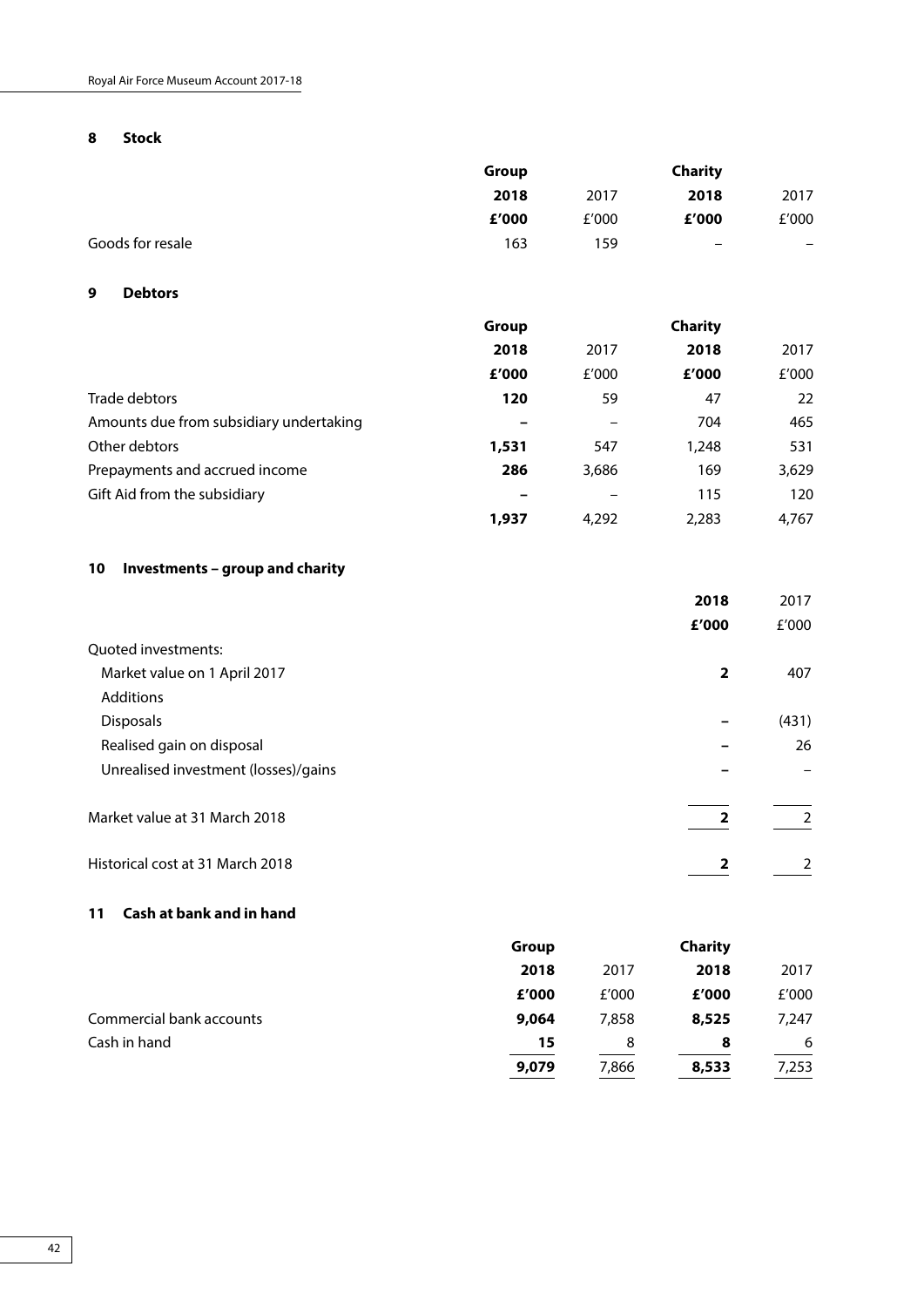#### **12 Creditors**

|                                          | Group |       | <b>Charity</b> |       |
|------------------------------------------|-------|-------|----------------|-------|
|                                          | 2018  | 2017  | 2018           | 2017  |
|                                          | £'000 | £'000 | £'000          | £'000 |
| Amounts falling due within one year      |       |       |                |       |
| Loans and overdrafts                     |       | 109   |                | 109   |
| Trade creditors                          | 2,457 | 642   | 2,375          | 552   |
| Taxation and social security             | 115   | 116   | 105            | 102   |
| Other creditors                          | 18    | 10    | 17             | 9     |
| Accruals and deferred income             | 1,926 | 1,497 | 1,756          | 1,405 |
|                                          | 4,516 | 2,374 | 4,253          | 2,177 |
| Amounts falling after more than one year |       |       |                |       |
| Accruals and deferred income             | 505   | 108   | 505            | 108   |
| Loans and overdrafts                     |       | 451   |                | 451   |
|                                          | 505   | 559   | 505            | 559   |

During financial year 2016-17, the Museum entered into an arrangement with the Ministry of Defence whereby a loan facility totalling £5.6million was approved for use to support the Centenary Programme work. The loan was repayable over 5 years at the Public Works Loan Board interest rate on the day the facility was used. The Museum utilised £4.06m of the facility, all of which was repaid in financial year 2017/18.

#### **13 Reconciliation of group net cash flow to movement in group net funds**

|                                                              | 2018  | 2017  |
|--------------------------------------------------------------|-------|-------|
|                                                              | £'000 | £'000 |
| (Decrease)/increase in cash in period                        | 1,211 | 900   |
| Cash inflow from investment dividends                        |       |       |
| Change in net funds resulting from cash flow                 | 1,211 | 900   |
| Disposal of Liquid Resources                                 |       | (431) |
| Change in market value of liquid resources (Realised Profit) |       | 26    |
|                                                              |       | (405) |
| Net funds at 1 April 2017                                    | 7,868 | 7,373 |
| Net funds at 31 March 2018                                   | 9,079 | 7,868 |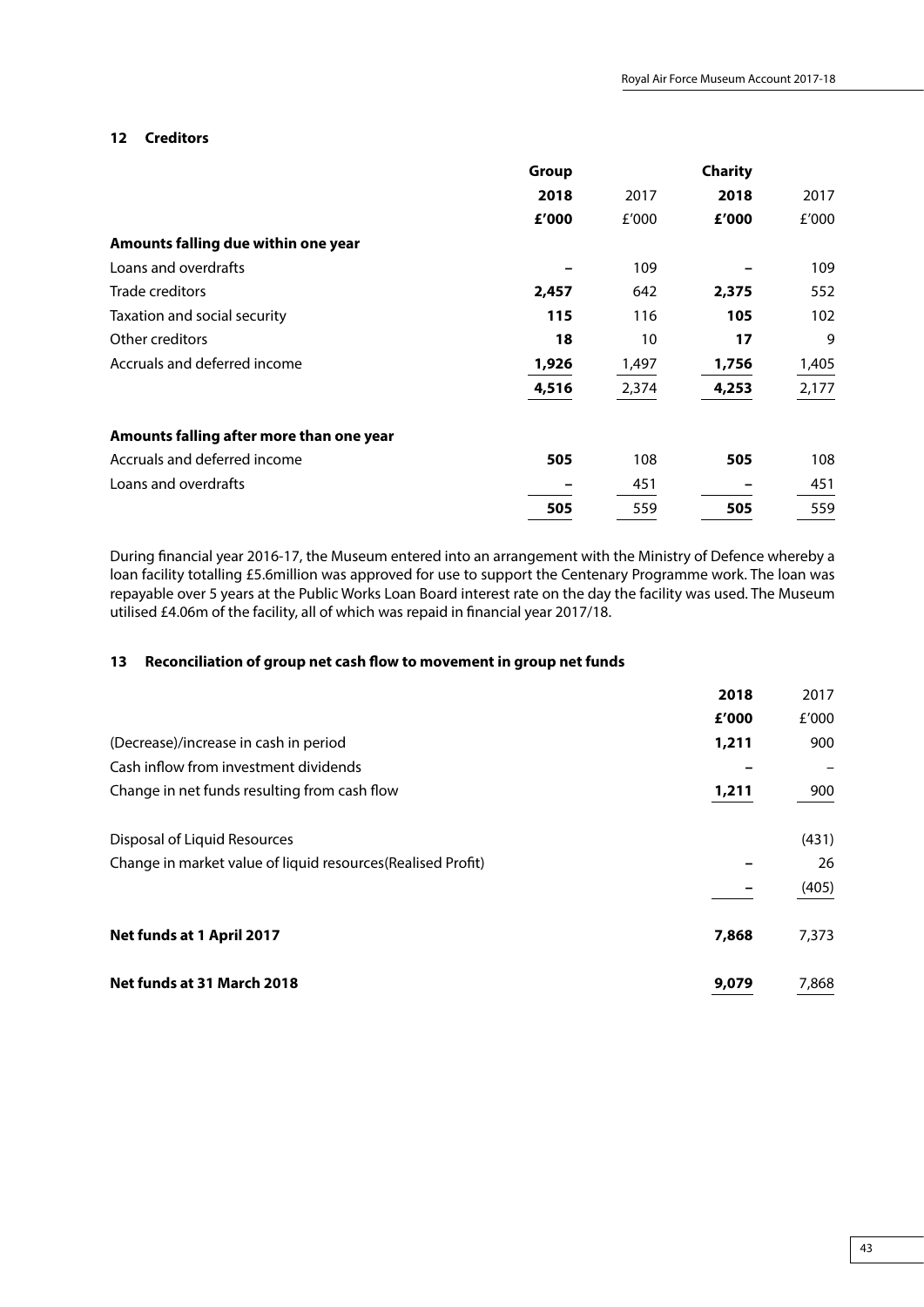## **14 Analysis of group net funds**

|                                        | 1 April 2017 | <b>Cash flow</b> | <b>Other</b><br>changes | 31 March<br>2018 |
|----------------------------------------|--------------|------------------|-------------------------|------------------|
|                                        | £'000        | £'000            | £'000                   | £'000            |
| Cash at bank and in hand (See note 11) | 7,866        | 1,211            |                         | 9,079            |
| Current asset investments              | 2            |                  |                         | $\overline{2}$   |
|                                        | 7,868        | 1,211            |                         | 9,081            |

## **15 Statement of group funds**

|                                            | <b>Unrestricted</b><br>funds | <b>Restricted</b><br>funds | <b>Total funds</b><br>2018 | <b>Total funds</b><br>2017 |
|--------------------------------------------|------------------------------|----------------------------|----------------------------|----------------------------|
|                                            | £'000                        | £'000                      | £'000                      | £'000                      |
| Analysis of group net assets between funds |                              |                            |                            |                            |
| Tangible fixed assets                      | 103,879                      | 8,255                      | 112,134                    | 87,132                     |
| Investments in joint ventures              |                              | 595                        | 595                        | 515                        |
| Cash at bank and in hand                   | 3,248                        | 5,831                      | 9,079                      | 7,866                      |
| Other net current assets                   | 484                          | (2,899)                    | (2, 415)                   | 2,079                      |
| Net non current assets                     |                              | (505)                      | (505)                      | (559)                      |
| <b>Total assets less liabilities</b>       | 107,611                      | 11,278                     | 118,889                    | 97,033                     |
| <b>Net assets</b>                          | 107,611                      | 11,278                     | 118,889                    | 97,033                     |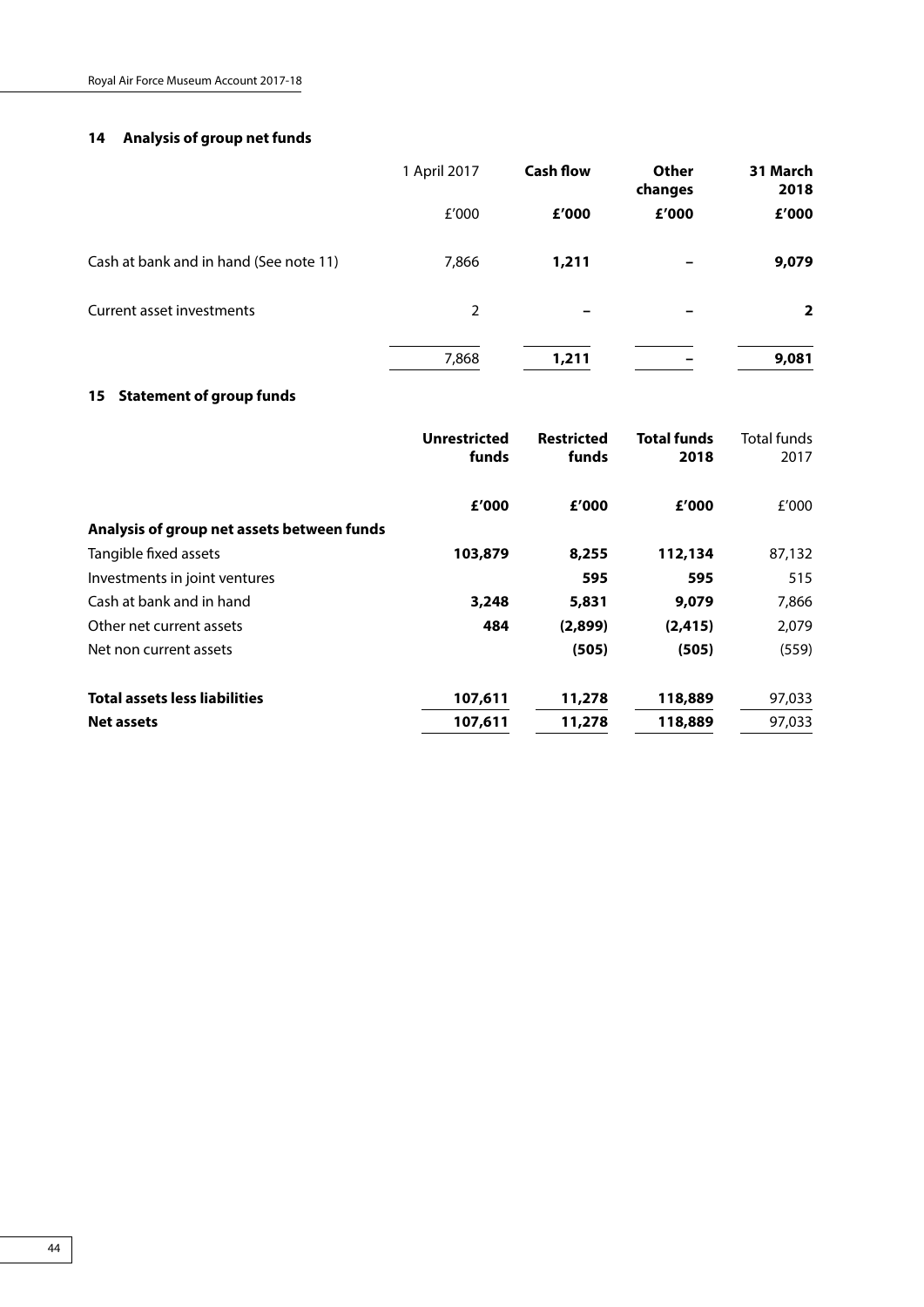## **Analysis of funds**

|                                        | 2017              | Income        |                    | <b>Expenditure Revaluation</b> | <b>Transfers</b> | 2018    |
|----------------------------------------|-------------------|---------------|--------------------|--------------------------------|------------------|---------|
|                                        | £'000             | £'000         | £'000              | £'000                          | £'000            | £'000   |
| <b>Restricted funds</b>                |                   |               |                    |                                |                  |         |
| Fixed assets                           | 8,012             |               |                    |                                | 243              | 8,255   |
| RAF Centenary Programme                | 5,827             | 9,161         | (845)              | -                              | (12, 509)        | 1,634   |
| RAF 100 Appeal                         | 515               | 105           |                    |                                | (25)             | 595     |
| <b>Cosford Sprinklers</b>              | 32                |               |                    |                                | (8)              | 24      |
| Watchtower                             | 315               |               |                    |                                |                  | 315     |
| First World War in the Air             | $\qquad \qquad -$ | 128           | (167)              |                                | 39               |         |
| <b>Cosford Air Show</b>                | 152               | 7             |                    |                                |                  | 159     |
| <b>Cosford Large Model Association</b> | 64                | 10            |                    |                                | -                | 74      |
| <b>STAAR</b>                           |                   | 247           | (63)               |                                | -                | 184     |
| Cosford Wifi                           | 1                 |               |                    |                                |                  | 1       |
| RAF100 Appeal Contribution Fund        |                   | 77            | (77)               |                                |                  |         |
| <b>Spitfire Wing Repairs</b>           |                   | 71            | (71)               |                                |                  |         |
| Other                                  | 36                | 50            | (3)                |                                | (46)             | 37      |
| <b>Total Restricted Funds</b>          | 14,954            | 9,856         | (1, 226)           |                                | (12, 306)        | 11,278  |
|                                        | Restated          |               |                    |                                |                  |         |
|                                        | 2017              | <b>Income</b> | <b>Expenditure</b> | <b>Revaluation</b>             | <b>Transfers</b> | 2018    |
|                                        | £'000             | £'000         | £'000              | £'000                          | £'000            | £'000   |
| <b>Unrestricted funds</b>              |                   |               |                    |                                |                  |         |
| <b>Fixed assets</b>                    | 50,148            |               | (3, 132)           |                                | 12,424           | 59,440  |
| Revaluation reserve                    | 28,973            |               |                    | 15,466                         |                  | 44,439  |
| General                                | 2,399             | 12,466        | (11, 574)          |                                | (571)            | 2,720   |
| <b>Designated funds</b>                |                   |               |                    |                                |                  |         |
| Centenary Project Fund                 | 559               |               |                    |                                | (559)            |         |
| Centenary Legacy Development Fund      |                   |               |                    |                                | 1,012            | 1,012   |
| <b>Total Unrestricted Funds</b>        | 82,079            | 12,466        | (14, 706)          | 15,466                         | 12,306           | 107,611 |
| <b>Total Funds</b>                     | 97,033            | 22,322        | (15, 932)          | 15,466                         |                  | 118,889 |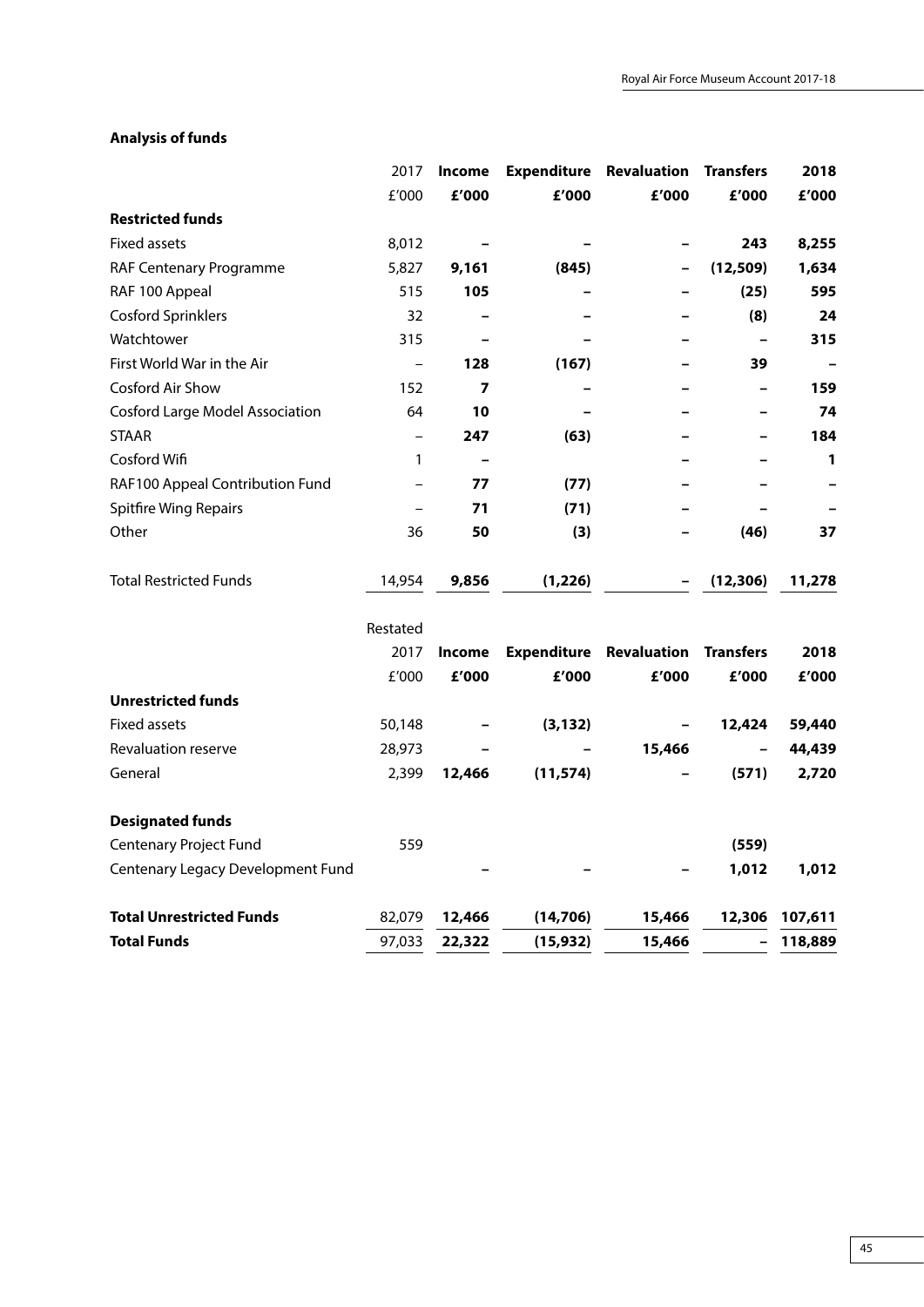#### **Restricted funds**

A significant proportion of these funds represents the capitalised value of restricted and inalienable fixed assets. This also includes the restrictedelement of the heritage assets.

Restricted income funds consist of a number of funds where the donors have specified the uses to which they may be put.

*Cosford sprinklers* - a grant from the Ministry of Defence for the installation of a sprinkler system at the Cosford site.

*MOD maintenance* - a grant from the Ministry of Defence to go towards specific small scale maintenance projects across all 3 sites.

*Watchtower* - funds from St George Property Developers to cover the running costs of the Grahame White Factory.

*First World War in the Air* - various grants and donations towards the renovation of the Grahame White Factory and First World War in the Air exhibition.

*RAF Centenary Programme* - various grants and donations towards delivery of the five-year phased programme of activities and capital works designed to connect people to the RAF story, and reimagine the London site.

*Cosford Air Show* - donations received relating to the Cosford Air Show which are restricted for use at the Cosford Site.

*Cosford Large Model Aircraft* - donations received relating to the Large Model Aircraft show which are restricted for use at the Cosford site.

*STAAR* - a grant from Northrup Grumman to fund the Summer Time Advanced Aeronautics Residential (STAAR) STEM programme.

*Cosford wifi* - a grant from the Aerospace Museum Society to install wifi at the Cosford site.

*RAF100 Appeal* - represents the Museum's investment in the RAF100 Appeal joint venture.

*RAF100 Appeal Contribution Fund* - income generated related to RAF100 that the Museum is due to contribute to the RAF100 Appeal.

*Spitfire Wing repairs* - funds from BAE towards the repair of a set of Spitfire wings.

The Museum also has several small restricted funds for use on specific short-term projects most of which complete within the space of twelve months.

#### **Unrestricted funds**

A significant proportion of these funds represents the capitalised value of inalienable fixed assets, including unrestricted heritage assets.

*General Funds* - these are funds not associated with fixed assets that are expendable at the discretion of Trustees.

#### **Unrestricted designated funds**

These are funds that Trustees have set aside for a specific purpose.

Centenary Legacy Development Fund - The Centenary Legacy Development Fund will underpin the Centenary Legacy Programme and support delivery of the Museum's key strategic priorities in the future including planning for future capital development at both sites; ensuring the sustainability of the estate; focus on the recording of contemporary stories of RAF men and women; and development of the Museum's collection as a legacy of the RAF Centenary through new acquisitions.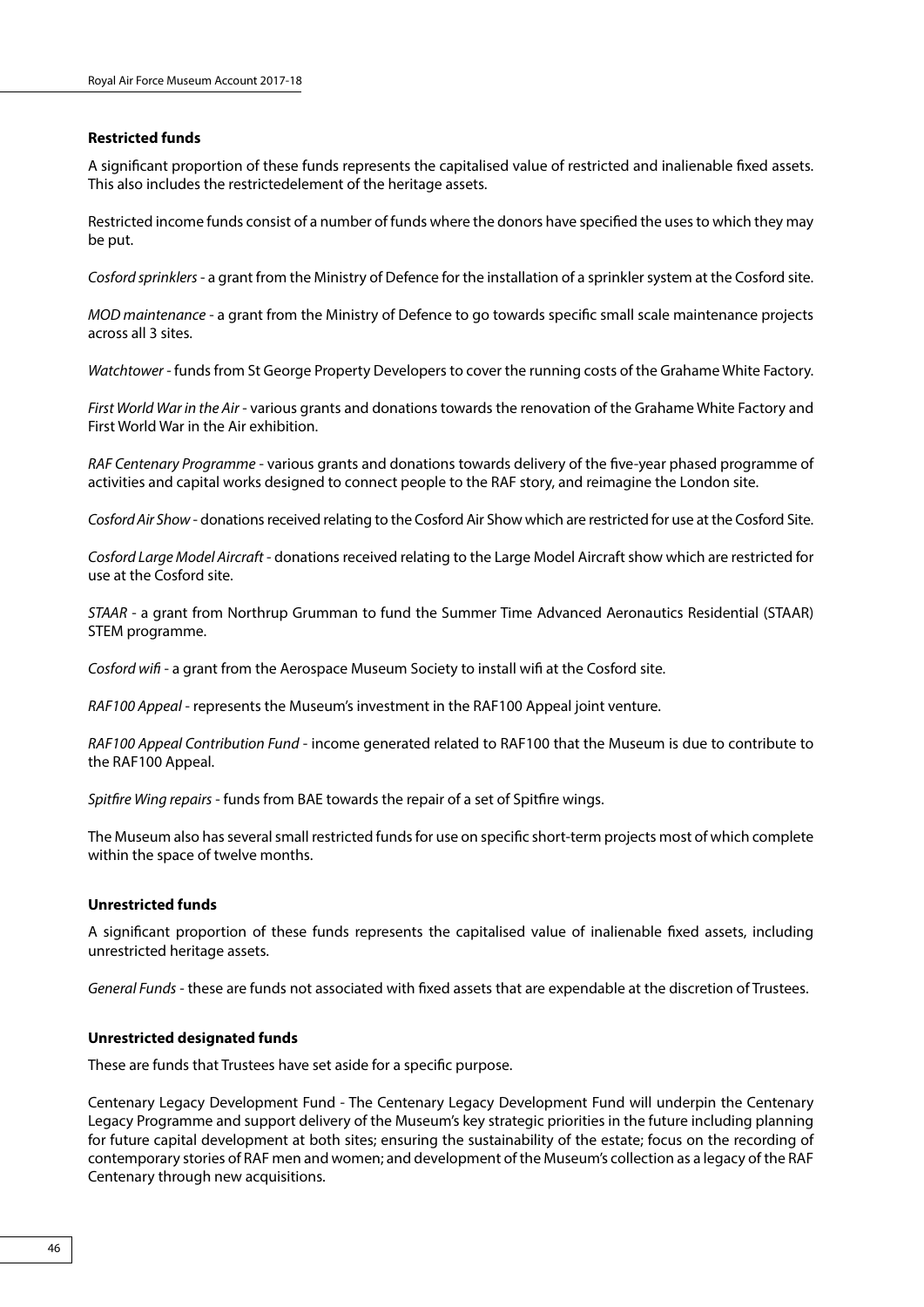Centenary Project Fund - funds to be spent in line with conditions outlined in the restricted RAF Centenary Programme Fund.

#### **Transfers**

Generally, transfers between funds represent the capitalisation of fixed assets. £559,000 was also transferred from the designated Centenary Project Fund to the designated Centenary Legacy Development Fund due to the main project being fully funded from restricted funds.

#### **Restatement**

During the year, the Museum's management team reviewed the historic treatment of three buildings as restricted assets. No documentation could be identified which placed a restriction on the future use of any of these buildings. In line with the SORP, these assets should therefore be treated as unrestricted as opposed to restricted. Due to the significant value of these assets, 2016-17 comparative information has been restated to reflect this reclassification. The Museum have consulted with the Ministry of Defence, who agreed with the reclassification and restatement.

The value of these assets at 31 March 2017 was £16.8 million. £381,000 of indexation gains and £818,000 of depreciation associated with these assets and incurred in 16/17 has subsequently been reclassified from restricted to unrestricted.

#### **16 Commitments**

| <b>Group and charity</b> |       |  |
|--------------------------|-------|--|
| 2018                     | 2017  |  |
| £'000                    | £'000 |  |
|                          |       |  |
| 20                       | 48    |  |
| 46                       | 86    |  |
|                          |       |  |
| 588                      | 530   |  |
| 2,352                    | 2,121 |  |
| 7,003                    | 6,608 |  |
| 10,009                   | 9,393 |  |
|                          |       |  |

The Museum paid £608,000 under operating lease arrangements in the year to 31 March 2018 (2017: £579,000).

#### *Capital Commitments*

As at 31 March 2018, the Museum had capital contracts in place totalling £2,163,000 (2017 £10,240,000).

All contracts related to the RAF Centenary Programme.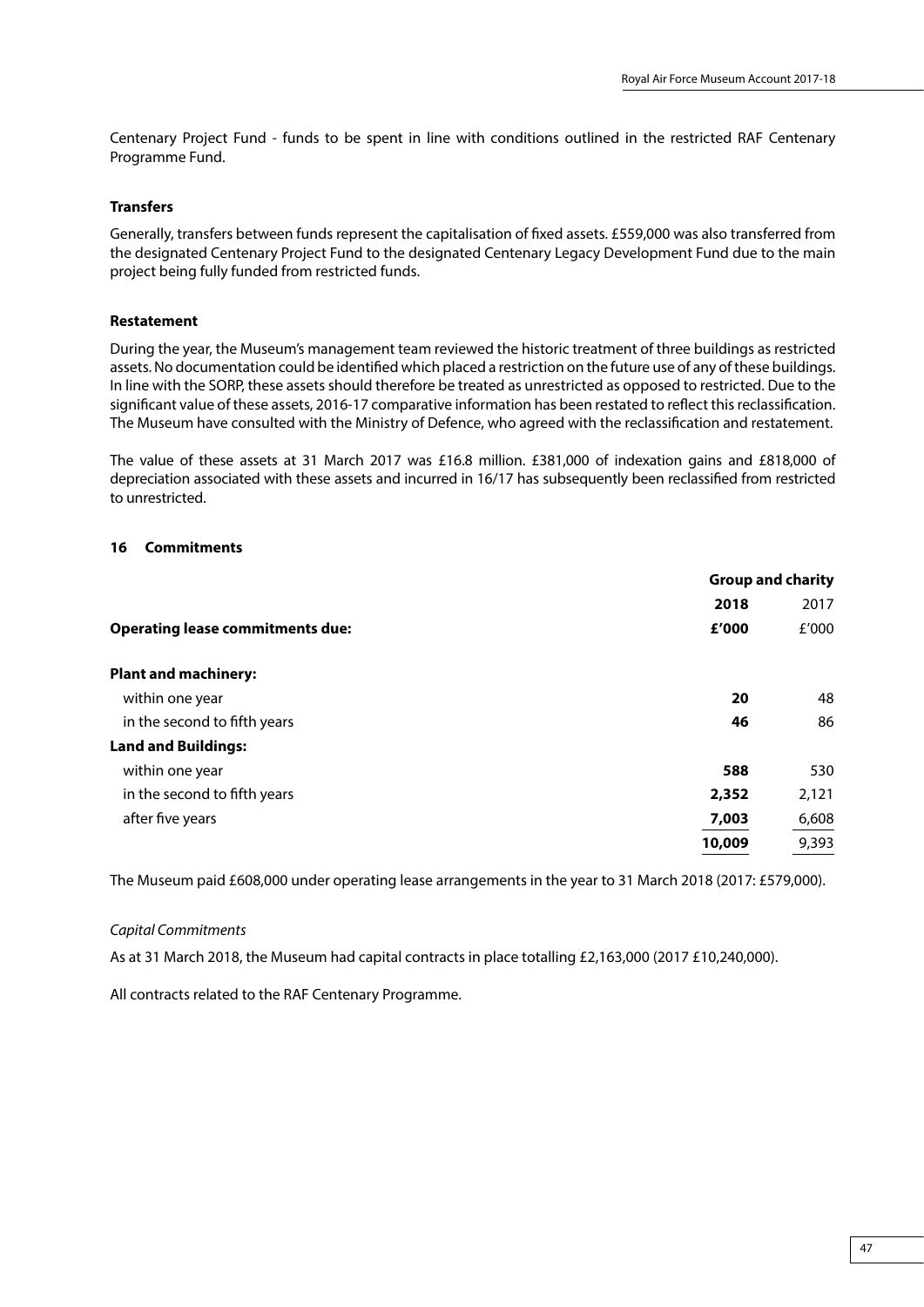#### **17 Related parties**

"Related parties with which the Museum had transactions during the year or balances at the year end were as follows:

#### *Royal Air Force Museum Enterprises Ltd*

The relationship of the Museum to the company is disclosed in Note 4, and the balances due from the company at the year end are disclosed in Note 9.

#### *The Royal Air Force Museum Investments Limited*

The company was formed to hold, on behalf of the Trustees, the real property assets of the charity and thus minimise the administrative burden whenever a change in Trustees takes place. The leasehold property was transferred to this company from the charity in March 2005 and the freehold property in January 2008.

#### *Ministry of Defence*

The Royal Air Force Museum is a Non-Departmental Public Body, sponsored by the Ministry of Defence (the MOD). The MOD is regarded as the related party. Grant in Aid funding from the MOD is separately disclosed in the Statement of Financial Activities.

#### *RAF100 Appeal*

The Royal Air Force Museum is a 20% partner in the RAF100 Appeal joint venture. Maggie Appleton (Chief Executive Officer) is also a Director of RAF 100. The Museum owed the joint venture £77,168 as at 31 March 2018 for royalties relating to the sale of RAF100 branded merchandise.

#### *Colindale Communities Trust*

Karen Whitting (Director of Content and Programmes) is a Trustee of Colindale Communities Trust (CCT). The Museum made a £10,000 grant to CCT towards a Community Engagement Officer staff post as part of its Heritage Lottery Fund commitment.

The Trustees' involvement with the RAF Museum Enterprises Ltd and the RAF Museum Investments Ltd is disclosed in the Governance statement on page 14.

Sir Gerry Grimstone (Chair of the Museum Audit & Risk Committee) is also the Ministry of Defence Lead Non-Executive Director.

#### **18 Contingent liabilities**

There were no contingent liabilities as at 31 March 2018 (2017: Nil)

#### **19 Post balance sheet events**

The annual report and financial statements were authorised for issue by the Accounting Officer on the date that the audit certificate was signed by the Comptroller and Auditor General.

There were no other post balance sheet events.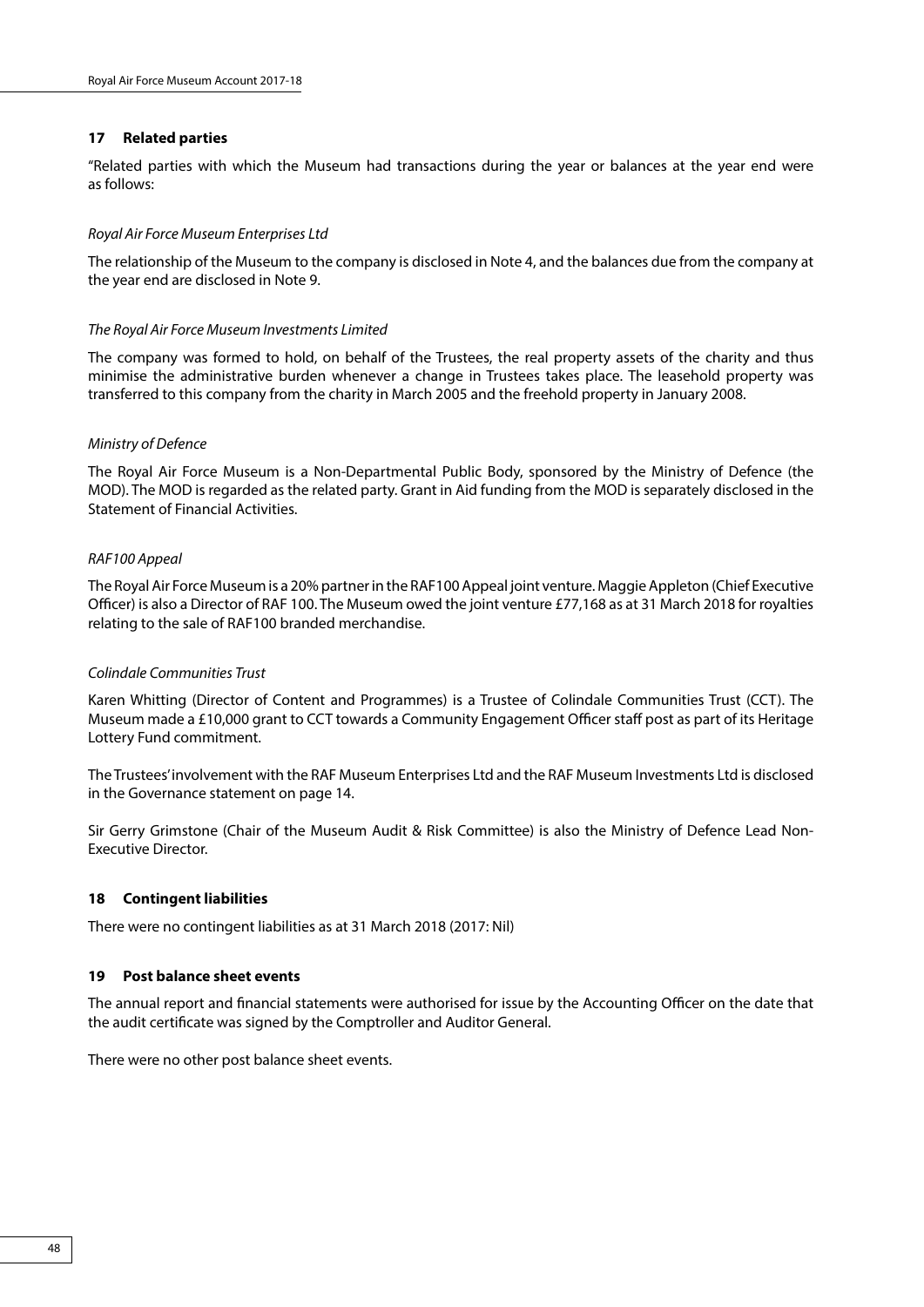|                                                        |                     |                   |              | Restated     | Restated     |                |
|--------------------------------------------------------|---------------------|-------------------|--------------|--------------|--------------|----------------|
|                                                        | <b>Unrestricted</b> | <b>Restricted</b> | <b>Total</b> | Unrestricted | Restricted   | Total          |
|                                                        | <b>Funds</b>        | <b>Funds</b>      | <b>Funds</b> | <b>Funds</b> | <b>Funds</b> | Funds          |
|                                                        | 2018                | 2018              | 2018         | 2017         | 2017         | 2017           |
|                                                        | £                   | £                 | £            | £            | £            | £              |
| <b>Income from</b>                                     |                     |                   |              |              |              |                |
| <b>Donations and legacies</b>                          |                     |                   |              |              |              |                |
| Grant in aid                                           | 9,139               |                   | 9,139        | 8,793        |              | 8,793          |
| Grants and donations                                   | 191                 | 9,213             | 9,404        | 95           | 4,783        | 4,878          |
| <b>Charitable activities</b>                           | 4,687               |                   | 4,687        | 74           |              | 74             |
| <b>Other trading activities</b>                        |                     |                   |              |              |              |                |
| Fundraising events                                     | 63                  | 27                | 90           | 122          |              | 122            |
| Sponsorships                                           |                     | 538               | 538          |              | 300          | 300            |
| <b>Share of RAF100 Appeal gain</b>                     |                     | 105               | 105          |              | 490          | 490            |
| <b>Investments</b>                                     | $\mathbf{z}$        | 10                | 12           | 1            | 6            | $\overline{7}$ |
| <b>Other</b>                                           | 716                 | 1                 | 717          | 743          | 0            | 743            |
| <b>Total income</b>                                    | 14,798              | 9,894             | 24,692       | 9,828        | 5,579        | 15,407         |
|                                                        |                     |                   |              |              |              |                |
| <b>Expenditure on</b><br><b>Raising funds</b>          |                     |                   |              |              |              |                |
|                                                        |                     |                   |              | 682          |              | 682            |
| Fundraising<br><b>Charitable activities</b>            | 559                 |                   | 559          |              |              |                |
|                                                        |                     |                   |              |              |              |                |
| Interpret the RAF story                                | 13,013              | 1,226             | 14,239       | 9,686        | 694          | 10,380         |
| Focus the collection                                   | 2,230               |                   | 2,230        | 1,899        |              | 1,899          |
| Invest in the Museum                                   | 1,273               |                   | 1,273        | 1,078        |              | 1,078          |
| <b>Total expenditure</b>                               | 17,075              | 1,226             | 18,301       | 13,345       | 694          | 14,039         |
| Net gains/(losses) on<br>investments                   |                     |                   |              |              | 26           | 26             |
| Net income/(expenditure)                               | (2, 277)            | 8,668             | 6,391        | (3, 517)     | 4,911        | 1,394          |
| Transfers between funds                                | 12,306              | (12, 306)         |              | 558          | (558)        |                |
| <b>Other recognised gains</b><br>and losses            |                     |                   |              |              |              |                |
| Gains/(losses) on revaluation<br>of fixed assests      | 15,466              |                   | 15,466       | 1,269        |              | 1,269          |
| <b>Net movement in funds</b>                           | 25,495              | (3,639)           | 21,856       | (1,690)      | 4,353        | 2,663          |
| <b>Reconciliation of funds</b>                         |                     |                   |              |              |              |                |
| <b>Total funds brought forward</b>                     |                     |                   |              |              |              |                |
| at 1 April 2017                                        | 81,961              | 15,072            | 97,033       | 83,651       | 10,719       | 94,370         |
| <b>Total funds carried forward at</b><br>31 March 2018 | 107,456             | 11,433            | 118,889      | 81,961       | 15,072       | 97,033         |

## **20 Single entity statement of financial activities for the year ended 31 March 2018**

Details of the restatement of 2016-17 figures can be found in Note 15.

All of the Museum's activities are classed as continuing. All recognised gains and losses are included above.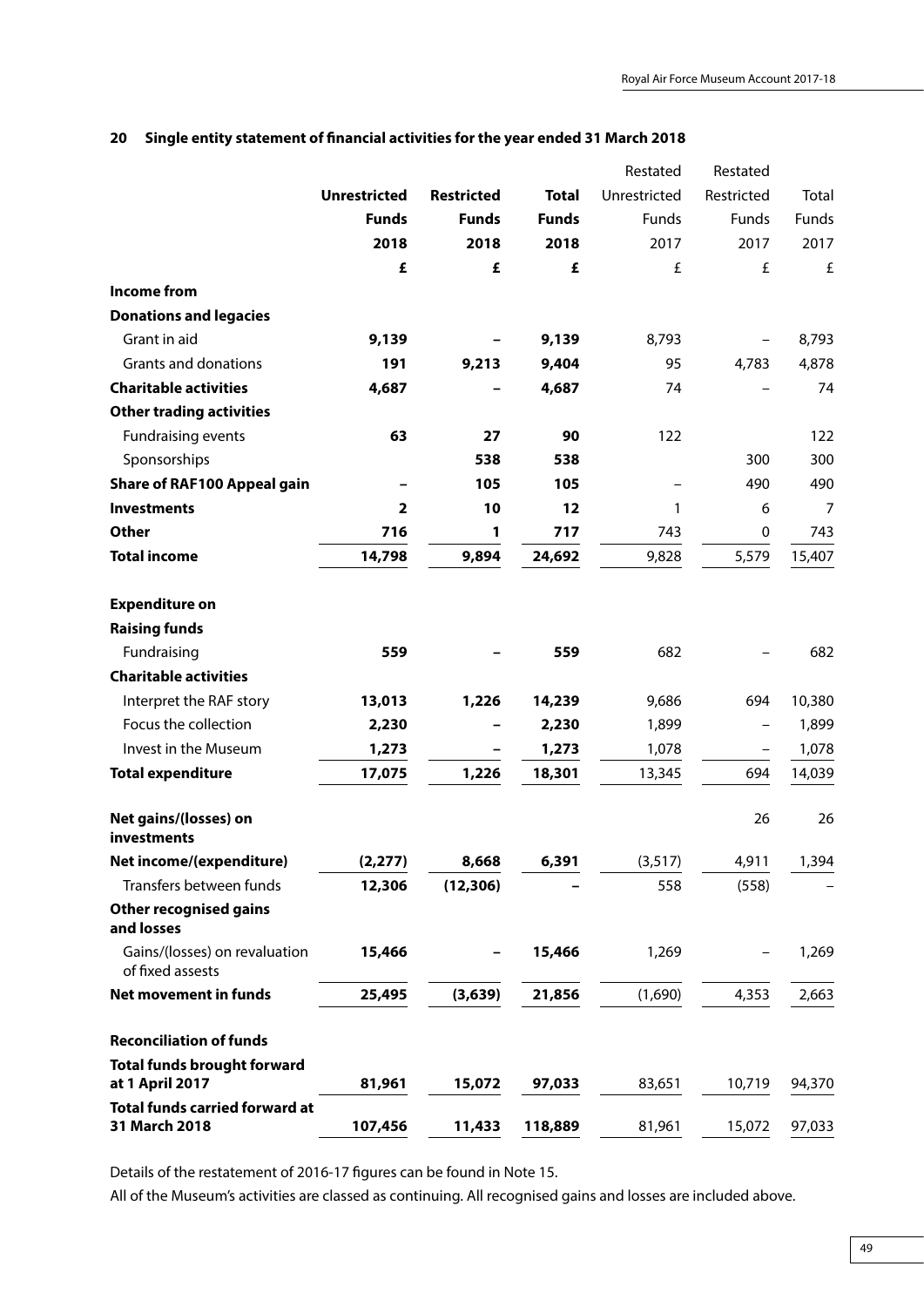For further information about the National Audit Office please contact:

National Audit Office Press Office 157-197 Buckingham Palace Road Victoria London SW1W 9SP Tel: 020 7798 7400 Email: enquiries@nao.gsi.gov.uk

DG Ref: 003636